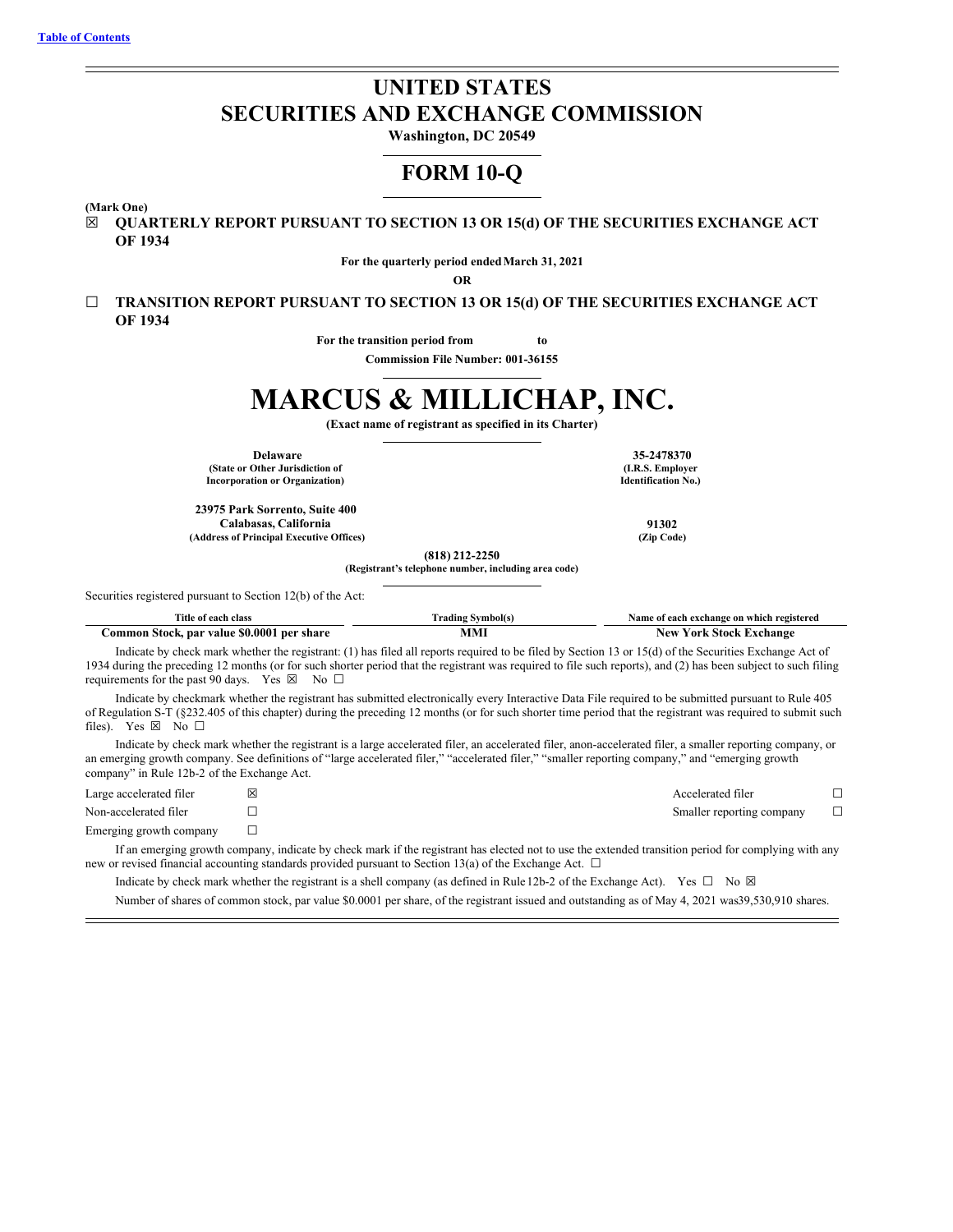ł.

## **MARCUS & MILLICHAP, INC. TABLE OF CONTENTS**

## <span id="page-1-0"></span>**PART I. FINANCIAL [INFORMATION](#page-2-0)**

| <b>Item 1. Financial Statements</b>                                                                                              | Page |
|----------------------------------------------------------------------------------------------------------------------------------|------|
| Condensed Consolidated Balance Sheets at March 31, 2021 (Unaudited) and December 31, 2020                                        |      |
| Condensed Consolidated Statements of Net and Comprehensive Income for the Three Months Ended March 31, 2021 and 2020 (Unaudited) | 4    |
| Condensed Consolidated Statements of Stockholders' Equity for the Three Months Ended March 31, 2021 and 2020 (Unaudited)         | 5    |
| Condensed Consolidated Statements of Cash Flows for the Three Months Ended March 31, 2021 and 2020 (Unaudited)                   | 6    |
| Notes to Condensed Consolidated Financial Statements (Unaudited)                                                                 |      |
| <b>Item 2. Management's Discussion and Analysis of Financial Condition and Results of Operations</b>                             | 24   |
| <b>Item 3. Quantitative and Qualitative Disclosures About Market Risk</b>                                                        | 35   |
| <b>Item 4. Controls and Procedures</b>                                                                                           | 36   |
| <b>PART II. OTHER INFORMATION</b>                                                                                                |      |
| <b>Item 1. Legal Proceedings</b>                                                                                                 | 37   |
| <b>Item 1A. Risk Factors</b>                                                                                                     | 37   |
| <b>Item 2. Unregistered Sales of Equity Securities and Use of Proceeds</b>                                                       | 37   |
| <b>Item 3. Defaults Upon Senior Securities</b>                                                                                   | 37   |
| <b>Item 4. Mine Safety Disclosures</b>                                                                                           | 37   |
| <b>Item 5. Other Information</b>                                                                                                 | 37   |
| <b>Item 6. Exhibits</b>                                                                                                          | 37   |
|                                                                                                                                  |      |

**[SIGNATURES](#page-38-0)**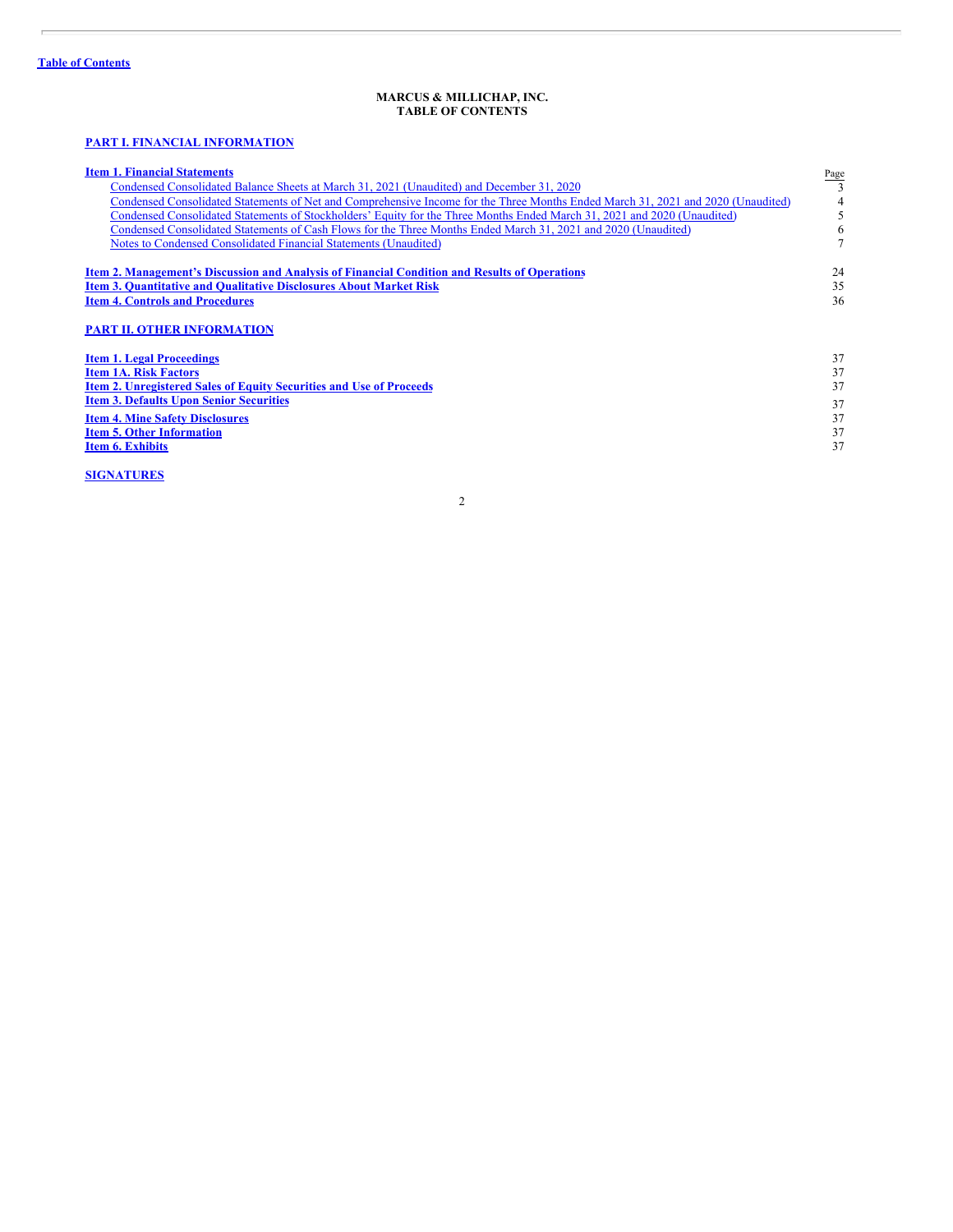## **PART I. FINANCIAL INFORMATION**

## <span id="page-2-1"></span><span id="page-2-0"></span>**Item 1. Financial Statements**

## **MARCUS & MILLICHAP, INC. CONDENSED CONSOLIDATED BALANCE SHEETS (in thousands, except for shares and par value)**

<span id="page-2-2"></span>

|                                                                                                                               | March 31, 2021 |                |              | December 31, 2020 |  |
|-------------------------------------------------------------------------------------------------------------------------------|----------------|----------------|--------------|-------------------|--|
| Assets                                                                                                                        | (Unaudited)    |                |              |                   |  |
| Current assets:                                                                                                               |                |                |              |                   |  |
| Cash and cash equivalents                                                                                                     | <sup>\$</sup>  | 221,708        | $\mathbb{S}$ | 243,152           |  |
| Commissions receivable, net                                                                                                   |                | 8,205          |              | 10,391            |  |
| Prepaid expenses                                                                                                              |                | 10.084         |              | 10,153            |  |
| Marketable debt securities, available-for-sale (includes amortized cost of \$134,460 and \$158,148 at                         |                |                |              |                   |  |
| March 31, 2021 and December 31, 2020, respectively, and \$0 allowance for credit losses)                                      |                | 134,494        |              | 158,258           |  |
| Advances and loans, net                                                                                                       |                | 2,106          |              | 2,413             |  |
| Other assets                                                                                                                  |                | 5,642          |              | 4,711             |  |
| Total current assets                                                                                                          |                | 382,239        |              | 429,078           |  |
| Property and equipment, net                                                                                                   |                | 22,931         |              | 23,436            |  |
| Operating lease right-of-use assets, net                                                                                      |                | 81,105         |              | 84,024            |  |
| Marketable debt securities, available-for-sale (includes amortized cost of \$65,114 and \$45,181 at March 31,                 |                |                |              |                   |  |
| 2021 and December 31, 2020, respectively, and \$0 allowance for credit losses)                                                |                | 66,931         |              | 47,773            |  |
| Assets held in rabbi trust                                                                                                    |                | 10,574         |              | 10,295            |  |
| Deferred tax assets, net                                                                                                      |                | 20,629         |              | 21,374            |  |
| Goodwill and other intangible assets, net                                                                                     |                | 50,817         |              | 52,053            |  |
| Advances and loans, net                                                                                                       |                | 111,781        |              | 106.913           |  |
| Other assets                                                                                                                  |                | 4,075          |              | 4,176             |  |
| Total assets                                                                                                                  | \$             | 751,082        | \$           | 779,122           |  |
| Liabilities and stockholders' equity                                                                                          |                |                |              |                   |  |
| Current liabilities:                                                                                                          |                |                |              |                   |  |
| Accounts payable and other liabilities                                                                                        | $\mathbb{S}$   | 18,919         | $\mathbb{S}$ | 18,288            |  |
| Deferred compensation and commissions                                                                                         |                | 33,199         |              | 58,106            |  |
| Income tax payable                                                                                                            |                | 8,512          |              | 3,726             |  |
| Operating lease liabilities                                                                                                   |                | 19,209         |              | 19,190            |  |
| Accrued bonuses and other employee related expenses                                                                           |                | 11,478         |              | 21,007            |  |
| Total current liabilities                                                                                                     |                | 91.317         |              | 120,317           |  |
| Deferred compensation and commissions                                                                                         |                | 28,745         |              | 38,745            |  |
| Operating lease liabilities                                                                                                   |                | 57,134         |              | 59,408            |  |
| Other liabilities                                                                                                             |                | 12,217         |              | 13,816            |  |
| <b>Total liabilities</b>                                                                                                      |                | 189,413        |              | 232,286           |  |
| Commitments and contingencies                                                                                                 |                |                |              |                   |  |
| Stockholders' equity:                                                                                                         |                |                |              |                   |  |
| Preferred stock, \$0.0001 par value:                                                                                          |                |                |              |                   |  |
| Authorized shares - 25,000,000; issued and outstanding shares - none at March 31, 2021 and<br>December 31, 2020, respectively |                |                |              |                   |  |
| Common stock, \$0.0001 par value:                                                                                             |                |                |              |                   |  |
| Authorized shares $-150,000,000$ ; issued and outstanding shares $-39,500,966$ and $39,401,976$ at                            |                |                |              |                   |  |
| March 31, 2021 and December 31, 2020, respectively                                                                            |                | $\overline{4}$ |              | $\overline{4}$    |  |
| Additional paid-in capital                                                                                                    |                | 113,737        |              | 113,182           |  |
| Retained earnings                                                                                                             |                | 446,088        |              | 431,076           |  |
| Accumulated other comprehensive income                                                                                        |                | 1,840          |              | 2,574             |  |
| Total stockholders' equity                                                                                                    |                | 561,669        |              | 546,836           |  |
| Total liabilities and stockholders' equity                                                                                    | $\mathbb{S}$   | 751,082        | $\mathbb{S}$ | 779,122           |  |

*See accompanying notes to condensed consolidated financial statements.*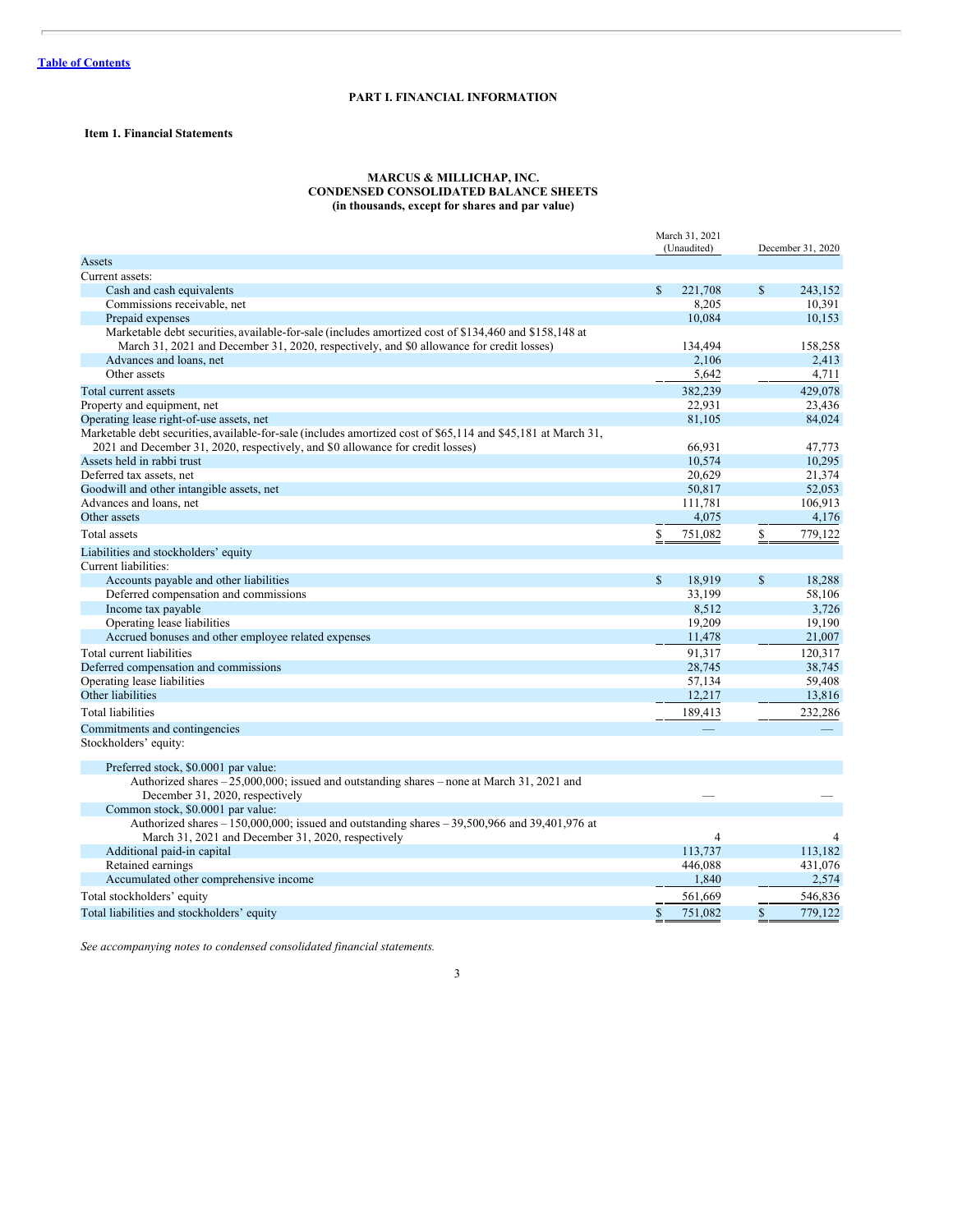#### **MARCUS & MILLICHAP, INC. CONDENSED CONSOLIDATED STATEMENTS OF NET AND COMPREHENSIVE INCOME (in thousands, except per share amounts)** *(Unaudited)*

<span id="page-3-0"></span>

|                                                                                                                        |             | Three Months Ended<br>March 31 |             |           |
|------------------------------------------------------------------------------------------------------------------------|-------------|--------------------------------|-------------|-----------|
|                                                                                                                        |             | 2021                           |             | 2020      |
| Revenues:                                                                                                              |             |                                |             |           |
| Real estate brokerage commissions                                                                                      |             | \$162,796                      |             | \$171,829 |
| Financing fees                                                                                                         |             | 17,843                         |             | 15,351    |
| Other revenues                                                                                                         |             | 3,338                          |             | 3,537     |
| <b>Total revenues</b>                                                                                                  |             | 183,977                        |             | 190,717   |
| Operating expenses:                                                                                                    |             |                                |             |           |
| Cost of services                                                                                                       |             | 109.103                        |             | 113,757   |
| Selling, general and administrative                                                                                    |             | 51,677                         |             | 54,860    |
| Depreciation and amortization                                                                                          |             | 2,997                          |             | 2,464     |
| Total operating expenses                                                                                               |             | 163,777                        |             | 171,081   |
| Operating income                                                                                                       |             | 20,200                         |             | 19,636    |
| Other income (expense), net                                                                                            |             | 1,044                          |             | (366)     |
| Interest expense                                                                                                       |             | (146)                          |             | (283)     |
| Income before provision for income taxes                                                                               |             | 21,098                         |             | 18,987    |
| Provision for income taxes                                                                                             |             | 6,086                          |             | 5,917     |
| Net income                                                                                                             |             | 15,012                         |             | 13,070    |
| Other comprehensive (loss) income:                                                                                     |             |                                |             |           |
| Marketable debt securities, available-for-sale:                                                                        |             |                                |             |           |
| Change in net unrealized $-$ (losses) gains                                                                            |             | (621)                          |             | (497)     |
| Less: reclassification adjustment for net losses included in other income (expense), net                               |             |                                |             | 11        |
| Net change, net of tax of $\S(215)$ and $\S(168)$ for the three months ended March 31, 2021 and 2020, respectively     |             | (621)                          |             | (486)     |
| Foreign currency translation (loss) gain, net of tax of \$0 for each of the three months ended March 31, 2021 and 2020 |             | (113)                          |             | 891       |
| Total other comprehensive (loss) income                                                                                |             | (734)                          |             | 405       |
| Comprehensive income                                                                                                   |             | \$14,278                       |             | \$13,475  |
| Earnings per share:                                                                                                    |             |                                |             |           |
| <b>Basic</b>                                                                                                           | \$          | 0.38                           | S           | 0.33      |
| <b>Diluted</b>                                                                                                         | $\mathbf S$ | 0.37                           | $\mathbf S$ | 0.33      |
| Weighted average common shares outstanding:                                                                            |             |                                |             |           |
| <b>Basic</b>                                                                                                           |             | 39,757                         |             | 39,541    |
| Diluted                                                                                                                |             | 40,124                         |             | 39,646    |

*See accompanying notes to condensed consolidated financial statements.*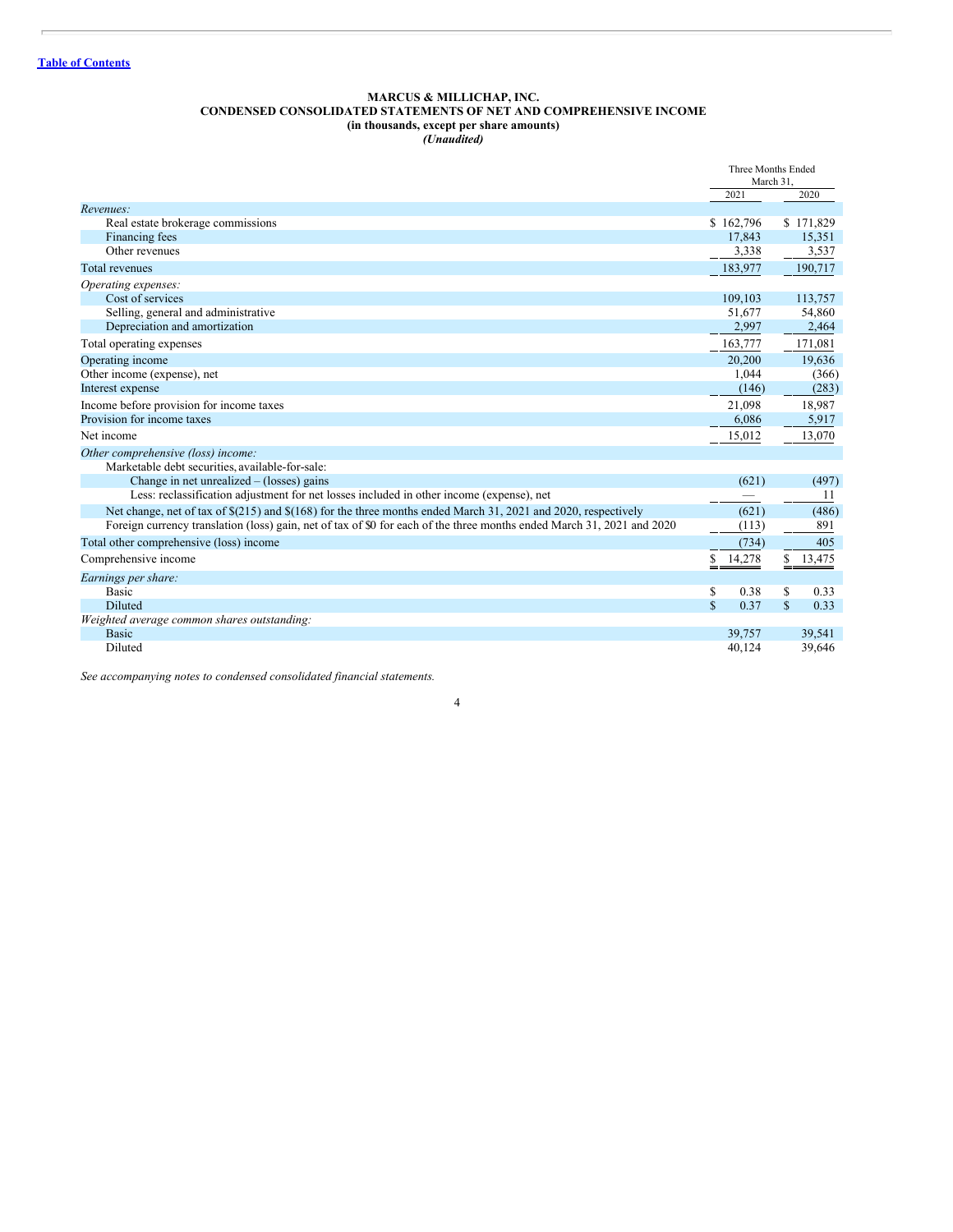#### **MARCUS & MILLICHAP, INC. CONDENSED CONSOLIDATED STATEMENTS OF STOCKHOLDERS' EQUITY (in thousands, except for shares)** *(Unaudited)*

<span id="page-4-0"></span>

|                                                                   |        |                 |               |        |                       | Three Months Ended March 31, 2021        |           |                                       |           |
|-------------------------------------------------------------------|--------|-----------------|---------------|--------|-----------------------|------------------------------------------|-----------|---------------------------------------|-----------|
|                                                                   |        | Preferred Stock | Common Stock  |        | Additional<br>Paid-In | <b>Stock Notes</b><br>Receivable<br>From | Retained  | Accumulated<br>Other<br>Comprehensive |           |
|                                                                   | Shares | Amount          | <b>Shares</b> | Amount | Capital               | Employees                                | Earnings  | Income (Loss)                         | Total     |
| Balance at December 31, 2020                                      |        |                 | 39,401,976    | 4      | \$113,182             |                                          | \$431,076 | 2,574                                 | \$546,836 |
| Net and comprehensive income (loss)                               |        |                 |               |        |                       |                                          | 15,012    | (734)                                 | 14,278    |
| Stock-based award activity                                        |        |                 |               |        |                       |                                          |           |                                       |           |
| Stock-based compensation                                          |        |                 |               |        | 2,288                 |                                          |           |                                       | 2,288     |
| Issuance of common stock for                                      |        |                 |               |        |                       |                                          |           |                                       |           |
| vesting of restricted stock units                                 |        |                 | 149.117       |        |                       |                                          |           |                                       |           |
| Shares withheld related to net<br>share settlement of stock-based |        |                 |               |        |                       |                                          |           |                                       |           |
| awards                                                            |        |                 | (50, 127)     |        | (1,733)               |                                          |           |                                       | (1,733)   |
| Balance as of March 31, 2021                                      |        |                 | 39,500,966    | 4      | \$113,737             |                                          | \$446,088 | 1.840                                 | \$561,669 |

|                                                                          |        | Three Months Ended March 31, 2020 |                               |                     |                                  |                                                       |                      |                                                 |           |
|--------------------------------------------------------------------------|--------|-----------------------------------|-------------------------------|---------------------|----------------------------------|-------------------------------------------------------|----------------------|-------------------------------------------------|-----------|
|                                                                          | Shares | Preferred Stock<br>Amount         | Common Stock<br><b>Shares</b> | Amount              | Additional<br>Paid-In<br>Capital | <b>Stock Notes</b><br>Receivable<br>From<br>Employees | Retained<br>Earnings | Accumulated<br>Other<br>Comprehensive<br>Income | Total     |
| Balance at December 31, 2019                                             |        |                                   | 39.153.195                    | S<br>$\overline{4}$ | \$104,658                        | (4)                                                   | \$388,271            | 1.978                                           | \$494.907 |
| Cumulative effect of a change in accounting<br>principle, net of tax     |        |                                   |                               |                     |                                  |                                                       | (33)                 |                                                 | (33)      |
| Balance at January 1, 2020, as adjusted                                  |        |                                   | 39, 153, 195                  | 4                   | 104,658                          | (4)                                                   | 388,238              | 1,978                                           | 494,874   |
| Net and comprehensive income                                             |        |                                   |                               |                     |                                  |                                                       | 13,070               | 405                                             | 13,475    |
| Stock-based award activity                                               |        |                                   |                               |                     |                                  |                                                       |                      |                                                 |           |
| Stock-based compensation                                                 |        |                                   |                               |                     | 2,632                            |                                                       |                      |                                                 | 2,632     |
| Issuance of common stock for vesting<br>of restricted stock units        |        |                                   | 170,106                       |                     |                                  |                                                       |                      |                                                 |           |
| Shares withheld related to net share<br>settlement of stock-based awards |        |                                   | (50, 872)                     |                     | (1,689)                          |                                                       |                      |                                                 | (1,689)   |
| Balance as of March 31, 2020                                             |        |                                   | 39,272,429                    | 4                   | \$105,601                        | (4)                                                   | \$401,308            | 2,383                                           | \$509,292 |

*See accompanying notes to condensed consolidated financial statements.*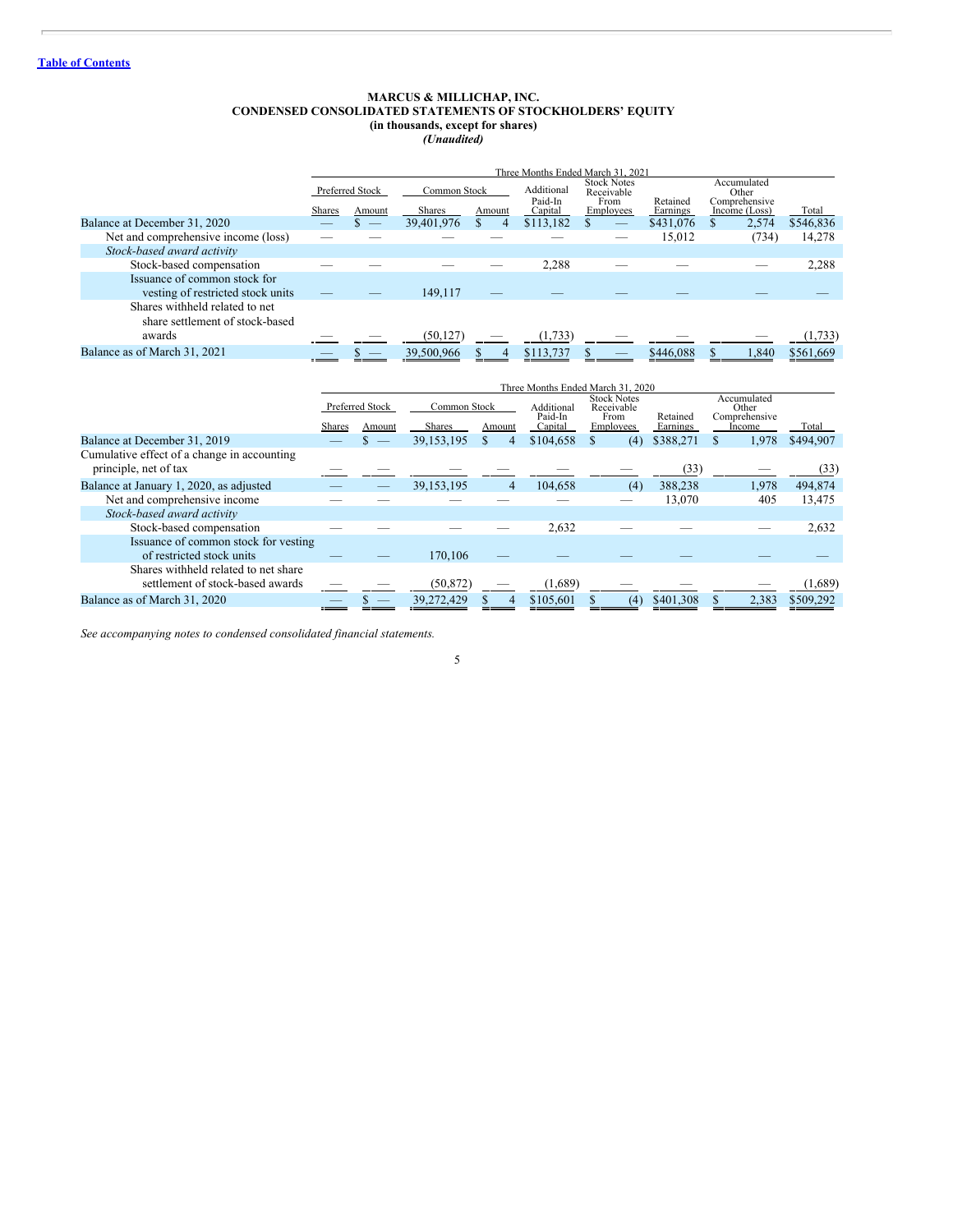#### **MARCUS & MILLICHAP, INC. CONDENSED CONSOLIDATED STATEMENTS OF CASH FLOWS (in thousands)** *(Unaudited)*

<span id="page-5-0"></span>

|                                                                                      | Three Months Ended<br>March 31, |                     |
|--------------------------------------------------------------------------------------|---------------------------------|---------------------|
|                                                                                      | 2021                            | 2020                |
| <b>Cash flows from operating activities</b>                                          |                                 |                     |
| Net income                                                                           | \$15,012                        | \$13,070            |
| Adjustments to reconcile net income to net cash used in operating activities:        |                                 |                     |
| Depreciation and amortization                                                        | 2.997                           | 2.464               |
| Amortization of right-of-use assets<br>Credit loss recovery                          | 6,009                           | 5,500               |
| Stock-based compensation                                                             | (146)                           | (120)               |
| Deferred taxes, net                                                                  | 2,288<br>909                    | 2,632<br>1,345      |
| Unrealized foreign exchange (gains) losses                                           | (157)                           | 1,024               |
| Net realized gains on marketable debt securities, available-for-sale                 | (1)                             | (53)                |
| Other non-cash items                                                                 | (49)                            | 485                 |
| Changes in operating assets and liabilities:                                         |                                 |                     |
| Commissions receivable                                                               | 1.776                           | 1,350               |
| Prepaid expenses                                                                     | 74                              | 1,576               |
| Advances and loans                                                                   | (4, 440)                        | (29, 441)           |
| Other assets                                                                         | (1,187)                         | (100)               |
| Accounts payable and other liabilities                                               | 2,071                           | (923)               |
| Income tax payable                                                                   | 4,786                           | 4,070               |
| Accrued bonuses and other employee related expenses                                  | (9.362)                         | (17,035)            |
| Deferred compensation and commissions                                                | (33, 781)                       | (33,898)            |
| Operating lease liabilities                                                          | (5,275)                         | (4, 477)            |
| Other liabilities                                                                    | (1,626)                         | (262)               |
| Net cash used in operating activities                                                | (20, 102)                       | (52, 793)           |
| Cash flows from investing activities                                                 |                                 |                     |
| Acquisition of businesses, net of cash received                                      | 229                             | (6,000)             |
| Purchases of marketable debt securities, available-for-sale                          | (81, 264)                       | (28.919)            |
| Proceeds from sales and maturities of marketable debt securities, available-for-sale | 85,065                          | 50,623              |
| Issuances of employee notes receivable                                               | (40)                            | (211)               |
| Payments received on employee notes receivable                                       | 250                             | -1                  |
| Purchase of property and equipment                                                   | (1,099)                         | (2,397)             |
| Net cash provided by investing activities                                            | 3,141                           | 13,097              |
| Cash flows from financing activities                                                 |                                 |                     |
| Taxes paid related to net share settlement of stock-based awards                     | (1,733)                         | (1,689)             |
| Principal payments on stock appreciation rights liability                            | (1,481)                         | (1,251)             |
| Principal payments on deferred consideration                                         | (1,302)                         |                     |
| Net cash used in financing activities                                                | (4,516)                         | (2,940)             |
| Effect of currency exchange rate changes on cash and cash equivalents                | 33                              | (274)               |
| Net decrease in cash and cash equivalents                                            | (21, 444)                       | (42,910)            |
| Cash and cash equivalents at beginning of period                                     | 243,152                         | 232,670             |
| Cash and cash equivalents at end of period                                           | \$221,708                       | \$189,760           |
| Supplemental disclosures of cash flow information                                    |                                 |                     |
| Interest paid during the period                                                      | $\frac{1}{2}$<br>697            | 845                 |
| Income taxes paid, net                                                               | $\mathbb{S}$<br>339             | $\mathbb{S}$<br>503 |

*See accompanying notes to condensed consolidated financial statements.*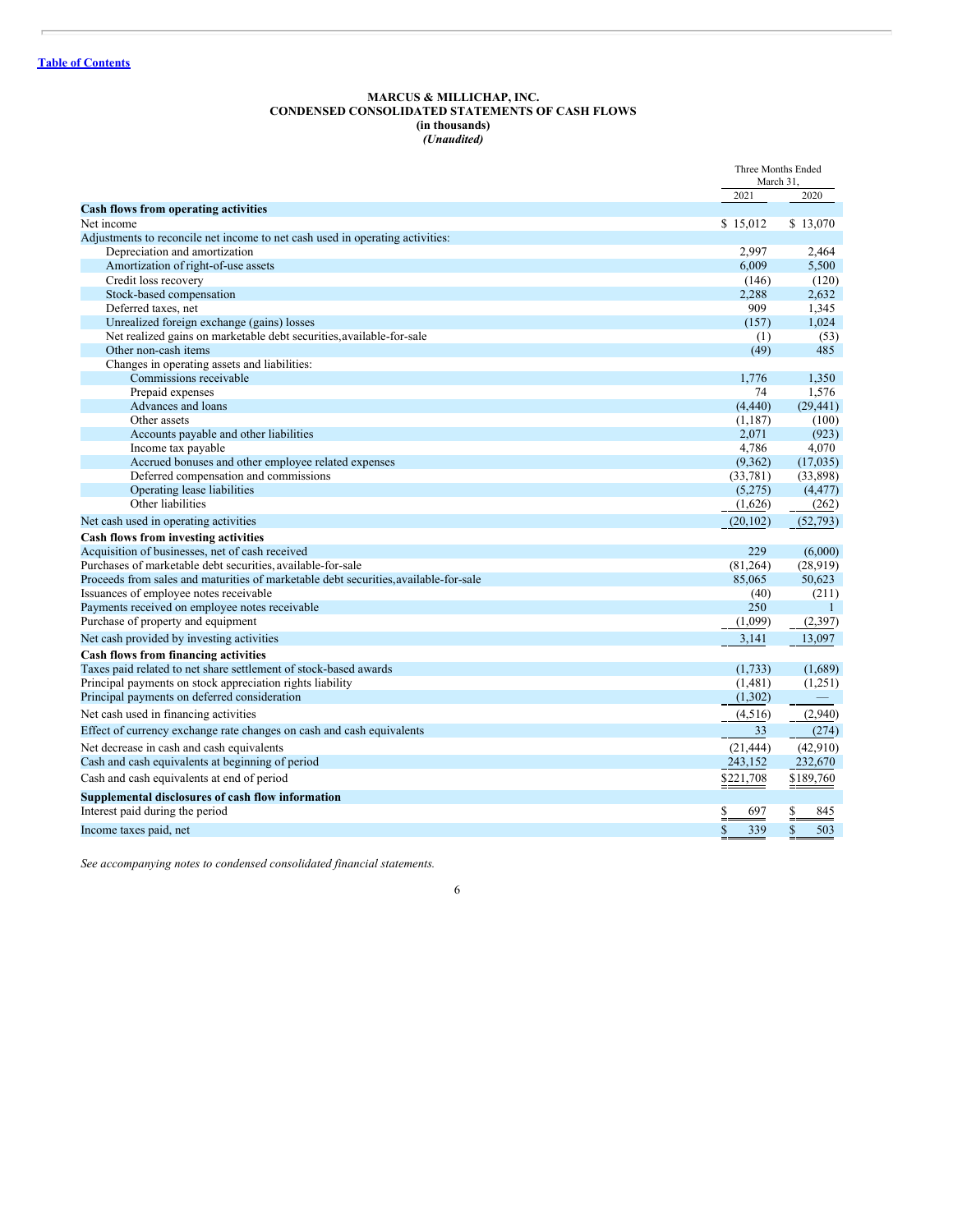## <span id="page-6-0"></span>**1. Description of Business, Basis of Presentation and Recent Accounting Pronouncements**

#### **Description of Business**

Marcus & Millichap, Inc., (the "Company", "Marcus & Millichap", or "MMI"), a Delaware corporation, is a brokerage firm specializing in commercial real estate investment sales, financing, research and advisory services. As of March 31, 2021, MMI operates 84 offices in the United States and Canada through its wholly-owned subsidiaries, including the operations of Marcus & Millichap Capital Corporation.

#### *Reorganization and Initial Public Of ering*

MMI was formed in June 2013 in preparation for Marcus & Millichap Company ("MMC") to spin-off its majority-owned subsidiary, Marcus & Millichap Real Estate Investment Services, Inc. ("MMREIS"). Prior to the initial public offering ("IPO") of MMI, all of the preferred and common stockholders of MMREIS (including MMC and employees of MMREIS) contributed all of their outstanding shares to MMI, in exchange for new MMI common stock. As a result, MMREIS became a wholly-owned subsidiary of MMI. Thereafter, MMC distributed 80.0% of the shares of MMI common stock to MMC's shareholders and exchanged the remaining portion of its shares of MMI common stock for cancellation of indebtedness of MMC. MMI completed its IPO in November 2013.

#### **Basis of Presentation**

The financial information presented in the accompanying unaudited condensed consolidated financial statements, has been prepared in accordance with rules and regulations of the U.S. Securities and Exchange Commission ("SEC") for quarterly reports on Form 10-Q and Article 10-01 of Regulation S-X. Accordingly, they do not include all of the information and footnotes required by U.S. generally accepted accounting principles ("U.S. GAAP") for complete financial statements. In the opinion of management, the accompanying unaudited condensed consolidated financial statements and notes include all adjustments (consisting only of normal recurring adjustments) necessary for a fair presentation of the condensed consolidated financial position, results of operations and cash flows for the periods presented. These unaudited condensed consolidated financial statements should be read in conjunction with the annual audited consolidated financial statements and notes thereto, including the Company's accounting policies for the year ended December 31, 2020 included in the Company's Annual Report on Form 10-K filed on March 1, 2021 with the SEC. The results of the three months ended March 31, 2021 are not necessarily indicative of the results to be expected for the year ending December 31, 2021, for other interim periods or for future years.

## *Considerations Related to the COVID-19 Pandemic*

The Company could continue to experience operational and financial impacts due to theCOVID-19 pandemic. Actual results may differ from the Company's current estimates as there is some uncertainty around the scope and duration of the COVID-19 pandemic, and, as a result, the extent of the impact of COVID-19 on the Company's operational and financial performance is uncertain and cannot be predicted. The Company expects the effects of the COVID-19 pandemic to continue to impact its financial position, results of operations, and cash flows for at least the first half of 2021.

See Note 2 – "Property and Equipment, Net", Note 5 – "Acquisitions, Goodwill and Other Intangible Assets" and Note 8 – "Fair Value Measurements" for further discussions on the potential impacts of COVID-19.

#### *Consolidation*

The accompanying condensed consolidated financial statements include the accounts of the Company and its wholly-owned subsidiaries. All significant intercompany balances and transactions have been eliminated in consolidation.

## *Use of Estimates*

The preparation of condensed consolidated financial statements in conformity with U.S. GAAP requires management to make estimates and assumptions that affect the reported amounts of assets and liabilities and the related disclosures at the date of the condensed consolidated financial statements and the reported amounts of revenues and expenses during the reporting period. Actual results could differ from those estimates.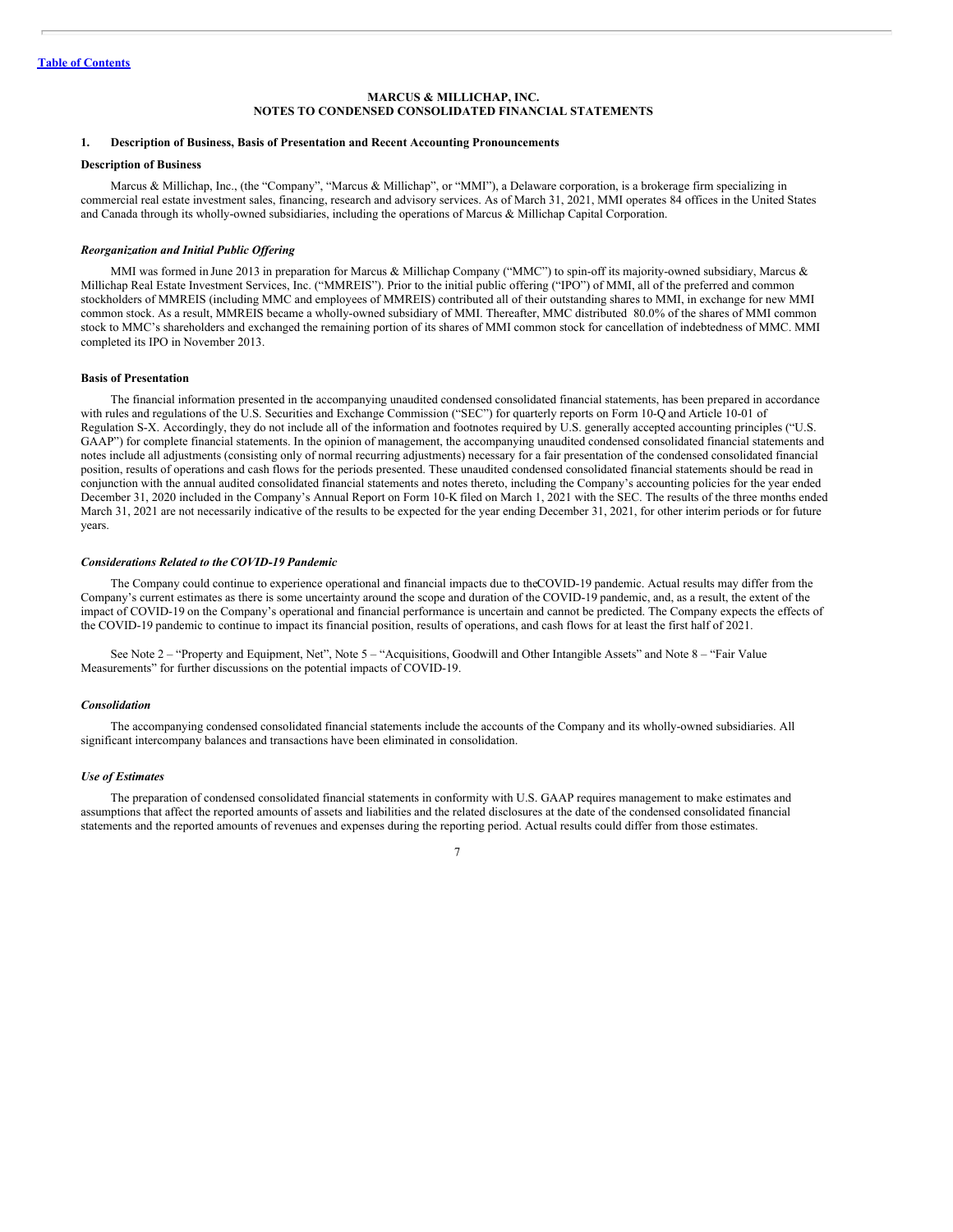#### *Concentrations of Credit Risk*

Financial instruments that potentially subject the Company to a concentration of credit risk principally consist of cash and cash equivalents, investments in marketable debt securities, available-for-sale,security deposits (included under other assets, non-current) and commissions receivable, net. Cash and cash equivalents are placed with high-credit quality financial institutions and invested in high-credit quality money market funds and commercial paper. Concentrations of marketable debt securities, available-for-sale are limited by the approved investment policy.

To reduce its credit risk, the Company monitors the credit standing of the financial institutions money market funds that represent amounts recorded as cash and cash equivalents. The Company historically has not experienced any significant losses related to cash and cash equivalents.

The Company derives its revenues from a broad range of real estate investors, owners, and users in the United States and Canada, none of which individually represents a significant concentration of credit risk. The Company maintains allowances, as needed, for estimated credit losses based on management's assessment of the likelihood of collection. For the three months ended March 31, 2021 and 2020, no transaction represented 10% or more of total revenues. Further, while one or more transactions may represent 10% or more of commissions receivable at any reporting date, amounts due are typically collected within 10 days of settlement and, therefore, do not expose the Company to significant credit risk.

During the three months ended March 31, 2021, the Company's Canadian operations represented less than2% of total revenues. During the three months ended March 31, 2020, the Company's Canadian operations represented approximately 2% of total revenues.

During the three months ended March 31, 2021,no office represented 10% or more of total revenues. During the three months ended March 31, 2020, one office represented 10% or more of total revenues.

## **Recent Accounting Pronouncements**

## *Pending Adoption*

In March 2020, the FASB issued ASUNo. 2020-04, Reference Rate Reform (Topic 848): Facilitation of the Effects of Reference Rate Reform on *Financial Reporting* ("ASU 2020-04"). ASU 2020-04 provides temporary optional exceptions to the guidance in U.S. GAAP on contract modifications to ease the financial reporting burdens related to the expected market transition from the London Interbank Offered Rate ("LIBOR") and other interbank offered rates to alternative reference rates, such as the Secured Overnight Financing Rate ("SOFR"). ASU 2020-04 is effective for all entities upon issuance and may be applied prospectively to contract modifications through December 31, 2022. The guidance applies to the Company's Credit Agreement (see Note 13 – "Commitments and Contingencies"), which references LIBOR, and will generally allow it to account for and present a modification as an event that does not require contract remeasurement at the modification date or reassessment of a previous accounting determination. As of March 31, 2021, the Company has not drawn funds from the credit facility. The Company continues to evaluate the impact of this new standard but does not expect ASU 2020-04 to have a material effect on its condensed consolidated financial statements.

#### **2. Property and Equipment, Net**

Property and equipment, net consisted of the following (in thousands):

|                                                 | March 31.<br>2021 | December 31.<br>2020 |
|-------------------------------------------------|-------------------|----------------------|
| Computer software and hardware equipment        | \$32,049          | 30.955               |
| Furniture, fixtures and equipment               | 23.504            | 23.418               |
| Less: accumulated depreciation and amortization | (32, 622)         | (30, 937)            |
|                                                 | \$22.931          | 23.436               |

During the three months ended March 31, 2021 and 2020, the Companywrote-off approximately \$41,000 and \$191,000, respectively, of fully depreciated computer software and hardware equipment and furniture, fixtures and equipment.

As of March 31, 2021 and 2020, property and equipment additions incurred but not yet paid included in accounts payable and other liabilities were \$275,000 and \$259,000, respectively.

The Company evaluates its fixed assets for impairment whenever events or changes in circumstances indicate that the carrying amount of an asset may not be recoverable. As of March 31, 2021, the Company considered the impact of the COVID-19 pandemic and evaluated its property and equipment for potential indicators of impairment. The Company concluded that as of March 31, 2021, there were no indicators of impairment of its property and equipment.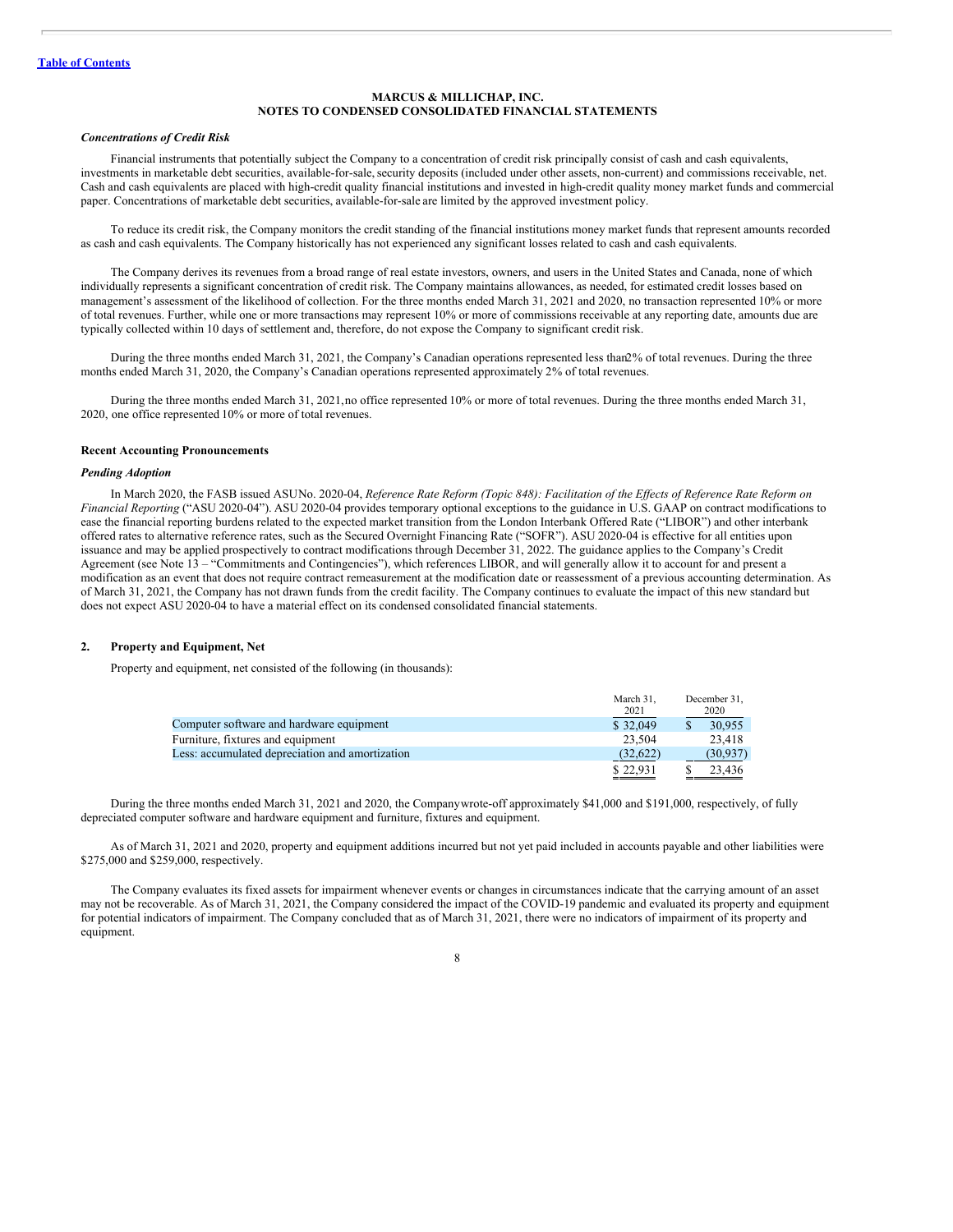## **3. Operating Leases**

The Company has operating leases for all of its facilities and autos. As of March 31, 2021 and December 31, 2020, operating leaseright-of-use ("ROU") assets were \$127.7 million and \$126.9 million, respectively, and the related accumulated amortization was \$46.6 million and \$42.9 million, respectively.

The operating lease cost, included in selling, general and administrative expense in the condensed consolidated statement of net and comprehensive income, consisted of the following (in thousands):

|                         | Three Months Ended<br>March 31, |         |
|-------------------------|---------------------------------|---------|
|                         | 2021                            | 2020    |
| Operating lease cost:   |                                 |         |
| Lease $cost(1)$         | \$6,589                         | \$6,263 |
| Variable lease cost (2) | 1.400                           | 1,396   |
| Sublease income         | (33)                            |         |
|                         | \$7,956                         | \$7,582 |

(1) Includes short-term lease cost and ROU asset amortization.<br>(2) Primarily relates to common area maintenance, property tax

Primarily relates to common area maintenance, property taxes, insurance, utilities and parking.

Maturities of lease liabilities by year consisted of the following (in thousands):

|                                              | March 31, 2021 |
|----------------------------------------------|----------------|
| Remainder of 2021                            | \$<br>17,205   |
| 2022                                         | 17,722         |
| 2023                                         | 14,331         |
| 2024                                         | 12,089         |
| 2025                                         | 9,877          |
| Thereafter                                   | 10,835         |
| Total future minimum lease payments          | 82,059         |
| Less imputed interest                        | (5,716)        |
| Present value of operating lease liabilities | 76,343         |

Supplemental cash flow information and noncash activity related to the operating leases consisted of the following (in thousands):

|                                                                                  |         | Three Months Ended<br>March 31, |
|----------------------------------------------------------------------------------|---------|---------------------------------|
|                                                                                  | 2021    | 2020                            |
| Operating cash flow information:                                                 |         |                                 |
| Cash paid for amounts included in the measurement of operating lease liabilities | \$5.862 | \$5,223                         |
| Noncash activity:                                                                |         |                                 |
| ROU assets obtained in exchange for operating lease liabilities                  | \$3.004 | \$3,109                         |
| Tenant improvements owned by lessor related to ROU assets (1)                    | 55      | 317                             |

## (1) Reclassification from other assets current.

Other information related to the operating leases consisted of the following:

|                                                 | March 31, 2021 | December 31, 2020 |
|-------------------------------------------------|----------------|-------------------|
| Weighted average remaining operating lease term | 4.71 years     | $4.70$ vears      |
| Weighted average discount rate                  | $3.0\%$        | $3.1\%$           |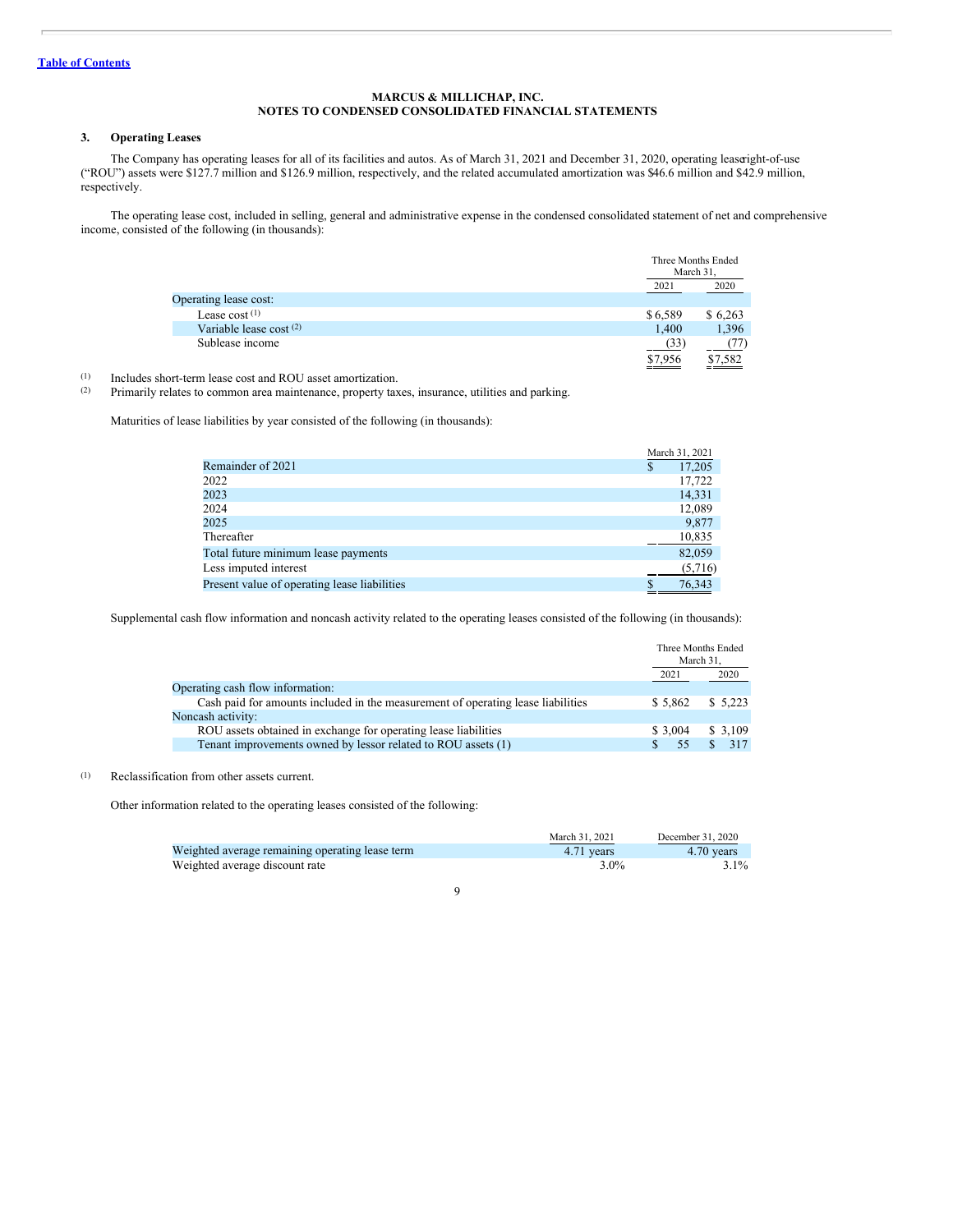## **4. Investments in Marketable Debt Securities**

Amortized cost, allowance for credit losses, gross unrealized gains/losses in accumulated other comprehensive income/loss and fair value of marketable debt securities, available-for-sale, by type of security consisted of the following (in thousands):

|                                           | March 31, 2021    |                                   |                              |                               |               |
|-------------------------------------------|-------------------|-----------------------------------|------------------------------|-------------------------------|---------------|
|                                           | Amortized<br>Cost | Allowance<br>for Credit<br>Losses | Gross<br>Unrealized<br>Gains | Gross<br>Unrealized<br>Losses | Fair<br>Value |
| Short-term investments:                   |                   |                                   |                              |                               |               |
| U.S. treasuries                           | \$69.217          |                                   | 23<br>S                      | -S                            | \$69,240      |
| U.S. government sponsored entities        | 11,450            |                                   | 4                            |                               | 11,454        |
| Corporate debt                            | 53,793            |                                   |                              |                               | 53,800        |
|                                           | \$134,460         |                                   | 34                           |                               | \$134,494     |
| Long-term investments:                    |                   |                                   |                              |                               |               |
| U.S. treasuries                           | \$22,342          | -S                                | 179                          | -S                            | \$22,521      |
| U.S. government sponsored entities        | 1,012             |                                   | 36                           | (3)                           | 1,045         |
| Corporate debt                            | 35,424            |                                   | 1,505                        | (60)                          | 36,869        |
| Asset-backed securities ("ABS") and other | 6,336             |                                   | 166                          | (6)                           | 6,496         |
|                                           | \$65,114          |                                   | 1,886                        | (69)                          | \$66,931      |

|                                    | December 31, 2020 |                                   |                              |                               |                       |
|------------------------------------|-------------------|-----------------------------------|------------------------------|-------------------------------|-----------------------|
|                                    | Amortized<br>Cost | Allowance<br>for Credit<br>Losses | Gross<br>Unrealized<br>Gains | Gross<br>Unrealized<br>Losses | Fair<br>Value         |
| Short-term investments:            |                   |                                   |                              |                               |                       |
| U.S. treasuries                    | \$75,887          | £.                                | 88<br>\$.                    | S<br>(5)                      | \$75,970              |
| U.S. government sponsored entities | 32,439            | _                                 | 8                            | _                             | 32,447                |
| Corporate debt                     | 49,822            |                                   | 20                           | (1)                           | 49,841                |
|                                    | \$158,148         |                                   | 116                          | (6)                           | \$158,258             |
| Long-term investments:             |                   |                                   |                              |                               |                       |
| U.S. treasuries                    | \$<br>3,375       |                                   | \$.<br>266                   |                               | 3,641<br>$\mathbb{S}$ |
| U.S. government sponsored entities | 1.114             | _                                 | 38                           | _                             | 1,152                 |
| Corporate debt                     | 34.183            |                                   | 2,137                        | (33)                          | 36,287                |
| ABS and other                      | 6,509             | _                                 | 195                          | (11)                          | 6,693                 |
|                                    | \$45,181          |                                   | 2,636                        | (44)                          | \$47,773              |

The Company's investments in marketable debt securities,available-for-sale, that have been in a continuous unrealized loss position, for which an allowance for credit losses has not been recorded, by type of security consisted of the following (in thousands):

|                                    | March 31, 2021 |                     |       |                      |                   |            |  |       |  |       |
|------------------------------------|----------------|---------------------|-------|----------------------|-------------------|------------|--|-------|--|-------|
|                                    |                | Less than 12 months |       | 12 months or greater |                   | Total      |  |       |  |       |
|                                    |                | Gross               |       |                      |                   |            |  | Gross |  | Gross |
|                                    | Fair           | Unrealized          | Fair  | Unrealized           | Fair              | Unrealized |  |       |  |       |
|                                    | Value          | Losses              | Value | Losses               | Value             | Losses     |  |       |  |       |
| U.S. government sponsored entities | 139            |                     |       | _                    | 139               | (3)        |  |       |  |       |
| Corporate debt                     | 20,447         | (52)                | 139   | (8)                  | 20,586            | (60)       |  |       |  |       |
| ABS and other                      | 363            |                     | 345   |                      | 708               | (6)        |  |       |  |       |
|                                    | \$20,949       | (55)                | \$484 | (14                  | \$21,433<br>_____ | (69)       |  |       |  |       |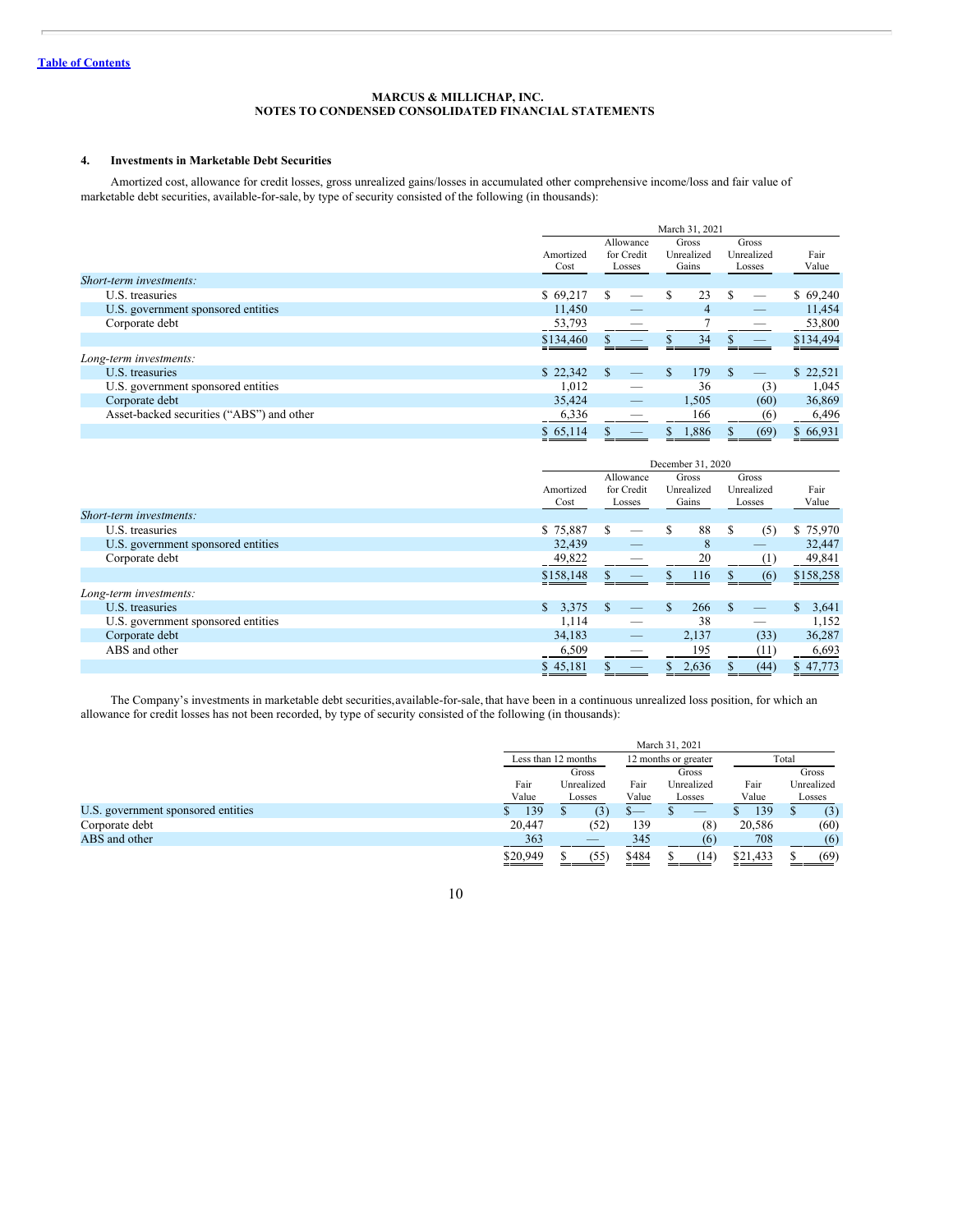|                 |                   |                     |                          | December 31, 2020        |          |            |  |       |
|-----------------|-------------------|---------------------|--------------------------|--------------------------|----------|------------|--|-------|
|                 |                   | Less than 12 months |                          | 12 months or greater     |          | Total      |  |       |
|                 |                   | Gross               |                          |                          |          | Gross      |  | Gross |
|                 | Fair              | Unrealized          | Fair                     | Unrealized               | Fair     | Unrealized |  |       |
|                 | Value             | Losses              | Value                    | Losses                   | Value    | Losses     |  |       |
| U.S. treasuries | \$41,702          | (5)                 | .ъ—                      | $\overline{\phantom{a}}$ | \$41,702 | (5)        |  |       |
| Corporate debt  | 29,810            | (34)                | $\overline{\phantom{a}}$ |                          | 29,810   | (34)       |  |       |
| ABS and other   | 546               | (6)                 | 157                      |                          | 703      | (11)       |  |       |
|                 | \$72,058<br>_____ | (45)                | \$157                    |                          | \$72,215 | (50)       |  |       |

Gross realized gains and losses from the sales of the Company's marketable debt securities,available-for-sale, consisted of the following (in thousands):

|                                      |                                      | Three Months Ended<br>March 31. |
|--------------------------------------|--------------------------------------|---------------------------------|
|                                      | 2021                                 | 2020                            |
| Gross realized gains $(1)$           |                                      |                                 |
| Gross realized losses <sup>(1)</sup> | ________<br>$\overline{\phantom{a}}$ |                                 |

(1) Recorded in other income (expense), net in the condensed consolidated statements of net and comprehensive income. The cost basis of securities sold were determined based on the specific identification method.

The Company invests its excess cash in a diversified portfolio of fixed and variable rate debt securities to meet current and future cash flow needs. All investments are made in accordance with the Company's approved investment policy. As of March 31, 2021, the portfolio had an average credit rating of AA and weighted term to contractual maturity of 1.7 years, with 27 securities in the portfolio with an unrealized loss aggregating \$69,000, or 0.3% of amortized cost, and a weighted average credit rating of A+.

As of March 31, 2021, the Company performed an impairment analysis and determined an allowance for credit losses wasnot required. The Company determined that it did not have an intent to sell and it was not more likely than not that the Company would be required to sell any security based on its current liquidity position, or to maintain compliance with its investment policy, specifically as it relates to minimum credit ratings. The Company evaluated the securities with an unrealized loss considering severity of loss, credit ratings, specific credit events during the period since acquisition, overall likelihood of default, market sector, potential impact from the current economic situation and a review of an issuer's and securities' liquidity and financial strength, as needed. The Company concluded that it would receive all scheduled interest and principle payments. The Company, therefore, determined qualitatively that the unrealized loss was related to changes in interest rates and other market factors and therefore no allowance for credit losses was required.

Amortized cost and fair value of marketable debt securities,available-for-sale, by contractual maturity consisted of the following (in thousands, except weighted average data):

|                                        |           | March 31, 2021 | December 31, 2020 |            |  |
|----------------------------------------|-----------|----------------|-------------------|------------|--|
|                                        | Amortized |                | Amortized         |            |  |
|                                        | Cost      | Fair Value     | Cost              | Fair Value |  |
| Due in one year or less                | \$134,460 | \$134,494      | \$158,148         | \$158,258  |  |
| Due after one year through five years  | 50,401    | 51.534         | 30,604            | 32,041     |  |
| Due after five years through ten years | 10,323    | 10.891         | 10,022            | 11,044     |  |
| Due after ten years                    | 4,390     | 4,506          | 4,555             | 4,688      |  |
|                                        | \$199,574 | \$201,425      | \$203,329         | \$206,031  |  |
| Weighted average contractual maturity  |           | 1.7 years      |                   | 1.6 years  |  |

Actual maturities may differ from contractual maturities because certain issuers have the right to prepay certain obligations with or without prepayment penalties.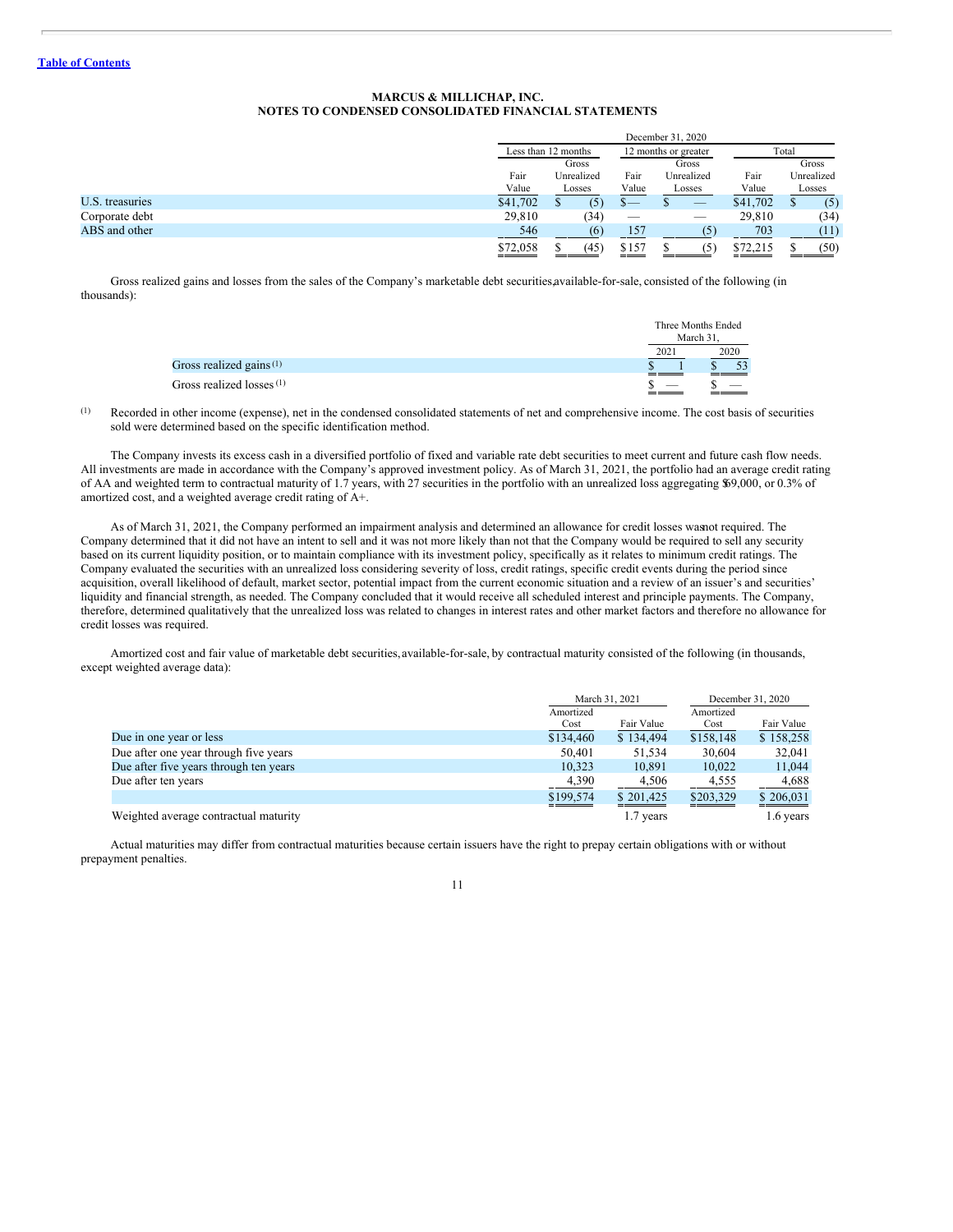## **5. Acquisitions, Goodwill and Other Intangible Assets**

During the three months ended March 31, 2021, the Company recognized measurement period adjustments, including additional cash acquired to the provisional amounts that were recognized at the acquisition date for businesses acquired during 2020 to reflect new information obtained about facts and circumstances that existed as of the acquisition dates that, if known, would have affected the measurement of the amounts recognized as of the acquisition date. The impact to amortization expense not previously recognized related to these adjustments was not material.

The goodwill recorded as part of the acquisitions primarily arose from the acquired assembled workforce and brokerage and financing sales platforms. The Company expects all of the goodwill to be tax deductible, with the tax-deductible amount of goodwill related to the contingent and deferred consideration to be determined once the cash payments are made to settle any contingent and deferred consideration. The goodwill resulting from acquisitions is allocated to the Company's one reporting unit.

Goodwill and intangible assets, net consisted of the following (in thousands):

|                                 |                             | March 31, 2021 |                             |                   | December 31, 2020           |  |                             |                   |
|---------------------------------|-----------------------------|----------------|-----------------------------|-------------------|-----------------------------|--|-----------------------------|-------------------|
|                                 | Gross<br>Carrying<br>Amount |                | Accumulated<br>Amortization | Net Book<br>Value | Gross<br>Carrying<br>Amount |  | Accumulated<br>Amortization | Net Book<br>Value |
| Goodwill and intangible assets: |                             |                |                             |                   |                             |  |                             |                   |
| Goodwill                        | \$34,046                    |                |                             | \$34,046          | \$33,375                    |  |                             | \$33,375          |
| Intangible assets $(1)$         | 23,975                      |                | (7,204)                     | 16,771            | 24,745                      |  | (6,067)                     | 18,678            |
|                                 | \$58,021                    |                | (7,204)                     | \$50,817          | \$58,120                    |  | (6,067)                     | \$52,053          |

#### (1) Total weighted average amortization period was5.53 years and 5.57 years as of March 31, 2021 and December 31, 2020, respectively.

The changes in the carrying amount of goodwill consisted of the following (in thousands):

|                                   |          | Three Months Ended<br>March 31, |
|-----------------------------------|----------|---------------------------------|
|                                   | 2021     | 2020                            |
| Beginning balance                 | \$33,375 | \$15,072                        |
| Additions from acquisitions $(1)$ | 671      | 3.990                           |
| <b>Impairment</b> losses          |          |                                 |
| Ending balance                    | \$34,046 | \$19,062                        |

## (1) The 2021 addition represents a measurement period adjustment.

Estimated amortization expense for intangible assets by year for the next five years and thereafter consisted of the following (in thousands):

|                   | March 31,             |
|-------------------|-----------------------|
|                   | 2021                  |
| Remainder of 2021 | 2,737<br>$\mathbb{S}$ |
| 2022              | 3,474                 |
| 2023              | 3,419                 |
| 2024              | 2,891                 |
| 2025              | 2,659                 |
| Thereafter        | 1,591                 |
|                   | \$16,771              |

The Company evaluates goodwill for impairment annually in the fourth quarter. In addition to the annual impairment evaluation, the Company evaluates at least quarterly whether events or circumstances have occurred in the period subsequent to the annual impairment testing, which indicate that it is more likely than not an impairment loss has occurred. The Company evaluates its intangible assets that have finite useful lives whenever an event or change in circumstances indicates that the carrying value of the asset may not be recoverable.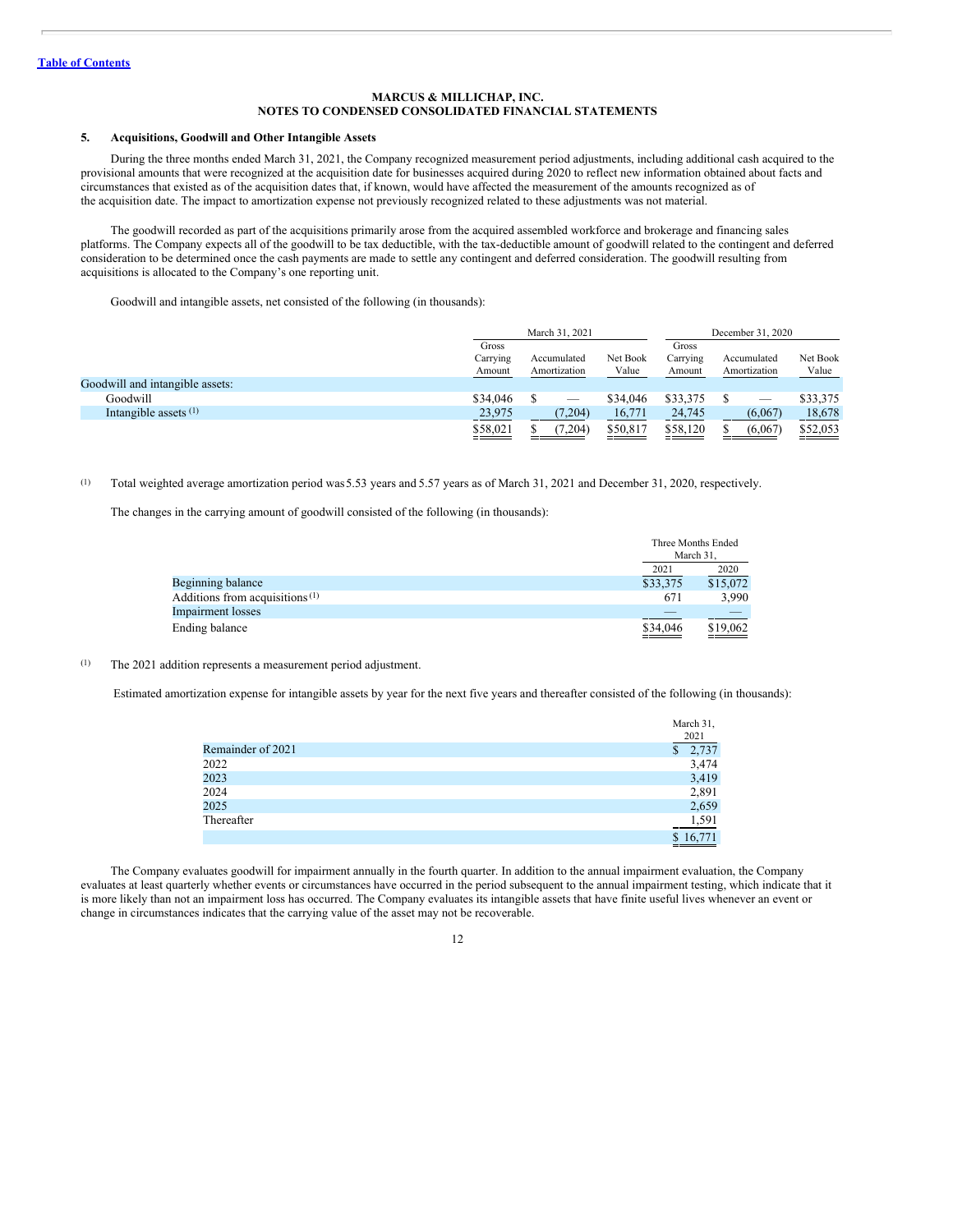As of March 31, 2021, the Company considered the impact ofCOVID-19 pandemic and evaluated its goodwill and intangible assets for impairment testing. The Company considered qualitative and quantitative factors, including the impact from the COVID-19 induced economic slowdown and current projected recovery timeframes. The Company estimated the recoverability of the intangible assets by comparing the carrying amount of each asset to the future undiscounted cash flows that the Company expects the asset to generate. The sum of the undiscounted expected future cash flows was greater than the carrying amount of the intangible assets. The Company concluded that as of March 31, 2021, there was no impairment of its goodwill and intangible assets.

## **6. Selected Balance Sheet Data**

## **Advances and Loans, Net and Commissions Receivable, Net**

Allowance for credit losses for advances and loans and commissions receivable consisted of the following (in thousands):

|                                         | Advances  |                       |       |  |
|-----------------------------------------|-----------|-----------------------|-------|--|
|                                         | and       | Commissions           |       |  |
|                                         | Loans     | Receivable            | Total |  |
| Beginning balance as of January 1, 2021 | 563<br>\$ | 94<br>\$              | \$657 |  |
| Credit loss recovery                    | (67)      | (79)                  | (146) |  |
| Write-offs                              | (2)       |                       | (2)   |  |
| Ending balance as of March 31, 2021     | 494       | 15                    | \$509 |  |
|                                         | Advances  |                       |       |  |
|                                         | and       | Commissions           |       |  |
|                                         | Loans     | Receivable            | Total |  |
| Beginning balance as of January 1, 2020 | 512       | 32(1)<br>$\mathbf{s}$ | \$544 |  |
| Credit loss recovery                    | (120)     |                       | (120) |  |
| Write-offs                              | (2)       |                       | (2)   |  |
| Ending balance as of March 31, 2020     | 390       | 32                    | \$422 |  |

(1) Includes cumulative-effect adjustment related to the adoption of ASU No. 2016-13,*Financial Instruments – Credit Losses.*

#### **Other Assets**

Other assets consisted of the following (in thousands):

|                                                         |                   | Current              | Non-Current       |                      |  |  |
|---------------------------------------------------------|-------------------|----------------------|-------------------|----------------------|--|--|
|                                                         | March 31.<br>2021 | December 31,<br>2020 | March 31,<br>2021 | December 31,<br>2020 |  |  |
| Mortgage servicing rights ("MSRs"), net of amortization | __                |                      | \$2.062           | 1,897                |  |  |
| Security deposits                                       |                   |                      | 1.463             | 1.461                |  |  |
| Employee notes receivable $(1)$                         | 165               | 185                  | 13                | 246                  |  |  |
| Customer trust accounts and other                       | 5,477             | 4.526                | 537               | 572                  |  |  |
|                                                         | \$5.642           | 4.711                | \$ 4,075          | 4.176                |  |  |

(1) Reduction of accrued bonuses and other employee related expenses in settlement of employee notes receivable were \$10 and \$0 for the three months ended March 31, 2021 and 2020, respectively. See Note 7 – "Related-Party Transactions" for additional information.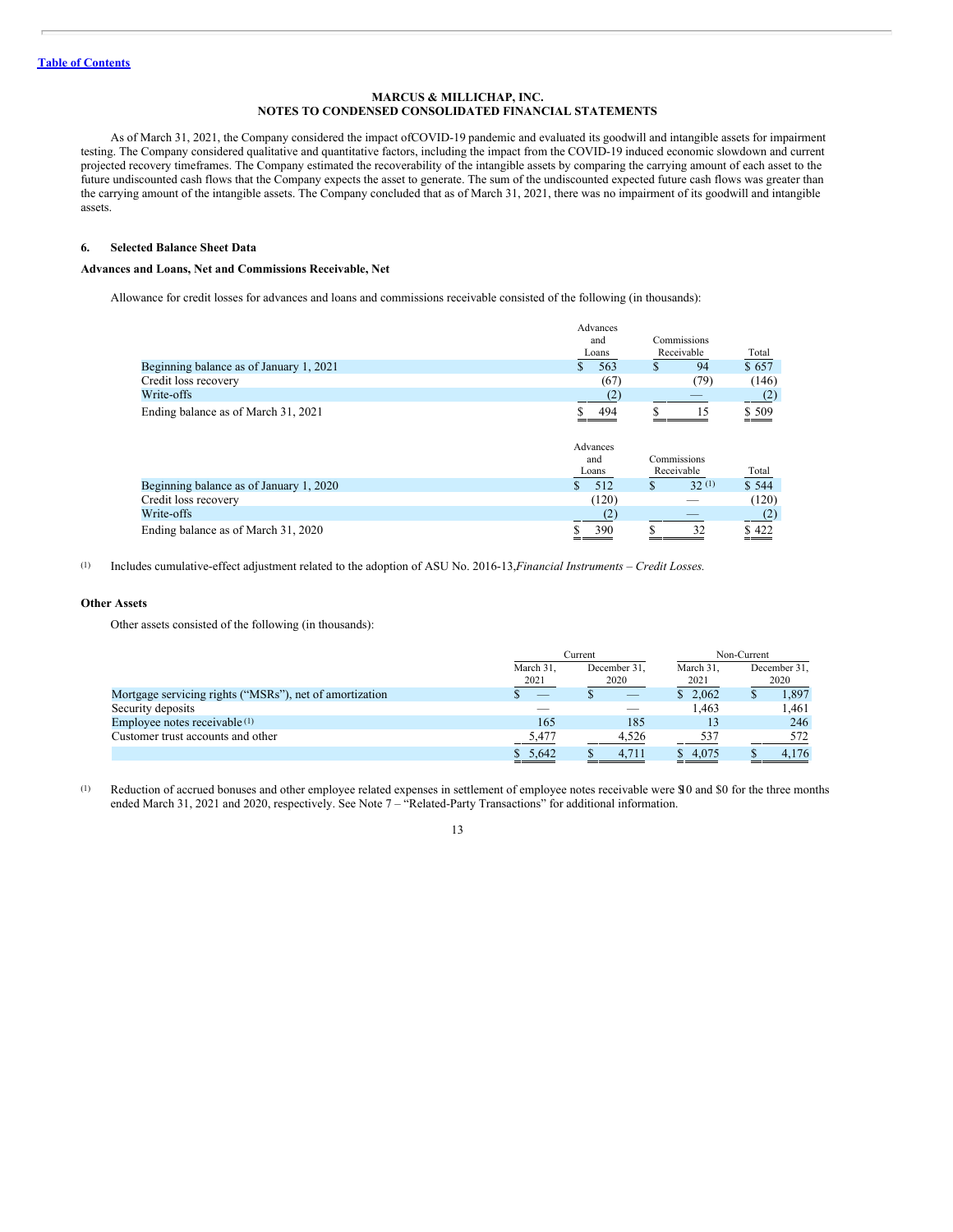## **MSRs**

The net change in the carrying value of MSRs consisted of the following (in thousands):

|                   | Three Months Ended<br>March 31. |                 |
|-------------------|---------------------------------|-----------------|
|                   | 2021                            | 2020            |
| Beginning balance | \$1,897                         | \$2,002         |
| Additions         | 303                             |                 |
| Amortization      | (138)                           | (129)           |
| Ending balance    | \$2,062<br>______               | \$1,950<br>____ |

The portfolio of loans serviced by the Company aggregated \$1.6 billion for each of the periods ended March 31, 2021 and December 31, 2020, respectively. See Note 8 – "Fair Value Measurements" for additional information on MSRs.

In connection with MSR activities, the Company holds funds in escrow for the benefit of the lenders. These funds, which totaled \$2.0 million and \$3.2 million as of March 31, 2021 and December 31, 2020, respectively, and the offsetting obligations are not presented in the Company's condensed consolidated financial statements as they do not represent assets and liabilities of the Company.

#### **Deferred Compensation and Commissions**

Deferred compensation and commissions consisted of the following (in thousands):

|                                                                     |                   | Current              | Non-Current             |                      |  |  |
|---------------------------------------------------------------------|-------------------|----------------------|-------------------------|----------------------|--|--|
|                                                                     | March 31,<br>2021 | December 31.<br>2020 | March 31.<br>2021       | December 31,<br>2020 |  |  |
| Stock appreciation rights ("SARs") liability (1)                    | 2.225             | 2.162                | 14.568<br><sup>\$</sup> | 16.671               |  |  |
| Commissions payable to investment sales and financing professionals | 29,054            | 54,082               | 7,389                   | 15.306               |  |  |
| Deferred compensation liability (1)                                 | 1.485             | 1.519                | 6.788                   | 6,768                |  |  |
| Other                                                               | 435               | 343                  |                         |                      |  |  |
|                                                                     | \$ 33,199         | 58,106               | 28,745                  | 38,745               |  |  |

(1) The SARs and deferred compensation liability become subject to payout as a result of a participant no longer being considered a service provider. As a result of the retirement of certain participants, estimated amounts to be paid to the participants within the next twelve months have been classified as current.

## *SARs Liability*

Prior to the IPO, certain employees of the Company were granted SARs under a stock-based compensation program assumed by MMC. In connection with the IPO, the SARs agreements were revised, the MMC liability of \$20.0 million for the SARs was frozen as ofMarch 31, 2013 and was transferred to MMI through a capital distribution. The SARs liability will be settled with each participant in ten annual installments in January of each year upon retirement or termination from service, or in full upon consummation of a change in control of the Company.

Under the revised agreements, MMI is required to accrue interest on the outstanding balance beginning onJanuary 1, 2014 at a rate based on the 10-year treasury note, plus 2%. The rate resets annually. The rates at January 1, 2021 and 2020 were2.930% and 3.920%, respectively. MMI recorded interest expense related to this liability of \$122,000 and \$178,000 for the three months ended March 31, 2021 and 2020, respectively.

Estimated payouts within the next twelve months for participants that have separated from service have been classified as current.During the three months ended March 31, 2021 and 2020, the Company made total payments of \$2.2 million and \$2.1 million, consisting of principal and accumulated interest, respectively.

#### *Commissions Payable*

Certain investment sales professionals have the ability to earn additional commissions after meeting certain annual revenue thresholds. These commissions are recognized as cost of services in the period in which they are earned as they relate to specific transactions closed. The Company has the ability to defer payment of certain commissions, at its election, for up to three years. Commissions payable that are not expected to be paid within twelve months are classified as long-term.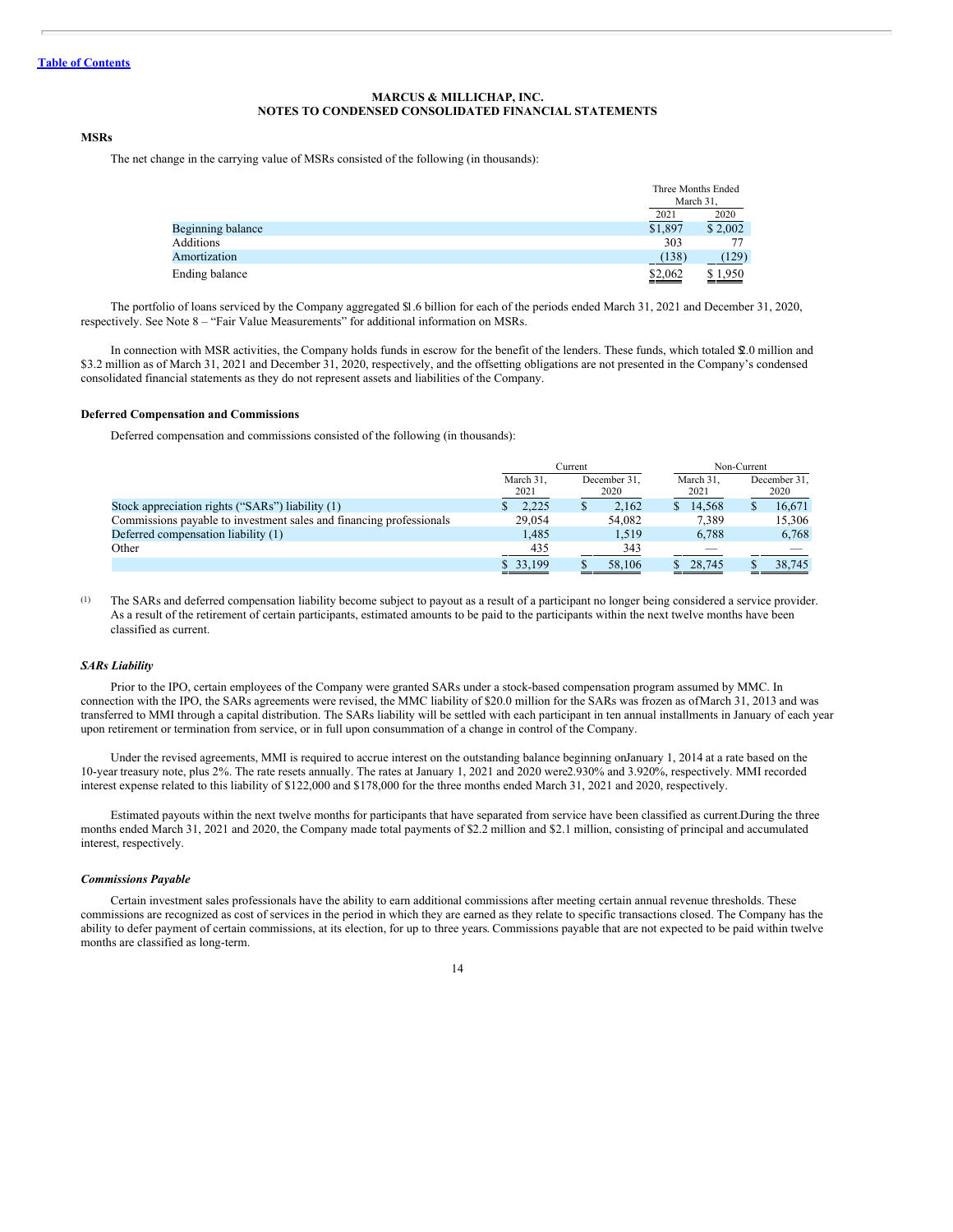## *Deferred Compensation Liability*

A select group of management is eligible to participate in the Marcus & Millichap Deferred Compensation Plan (the "Deferred Compensation Plan"). The Deferred Compensation Plan is a non-qualified deferred compensation plan that is intended to comply with Section 409A of the Internal Revenue Code and permits participants to defer compensation up to the limits set forth in the Deferred Compensation Plan. Amounts are paid out generally when the participant is no longer a service provider; however, an in-service payout election is available to participants. Participants may elect to receive payouts as a lump sum or quarterly over a two to fifteen-year period. The Company elected to fund the Deferred Compensation Plan through company owned variable life insurance policies. The Deferred Compensation Plan is managed by a third-party institutional fund manager, and the deferred compensation and investment earnings are held as a Company asset in a rabbi trust, which is recorded in assets held in rabbi trust in the accompanying condensed consolidated balance sheets. The assets in the trust are restricted unless the Company becomes insolvent, in which case the trust assets are subject to the claims of the Company's creditors. The Company may also, in its sole and absolute discretion, elect to withdraw at any time a portion of the trust assets by an amount by which the fair market value of the trust assets exceeds 110% of the aggregate deferred compensation liability represented by the participants' accounts. Estimated payouts within the next twelve months for participants that have separated from service or elected in service payout have been classified as current. During the three months ended March 31, 2021 and 2020, the Company made total payments to participants of \$371,000 and \$358,000, respectively.

The assets held in the rabbi trust are carried at the cash surrender value of the variable life insurance policies, which represents its fair valueThe net change in the carrying value of the assets held in the rabbi trust and the net change in the carrying value of the deferred compensation liability, each exclusive of additional contributions, distributions and trust expenses consisted of the following (in thousands):

|                                                                                                      |               | Three Months Ended<br>March 31. |
|------------------------------------------------------------------------------------------------------|---------------|---------------------------------|
|                                                                                                      | 2021          | 2020                            |
| Increase (decrease) in the carrying value of the assets held in the rabbi trust <sup>(1)</sup>       | \$333         | (1,388)                         |
| Increase (decrease) in the net carrying value of the deferred compensation obligation <sup>(2)</sup> | ____<br>\$260 | (1,273)                         |

(1) Recorded in other income (expense), net in the condensed consolidated statements of net and comprehensive income.

(2) Recorded in selling, general and administrative expense in the condensed consolidated statements of net and comprehensive income.

#### **Other Liabilities**

Other liabilities consisted of the following (in thousands):

|                                         |           | Non-Current |              |  |
|-----------------------------------------|-----------|-------------|--------------|--|
|                                         | March 31, |             | December 31, |  |
|                                         | 2021      |             | 2020         |  |
| Deferred consideration $(1)(2)$         | \$7,171   |             | 8,582        |  |
| Contingent consideration <sup>(1)</sup> | 4.033     |             | 4,219        |  |
| Other                                   | 1,013     |             | 1.015        |  |
|                                         | \$12,217  |             | 13.816       |  |

- (1) The current portions of deferred consideration in the amounts of \$6,571 and \$6,666 as of March 31, 2021 and December 31, 2020, respectively, are included in accounts payable and other liabilities in the condensed consolidated balance sheets. The current portions of contingent consideration in the amounts of \$1,268 and \$1,353 as of March 31, 2021 and December 31, 2020, respectively, are included in accounts payable and other liabilities in the condensed consolidated balance sheets.
- (2) Includes a measurement period adjustment made during the three months ended March 31, 2021, which represents a noncash investing activity. See Note 5 – "Acquisitions, Goodwill and Other Intangible Assets" for additional information.

#### 7**. Related-Party Transactions**

#### **Shared and Transition Services**

Certain services are provided to the Company under a Transition Services Agreement ("TSA") between MMC and the Company. The TSA is intended to provide certain services until the Company acquires these services separately. Under the TSA, the Company incurred net costs during the three months ended March 31, 2021 and 2020 of \$19,000 and \$26,000, respectively. These amounts are included in selling, general and administrative expense in the accompanying condensed consolidated statements of net and comprehensive income.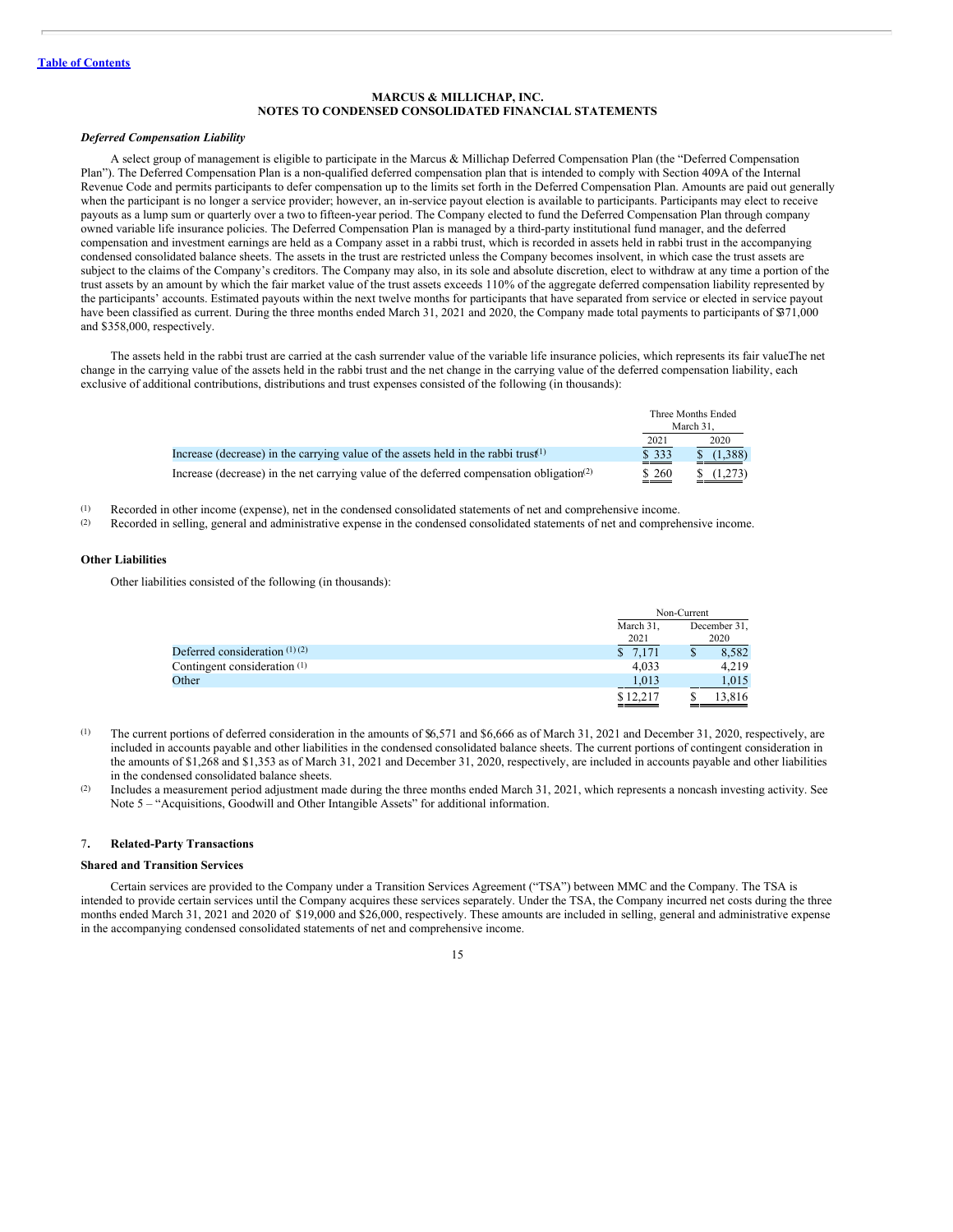#### **Brokerage and Financing Services with the Subsidiaries of MMC**

MMC has wholly or majority owned subsidiaries that buy and sell commercial real estate properties. The Company performs certain brokerage and financing services related to transactions of the subsidiaries of MMC. For the three months ended March 31, 2021 and 2020, the Company earned real estate brokerage commissions and financing fees of \$457,000 and \$766,000, respectively, from transactions with subsidiaries of MMC related to these services. The Company incurred cost of services of \$274,000 and \$453,000, respectively, related to these revenues.

## **Operating Lease with MMC**

The Company has an operating lease with MMC for a single-story office building located in Palo Alto, California, which expires onMay 31, 2022. The related operating lease cost was \$333,000 for each of the three months ended March 31, 2021 and 2020, respectively. Operating lease cost is included in selling, general and administrative expense in the accompanying condensed consolidated statements of net and comprehensive income. See Note 3 – "Operating Leases" for additional information.

#### **Accounts Payable and Other Liabilities with MMC**

As of March 31, 2021 and December 31, 2020, accounts payable and other liabilities with MMC totaling \$93,000 and \$89,000, respectively, remain unpaid and are included in accounts payable and other liabilities in the accompanying condensed consolidated balance sheets.

## **Other**

The Company makes advances to non-executive employees from time-to-time. At March 31, 2021 and December 31, 2020, the aggregate principal amount for employee notes receivable was \$178,000 and \$431,000, respectively, which is included in other assets (current andnon-current) in the accompanying condensed consolidated balance sheets. See Note 6 – "Selected Balance Sheet Data" for additional information.

As of March 31, 2021, George M. Marcus, the Company's founder and Chairman, beneficially owned approximately39% of the Company's issued and outstanding common stock, including shares owned by Phoenix Investments Holdings, LLC and the Marcus Family Foundation II.

#### **8. Fair Value Measurements**

U.S. GAAP defines the fair value of a financial instrument as the amount that would be received from the sale of an asset in an orderly transaction between market participants at the measurement date. The Company is responsible for the determination of fair value and the supporting methodologies and assumptions. The Company uses various pricing sources and third parties to provide and validate the values utilized.

The degree of judgment used in measuring the fair value of financial instruments is generally inversely correlated with the level of observable valuation inputs. Financial instruments with quoted prices in active markets generally have more pricing observability and less judgment is used in measuring fair value. Financial instruments for which no quoted prices are available have less observability and are measured at fair value using valuation models or other pricing techniques that require more judgment.

Assets recorded at fair value are measured and classified in accordance with a fair value hierarchy consisting of the three "levels" based on the observability of inputs available in the marketplace used to measure the fair values as discussed below:

- *Level 1:* Unadjusted quoted prices in active markets that are accessible at the measurement date for identical, unrestricted assets or liabilities;
- *Level 2:* Quoted prices in markets that are not active, or inputs which are observable, either directly or indirectly, for substantially the full term of the asset or liability; or
- *Level 3:* Unobservable inputs reflect management's best estimate of what market participants would use in pricing the asset or liability at the measurement date. Consideration is given to the risk inherent in the valuation technique and the risk inherent in the inputs to the model. Management estimates include certain pricing models, discounted cash flow methodologies and similar techniques that use significant unobservable inputs.

## **Recurring Fair Value Measurements**

The Company values its investments including commercial paper and floating NAV money market funds recorded in cash and cash equivalents, investments in marketable debt securities, available-for-sale, assets held in the rabbi trust, deferred compensation liability and contingent and deferred consideration at fair value on a recurring basis.

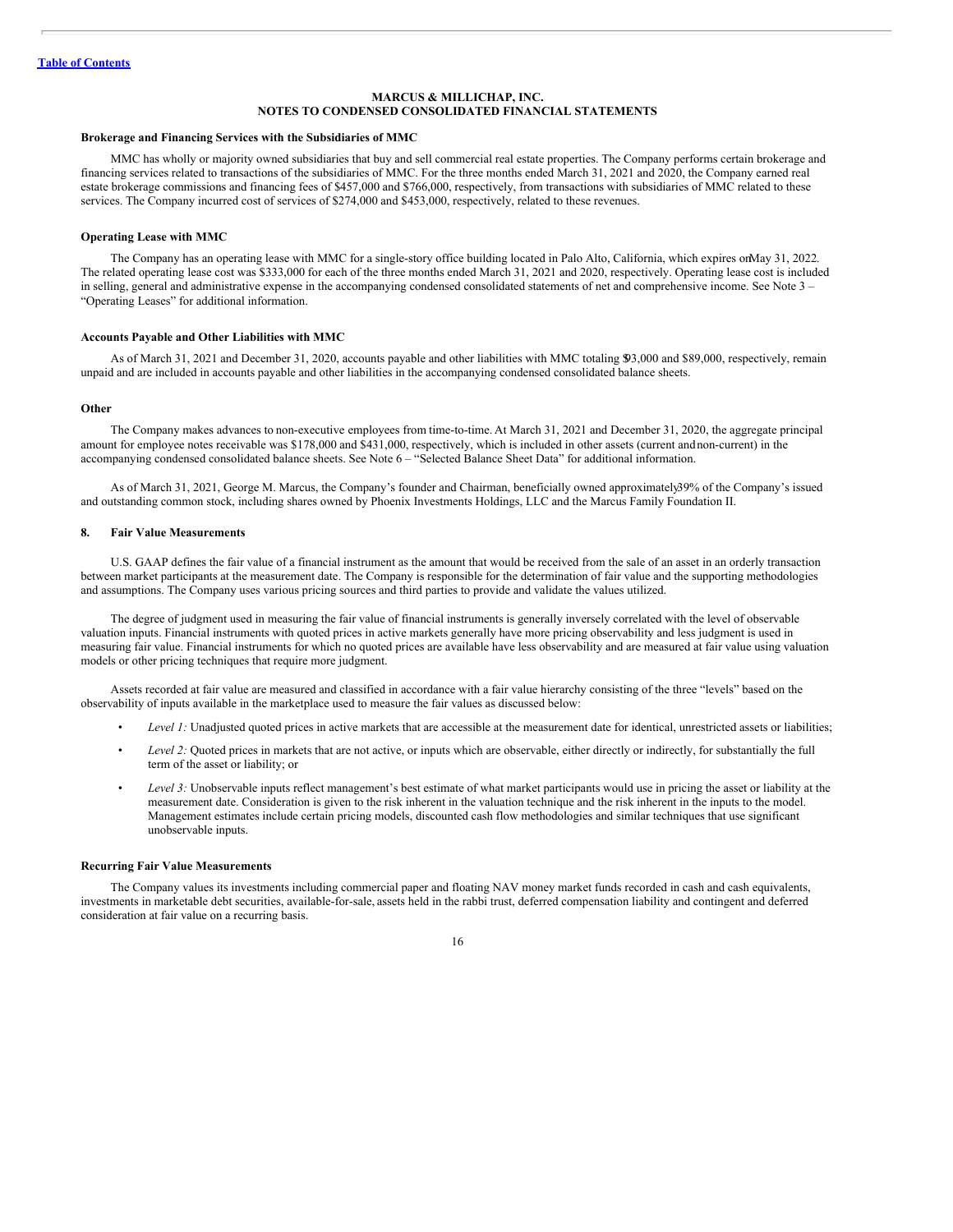Fair values for investments included in cash and cash equivalents and marketable debt securities,available-for-sale were determined for each individual security in the investment portfolio and all these securities are Level 1 or 2 measurements as appropriate.

Fair values for assets held in the rabbi trust and related deferred compensation liability were determined based on the cash surrender value of the company owned variable life insurance policies and underlying investments in the trust, and are Level 2 and Level 1 measurements, respectively.

Contingent consideration in connection with acquisitions, is carried at fair value and determined on acontract-by-contract basis, calculated using unobservable inputs based on a probability of achieving EBITDA and other performance requirements, and is a Level 3 measurement. Deferred consideration in connection with acquisitions is carried at fair value and calculated using a discounted cash flow estimate with the only remaining condition on such payments being the passage of time, and is a Level 2 measurement.

Assets and liabilities carried at fair value on a recurring basis consisted of the following (in thousands):

|                                                 | March 31, 2021 |                         |                          | December 31, 2020                |                     |                        |             |         |
|-------------------------------------------------|----------------|-------------------------|--------------------------|----------------------------------|---------------------|------------------------|-------------|---------|
|                                                 | Fair Value     | Level 1                 | Level 2                  | Level 3                          | Fair Value          | Level 1                | Level 2     | Level 3 |
| <b>Assets:</b>                                  |                |                         |                          |                                  |                     |                        |             |         |
| Assets held in rabbi trust                      | \$10,574       | -S                      | \$10,574                 | -S                               | \$10,295            | -S                     | \$10,295    |         |
| Cash equivalents (1):                           |                |                         |                          |                                  |                     |                        |             |         |
| Commercial paper and other                      | 3,899<br>S.    | -S                      | $$3,899$ $$-$            |                                  | 9,399<br>S.         | - \$                   | S.<br>9,399 | S       |
| Money market funds                              | 168,010        | 168,010                 |                          |                                  | 158,271             | 158,271                |             |         |
|                                                 | \$171,909      | $$168,010 \$3,899 \$$ - |                          |                                  | \$167,670 \$158,271 |                        | \$9,399     |         |
| Marketable debt securities, available-for-sale: |                |                         |                          |                                  |                     |                        |             |         |
| Short-term investments:                         |                |                         |                          |                                  |                     |                        |             |         |
| U.S. treasuries                                 | \$69,240       | $$69,240$ \, \$         | $\overline{\phantom{m}}$ | $\mathbb{S}$<br>$\hspace{0.1mm}$ | \$75,970            | \$75,970               | S           |         |
| U.S. government sponsored entities              | 11,454         |                         | 11,454                   | $\overline{\phantom{m}}$         | 32,447              |                        | 32,447      |         |
| Corporate debt                                  | 53,800         |                         | 53,800                   |                                  | 49,841              |                        | 49,841      |         |
|                                                 | \$134,494      | \$69,240                | \$65,254                 | $s -$                            |                     | \$158,258 \$75,970     | \$82,288    |         |
| Long-term investments:                          |                |                         |                          |                                  |                     |                        |             |         |
| U.S. treasuries                                 | \$22,521       | \$22,521                | £.                       | S                                | 3,641<br>S.         | <sup>\$</sup><br>3,641 | -S          |         |
| U.S. government sponsored entities              | 1,045          |                         | 1,045                    |                                  | 1,152               |                        | 1,152       |         |
| Corporate debt                                  | 36,869         |                         | 36,869                   | -                                | 36,287              |                        | 36,287      |         |
| ABS and other                                   | 6,496          |                         | 6,496                    |                                  | 6,693               |                        | 6,693       |         |
|                                                 | \$66,931       | \$ 22,521               | \$44,410                 |                                  | 47,773<br>S.        | \$<br>3,641            | \$44,132    |         |
| <b>Liabilities:</b>                             |                |                         |                          |                                  |                     |                        |             |         |
| Contingent consideration                        | 5,301          |                         |                          | \$5,301                          | 5,572<br>S.         |                        |             | \$5,572 |
| Deferred consideration                          | 13,742         | P.                      | \$13,742                 |                                  | \$15,248            | S                      | \$15,248    |         |
| Deferred compensation liability                 | 8,273          | 8,273<br>S              |                          |                                  | 8,287               | \$<br>8,287            |             |         |

(1) Included in cash and cash equivalents on the accompanying condensed consolidated balance sheets.

There were no transfers in or out of Level 3 during the three months ended March 31, 2021 and 2020.

During the three months ended March 31, 2021, the Company considered the economic impact of theCOVID-19 pandemic on the probability of achieving EBITDA and other performance targets, and current and future interest rates in its determination of fair value for the contingent consideration. The Company is uncertain as to the extent of the volatility in the unobservable inputs in the foreseeable future. Deferred consideration in connection with acquisitions is carried at fair value and calculated using a discounted cash flow estimate with the only remaining condition on such payments being the passage of time.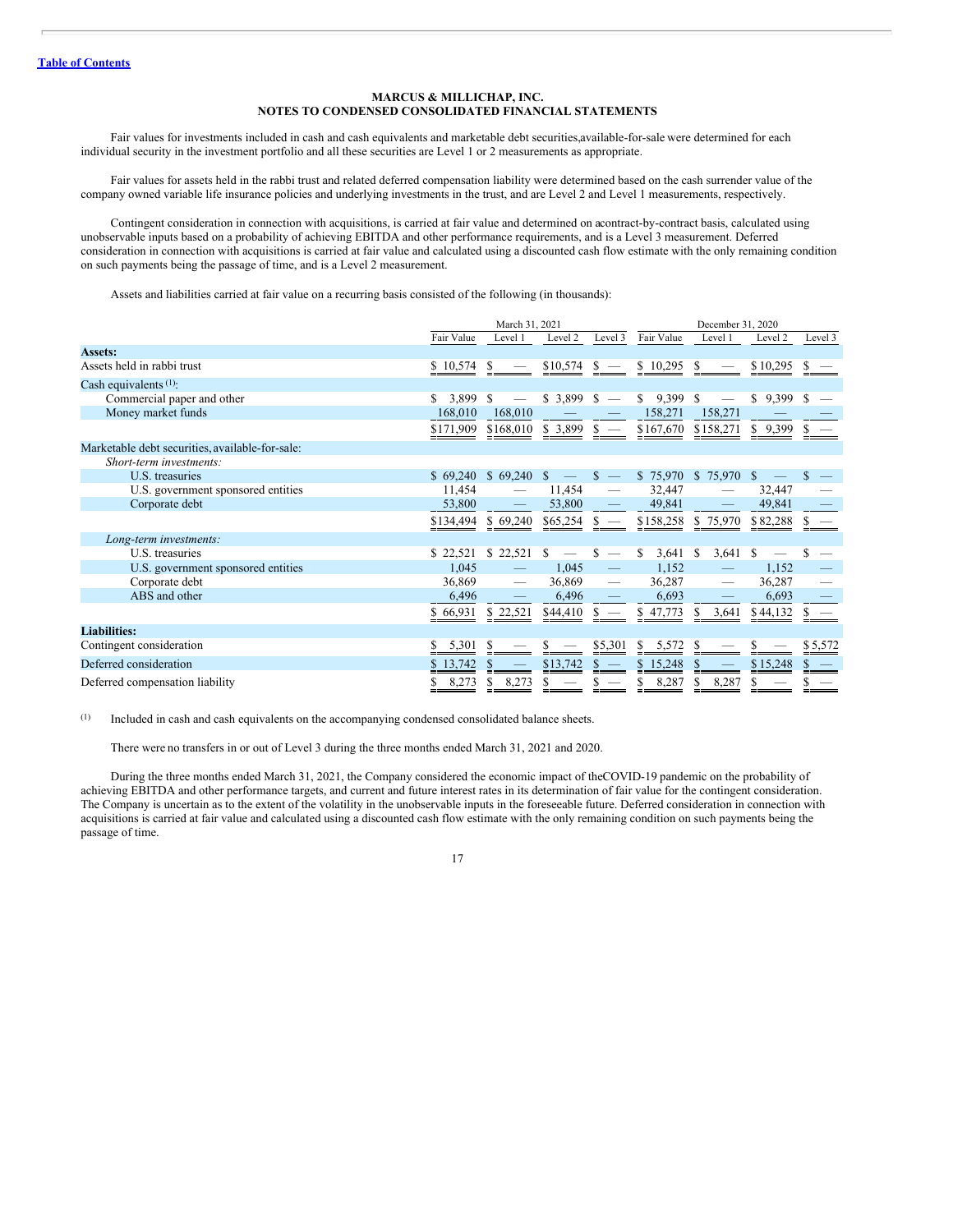As of March 31, 2021 and December 31, 2020, contingent and deferred consideration has a maximum undiscounted payment to be settled in cash or stock of \$32.0 million and \$33.2 million, respectively. Assuming the achievement of the applicable performance criteria and/or service and time requirements, the Company anticipates these payments will be made over the next one to seven-year period. Changes in fair value are included in selling, general and administrative expense in the condensed consolidated statements of net and comprehensive income.

A reconciliation of contingent consideration measured at fair value on a recurring basis consisted of the following (in thousands):

|                                                                         | Three Months Ended<br>March 31, |         |
|-------------------------------------------------------------------------|---------------------------------|---------|
|                                                                         | 2021                            | 2020    |
| Beginning balance                                                       | \$5,572                         | \$3,387 |
| Contingent consideration in connection with acquisitions <sup>(1)</sup> | (100)                           |         |
| Change in fair value of contingent consideration                        | (171)                           | (225)   |
| Payments of contingent consideration                                    |                                 |         |
| <b>Ending balance</b>                                                   | \$5,301                         | \$3,162 |

(1) Contingent consideration in connection with acquisitions represents a noncash investing activity. Relates to a measurement period adjustment. See Note 5 – "Acquisitions, Goodwill and Other Intangible Assets" for additional information.

Quantitative information about the valuation technique and significant unobservable inputs used in the valuation of the Company's Level 3 financial liabilities measured at fair value on a recurring basis consisted of the following (dollars in thousands):

|                          | Fair Value at<br>March 31, 2021 | Valuation Technique  | Unobservable inputs         | Range<br>(Weighted Average) (1)     |            |
|--------------------------|---------------------------------|----------------------|-----------------------------|-------------------------------------|------------|
| Contingent consideration | 5,301<br>Ф                      | Discounted cash flow | Expected life of cash flows | 2.2-6.6 years $(4.0 \text{ years})$ |            |
|                          |                                 |                      | Discount rate               | $2.3\% - 4.3\%$                     | $(3.2\%)$  |
|                          |                                 |                      | Probability of achievement  | 35.3%-100.0%                        | $(82.3\%)$ |
|                          | Fair Value at                   |                      |                             | Range                               |            |
|                          | December 31, 2020               | Valuation Technique  | Unobservable inputs         | (Weighted Average) (1)              |            |
| Contingent consideration | 5,572                           | Discounted cash flow | Expected life of cash flows | 2.4-6.8 years (4.4 years)           |            |
|                          |                                 |                      | Discount rate               | $2.6\% - 4.3\%$                     | $(3.4\%)$  |
|                          |                                 |                      | Probability of achievement  | $50.0\% - 100.0\%$                  | $(86.1\%)$ |

(1) Unobservable inputs were weighted by the relative fair value of the instruments.

## **Nonrecurring Fair Value Measurements**

In accordance with U.S. GAAP, from time to time, the Company measures certain assets at fair value on a nonrecurring basis. The Company reviews the carrying value of MSRs, intangibles, goodwill and other assets for indications of impairment at least annually. When indications of potential impairment are identified, the Company may be required to determine the fair value of those assets and record an adjustment for the carrying amount in excess of the fair value determined. Any fair value determination would be based on valuation approaches, which are appropriate under the circumstances and utilize Level 2 and Level 3 measurements as required.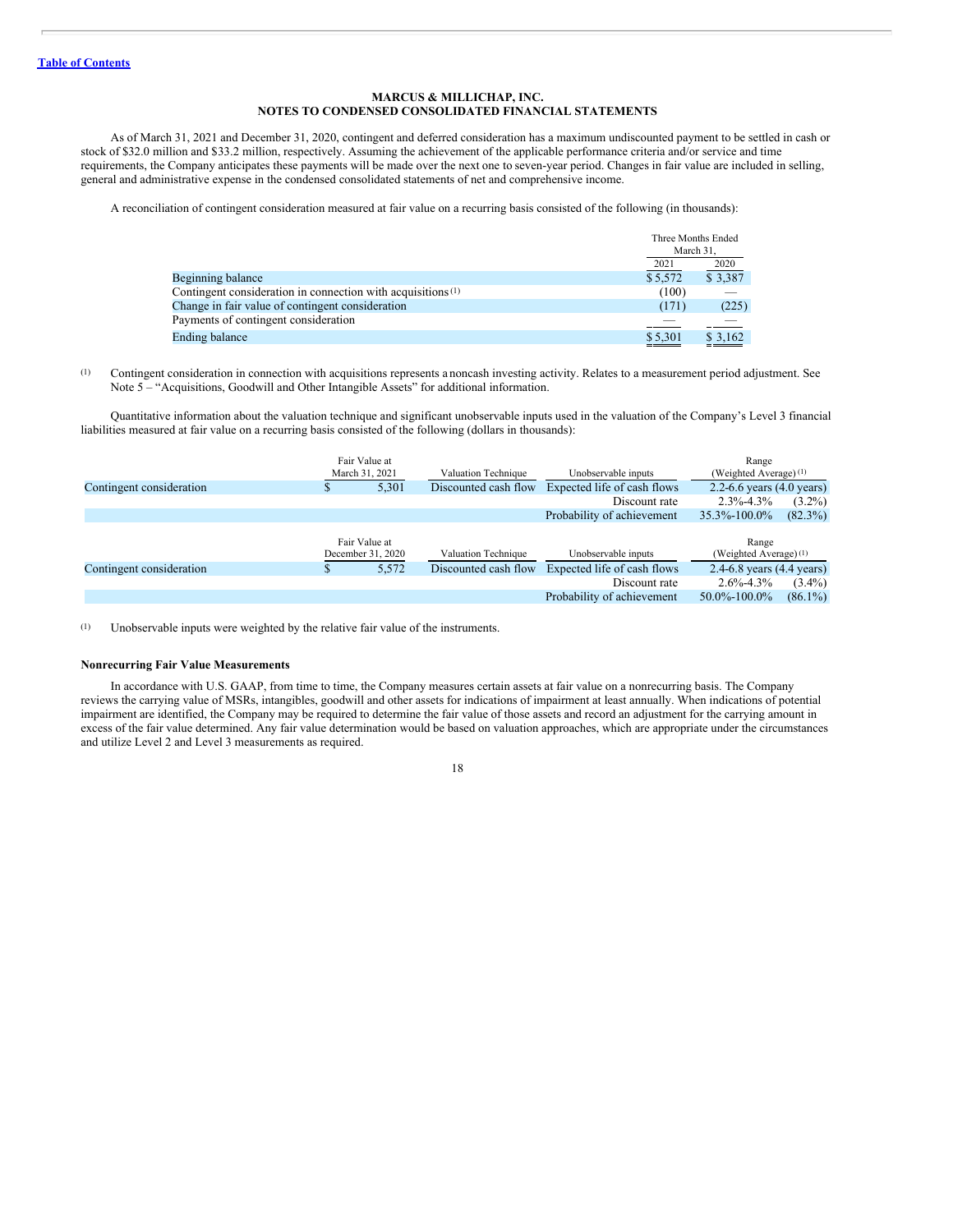MSRs are recorded at fair value upon acquisition of a servicing contract. The Company has elected the amortization method for the subsequent measurement of MSRs. MSRs are carried at the lower of amortized cost or fair value. MSRs are a Level 3 measurement. The Company's MSRs do not trade in an active, open market with readily observable prices. The estimated fair value of the Company's MSRs were developed using a discounted cash flow model that calculates the present value of estimated future net servicing income. The model considers contractual provisions and assumptions of market participants including specified servicing fees, prepayment assumptions, delinquency rates, late charges, other ancillary revenue, costs to service and other economic factors. The Company periodically reassesses and adjusts, when necessary, the underlying inputs and assumptions used to reflect observable market conditions and assumptions that a market participant would consider in valuing an MSR asset. Management made revisions to the assumptions used in the determination of fair value for MSRs after considering the economic impact of the COVID-19 pandemic on default, severity, prepayment and discount rates related to the specific types and underlying collateral of the various serviced loans, interest rates, refinance rates, and current government and private sector responses to the pandemic. MSRs are carried at the lower of amortized cost or fair value. The fair value of the MSRs approximated the carrying value at March 31, 2021 and December 31, 2020 after consideration of the revisions to the various assumptions. See Note 6 – "Selected Balance Sheet Data – Other Assets – MSRs" for additional information.

As market conditions change, the Company willre-evaluate assumptions used in the determination of fair value for MSRs and is uncertain to the extent of the volatility in the unobservable inputs in the foreseeable future.

Quantitative information about the valuation technique and significant unobservable inputs used in the valuation of the Company's Level 3 financial assets measured at fair value on a nonrecurring basis consisted of the following (dollars in thousands):

|             |     | Fair Value at<br>Valuation Technique<br>March 31, 2021 |                      | Unobservable inputs       | Range<br>(Weighted Average) $(1)$ |
|-------------|-----|--------------------------------------------------------|----------------------|---------------------------|-----------------------------------|
| <b>MSRs</b> | аħ. | 2.415                                                  | Discounted cash flow | Constant prepayment rates | $0.0\% - 20.0\%$ (10.0%)          |
|             |     |                                                        |                      | Constant default rate     | $0.3\% - 4.3\%$ $(1.2\%)$         |
|             |     |                                                        |                      | Loss severity             | $26.2\% - 31.4\% (28.0\%)$        |
|             |     |                                                        |                      | Discount rate             | $10.0\% - 10.0\%$ (10.0%)         |
|             |     |                                                        |                      |                           |                                   |
|             |     |                                                        |                      |                           |                                   |
|             |     | Fair Value at                                          |                      |                           | Range                             |
|             |     | December 31, 2020                                      | Valuation Technique  | Unobservable inputs       | (Weighted Average) (1)            |
| <b>MSRs</b> |     | 2.135                                                  | Discounted cash flow | Constant prepayment rates | $0.0\% - 20.0\%$ (10.0%)          |
|             |     |                                                        |                      | Constant default rate     | $0.3\% - 4.1\%$ (1.1%)            |
|             |     |                                                        |                      | Loss severity             | $26.2\% - 31.4\%$ (28.0%)         |
|             |     |                                                        |                      | Discount rate             | $10.0\% - 10.0\%$ (10.0%)         |

(1) Weighted average is based on the 10% constant prepayment rate scenario which the Company uses as the reported fair value.

## **9. Stockholders' Equity**

#### **Common Stock**

As of March 31, 2021 and December 31, 2020, there were39,500,966 and 39,401,976 shares of common stock, \$0.0001 par value, issued and outstanding, which include unvested restricted stock awards ("RSAs") issued to non-employee directors, respectively. See Note 12 – "Earnings per Share" for additional information.

## **Preferred Stock**

The Company has 25,000,000 authorized shares of preferred stock with a par value \$0.0001 per share. At March 31, 2021 and December 31, 2020, there were no preferred shares issued or outstanding.

#### **Accumulated Other Comprehensive Income/Loss**

Amounts reclassified from accumulated other comprehensive income/loss include marketable debt securities, available for sale are included as a component of other income (expense), net or selling, general and administrative expense, as applicable, in the condensed consolidated statements of net and comprehensive income. The reclassifications were determined on a specific identification basis.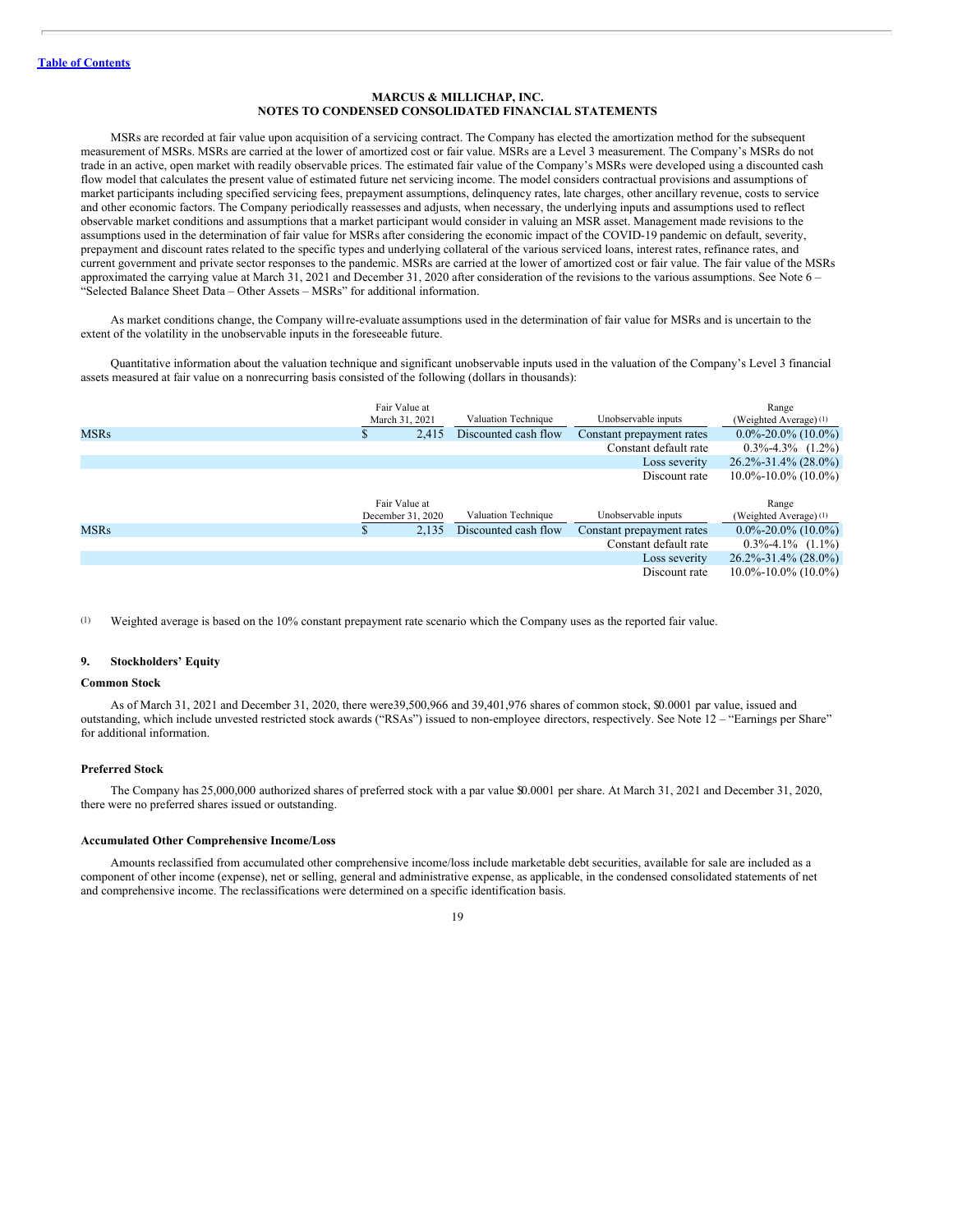The Company has not provided for U.S. taxes on unremitted earnings of its foreign subsidiary as it is operating at a loss and hasno earnings and profits to remit. As a result, deferred taxes were not provided related to the cumulative foreign currency translation adjustments.

#### **10. Stock-Based Compensation Plans**

## **2013 Omnibus Equity Incentive Plan**

The Company's board of directors adopted the 2013 Omnibus Equity Incentive Plan (the "2013 Plan"), which became effective upon the Company's IPO. In February 2017, the board of directors amended and restated the 2013 Plan, which was approved by the Company's stockholders inMay 2017. Grants are made from time to time by the compensation committee of the Company's board of directors at its discretion, subject to certain restrictions as to the number and value of shares that may be granted to any individual. In addition, non-employee directors receive annual grants under a director compensation policy. As of March 31, 2021, there were 4,757,955 shares available for future grants under the 2013 Plan.

#### *Awards Granted and Settled*

Under the 2013 Plan, the Company has issued RSAs tonon-employee directors and restricted stock units ("RSUs") to employees and independent contractors. RSAs vest over a one-year period from the date of grant, subject to service requirements. RSUs generally vest in equal annual installments over a five-year period from the date of grant or earlier as approved by the compensation committee of the Company's board of directors. Any unvested awards are canceled upon termination as a service provider. As of March 31, 2021, there were no issued or outstanding options, SARs, performance units or performance share awards under the 2013 Plan.

During the three months ended March 31, 2021,149,117 shares of RSUs vested and50,127 shares of common stock were withheld to pay applicable required employee statutory withholding taxes based on the market value of the shares on the vesting date. The shares withheld for taxes were returned to the share reserve and are available for future issuance in accordance with provisions of the 2013 Plan. During the three months ended March 31, 2021, there were no deferred stock units ("DSUs") that settled.

## *Outstanding Awards*

Activity under the 2013 Plan consisted of the following (dollars in thousands, except weighted average per share data):

|                                                                           | RSA Grants to<br>Non-employee<br>Directors | <b>RSU</b> Grants<br>to<br>Employees | <b>RSU</b> Grants<br>to<br>Independent<br>Contractors | Total      | Weighted-<br>Average Grant<br>Date Fair Value<br>Per Share |
|---------------------------------------------------------------------------|--------------------------------------------|--------------------------------------|-------------------------------------------------------|------------|------------------------------------------------------------|
| Nonvested shares at December 31, 2020 <sup>(1)</sup>                      | 16.728                                     | 637,650                              | 264,001                                               | 918,379    | 33.73                                                      |
| Granted                                                                   |                                            | 217.893                              | 9.834                                                 | 227,727    | 39.10                                                      |
| Vested                                                                    |                                            | (132, 176)                           | (16, 941)                                             | (149, 117) | 33.01                                                      |
| Transferred                                                               |                                            | (3,220)                              | 3,220                                                 |            | 31.05                                                      |
| Forfeited/canceled                                                        |                                            | (16, 476)                            | (3,585)                                               | (20,061)   | 33.05                                                      |
| Nonvested shares at March 31, 2021 <sup>(1)</sup>                         | 16.728                                     | 703,671                              | 256,529                                               | 976,928    | 34.56                                                      |
| Unrecognized stock-based compensation expense as of March 31,<br>2021(2)  | 42                                         | \$24,124                             | \$<br>7,212                                           | \$31,378   |                                                            |
| Weighted average remaining vesting period (years) as of March 31,<br>2021 | 0.10                                       | 3.91                                 | 3.09                                                  | 3.72       |                                                            |

(1) Nonvested RSUs will be settled through the issuance of new shares of common stock.

(2) The total unrecognized compensation expense is expected to be recognized over a weighted-average period of approximately3.72 years.

#### **Employee Stock Purchase Plan**

In 2013, the Company adopted the 2013 Employee Stock Purchase Plan ("ESPP"). The ESPP is intended to qualify under Section 423 of the Internal Revenue Code and provides for consecutive, non-overlapping 6-month offering periods. The offering periods generally start on the first trading day on or after May 15 and November 15 of each year. Qualifying employees may purchase shares of the Company stock at a10% discount based on the lower of the market price at the beginning or end of the offering period, subject to IRS limitations. The Company determined that the ESPP was a compensatory plan and is required to expense the fair value of the awards over each 6-month offering period.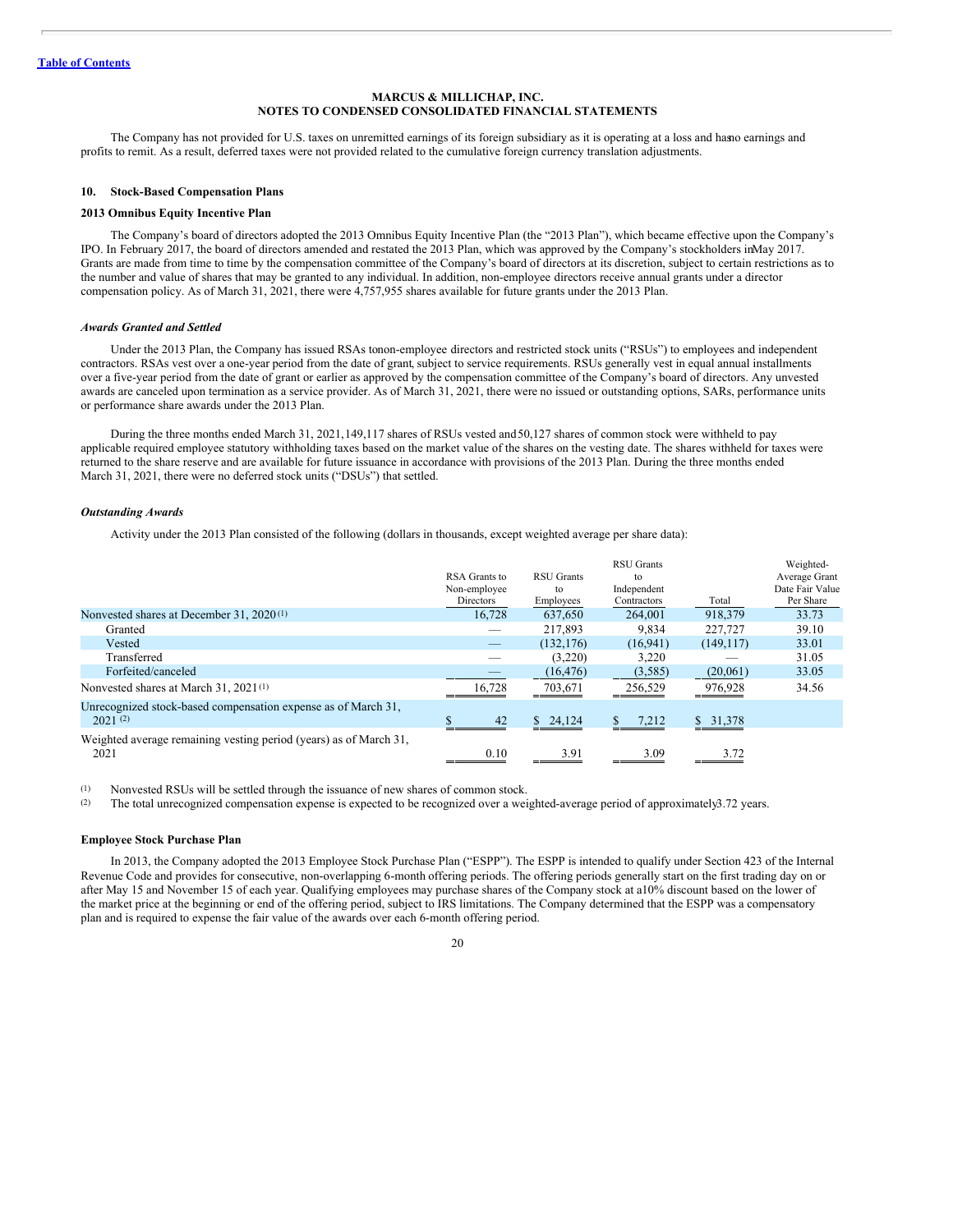The ESPP initially had 366,667 shares of common stock reserved, and176,877 shares of common stock remain available for issuance as of March 31, 2021. The ESPP provides for annual increases in the number of shares available for issuance under the ESPP, equal to the least of (i)366,667 shares, (ii) 1% of the outstanding shares on such date, or (iii) an amount determined by the compensation committee of the board of directors.Pursuant to the provisions of the ESPP, the board of directors has determined to not provide for any annual increases to date. At March 31, 2021, total unrecognized compensation cost related to the ESPP was \$24,000 and is expected to be recognized over a weighted average period of0.12 years.

## **SARs and DSUs**

Prior to the IPO, certain employees were granted SARs. As ofMarch 31, 2013, the outstanding SARs were frozen at the liability amount, and will be paid out to each participant in installments upon retirement or departure under the terms of the revised SARs agreements. To replace beneficial ownership in the SARs, the difference between the book value liability and the fair value of the awards was granted to plan participants in the form of DSUs, which were fully vested upon receipt and will be settled in actual stock at a rate of 20% per year if the participant remains employed by the Company during that period (otherwise all unsettled shares of stock upon termination from service will be settled five yearsfrom the termination date, unless otherwise agreed to by the Company). In the event of death or termination of service after reaching the age of 67, 100% of the DSUs will be settled. As of March 31, 2021, the remaining future share settlements of fully vested DSUs by year consisted of the following:

|      | March 31,             |
|------|-----------------------|
|      |                       |
| 2021 | $\frac{2021}{60,373}$ |
| 2022 | 281,193               |
|      | 341,566               |

## **Summary of Stock-Based Compensation**

Components of stock-based compensation are included in selling, general and administrative expense in the condensed consolidated statements of net and comprehensive income and consisted of the following (in thousands):

|                                 |         | Three Months Ended |
|---------------------------------|---------|--------------------|
|                                 |         | March 31.          |
|                                 | 2021    | 2020               |
| <b>ESPP</b>                     | 50      | 47                 |
| $RSAs - non-employee$ directors | 111     | 160                |
| $RSUs$ – employees              | 1.454   | 1,656              |
| RSUs – independent contractors  | 673     | 769                |
|                                 | \$2,288 | \$2,632            |

#### **11. Income Taxes**

The Company's effective tax rate for the three months ended March 31, 2021 and 2020 was28.8% and 31.2%, respectively. The Company provides for the effects of income taxes in interim financial statements based on the Company's estimate of its annual effective tax rate for the full year, which is based on forecasted income by jurisdiction where the Company operates, adjusted for any tax effects of items that relate discretely to the period, if any.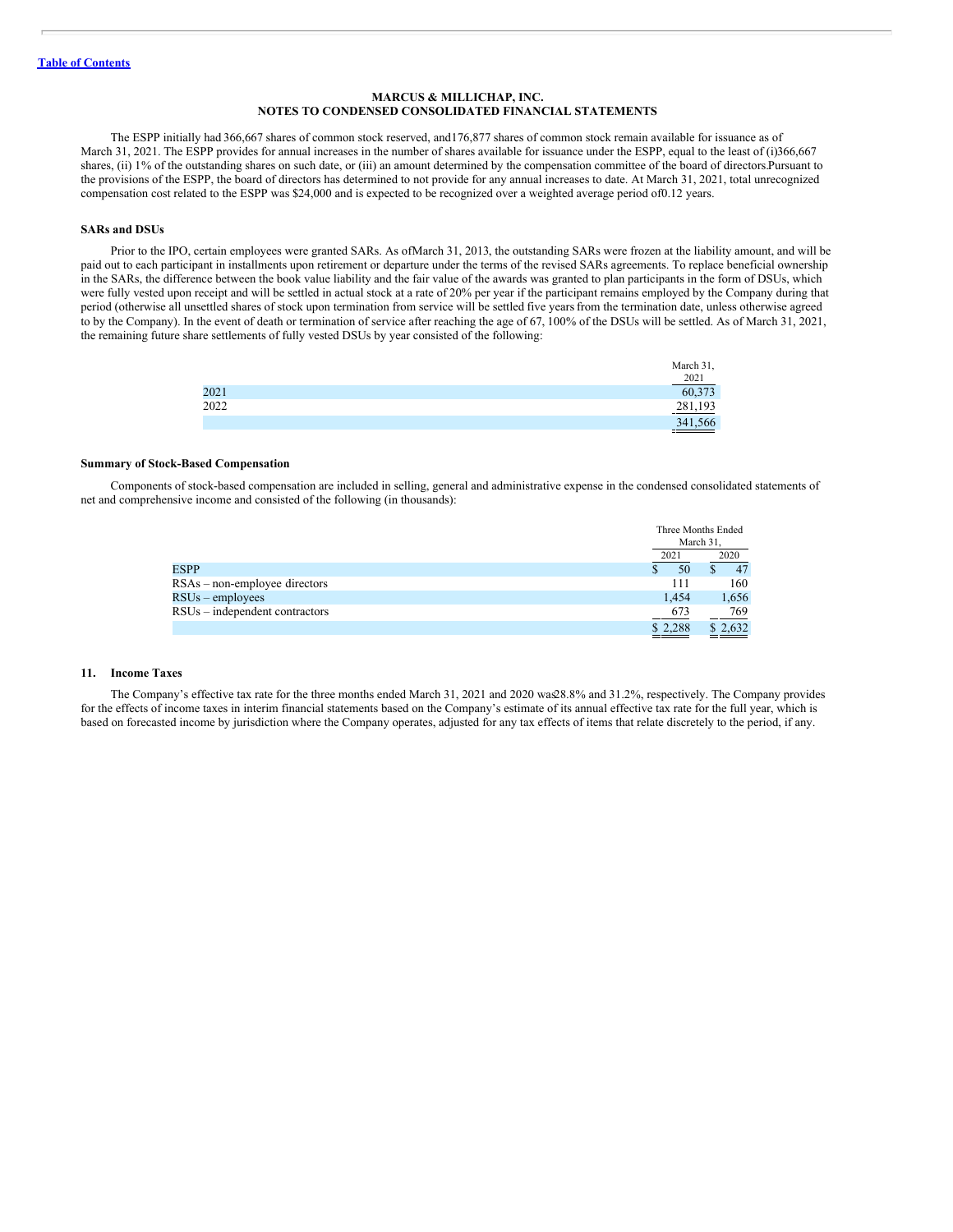The provision for income taxes differs from the amount computed by applying the U.S. federal statutory rate to income before provision for income taxes and consisted of the following (dollars in thousands):

|                                                                |            | Three Months Ended March 31. |         |           |  |
|----------------------------------------------------------------|------------|------------------------------|---------|-----------|--|
|                                                                |            | 2020<br>2021                 |         |           |  |
|                                                                | Amount     | Rate                         | Amount  | Rate      |  |
| Income tax expense at the federal statutory rate               | \$4.431    | 21.0%                        | \$3,987 | 21.0%     |  |
| State income tax expense, net of federal benefit               | 1.048      | $5.0\%$                      | 1.018   | 5.4%      |  |
| Windfall tax benefits, net related to stock-based compensation | (27)       | $(0.1)\%$                    | (17)    | $(0.1)\%$ |  |
| Change in valuation allowance                                  | 180        | $0.9\%$                      | 367     | 1.9%      |  |
| Permanent and other items (1)                                  | <u>454</u> | $2.0\%$                      | 562     | $3.0\%$   |  |
|                                                                | \$6,086    | 28.8%                        | \$5.917 | 31.2%     |  |

(1) Permanent items relate principally to compensation charges, qualified transportation fringe benefits and meals and entertainment.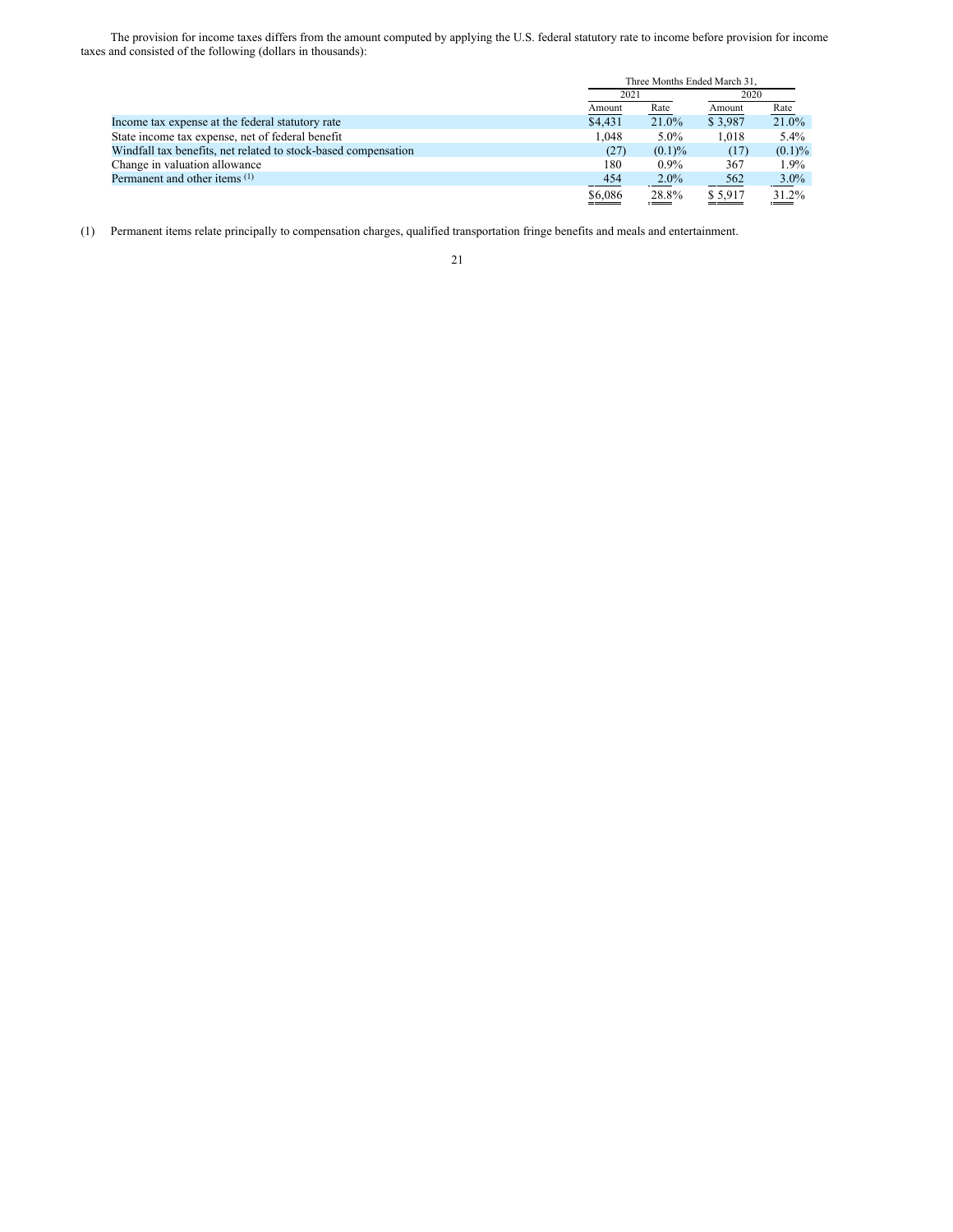## **12. Earnings per Share**

Basic and diluted earnings per share for the three months ended March 31, 2021 and 2020, respectively consisted of the following (in thousands, except per share data):

|                                                                                    |          | Three Months Ended<br>March 31, |  |
|------------------------------------------------------------------------------------|----------|---------------------------------|--|
|                                                                                    | 2021     | 2020                            |  |
| Numerator (Basic and Diluted):                                                     |          |                                 |  |
| Net income                                                                         | \$15,012 | \$13,070                        |  |
| Decrease in value for stock settled consideration                                  | 12       |                                 |  |
| Adjusted net income                                                                | \$15,024 | \$13,070                        |  |
| Denominator:                                                                       |          |                                 |  |
| Basic                                                                              |          |                                 |  |
| Weighted average common shares issued and outstanding                              | 39,432   | 39,217                          |  |
| Deduct: Unvested RSAs <sup>(1)</sup>                                               | (17)     | (18)                            |  |
| Add: Fully vested DSUs <sup>(2)</sup>                                              | 342      | 342                             |  |
| Weighted average common shares outstanding                                         | 39,757   | 39,541                          |  |
| Basic earnings per common share                                                    | 0.38     | 0.33                            |  |
| <b>Diluted</b>                                                                     |          |                                 |  |
| Weighted average common shares outstanding from above                              | 39,757   | 39,541                          |  |
| Add: Dilutive effect of RSUs, RSAs & ESPP                                          | 208      | 105                             |  |
| Add: Contingently issuable shares (3)                                              | 159      |                                 |  |
| Weighted average common shares outstanding                                         | 40,124   | 39,646                          |  |
| Diluted earnings per common share                                                  | 0.37     | 0.33                            |  |
| Antidilutive shares excluded from diluted earnings per common share <sup>(4)</sup> | 230      | 521                             |  |

(1) RSAs were issued and outstanding to thenon-employee directors and have a one-year vesting term subject to service requirements. See Note 10 – "Stock-Based Compensation Plans" for additional information.

(2) Shares are included in weighted average common shares outstanding as the shares are fully vested but have not yet been delivered. See Note 10 – "Stock-Based Compensation Plans" for additional information.

(3) Relates to contingently issuable stock settled consideration.

(4) Primarily pertaining to RSU grants to the Company's employees and independent contractors.

## **13. Commitments and Contingencies**

## **Credit Agreement**

On June 18, 2014, the Company entered into a Credit Agreement with Wells Fargo Bank, National Association (the "Bank"), as amended and restated on May 28, 2019, and further, amended on November 27, 2019 and on February 9, 2021 (the "Credit Agreement"). The Credit Agreement provides for a \$60.0 million principal amount senior secured revolving credit facility that is guaranteed by all of the Company's domestic subsidiaries (the "Credit Facility") and matures on June 1, 2022. The Company may borrow, repay and reborrow amounts under the Credit Facility until its maturity date, at which time all amounts outstanding under the Credit Facility must be repaid in full. Upon the expiration of the use of the LIBOR as a benchmark, the benchmark will be replaced with the SOFR plus a spread adjustment.

 $22$ 

**Table of [Contents](#page-1-0)**

## **MARCUS & MILLICHAP, INC. NOTES TO CONDENSED CONSOLIDATED FINANCIAL STATEMENTS**

Borrowings under the Credit Agreement are available for general corporate purposes and working capital.The Credit Facility includes a \$10.0 million sublimit for the issuance of standby letters of credit of which \$533,000 was utilized at March 31, 2021. Borrowings under the Credit Facility will bear interest, at the Company's option, at either (i) a fluctuating rate per annum 2.00% below the Base Rate (defined as the highest of (a) the Bank's prime rate, (b) one-month LIBOR plus 1.50%, and (c) the federal funds rate plus 1.50%), or (ii) at a fixed rate per annum determined by Bank to be between 0.875% to 1.125% above LIBOR. In connection with the amendments of the Credit Agreement, the Company paid bank fees and other expenses, which are being amortized over the remaining term of the Credit Agreement. The Company pays a commitment fee of up to 0.1% per annum, payable quarterly, based on the amount of unutilized commitments under the Credit Facility. The amortization and commitment fee is included in interest expense in the accompanying condensed consolidated statements of net and comprehensive income and was \$24,000 and \$22,000 during the three months ended March 31, 2021 and 2020, respectively. As of March 31, 2021, there were no amounts outstanding under the Credit Agreement.

The Credit Facility contains customary covenants, including financial and other covenant reporting requirements and events of default. Financial covenants require the Company, on a combined basis with its guarantors, to maintain (i) an EBITDAR Coverage Ratio (as defined in the Credit Agreement) of not less than 1.25:1.0 as of each quarter end, determined on a rolling four-quarter basis, and (ii) total funded debt to EBITDA not greater than 1.5:1.0 as of each quarter end, determined on a rolling four-quarter basis, and also limits investments in foreign entities and certain other loans.The Credit Facility is secured by substantially all assets of the Company, including pledges of 100% of the stock or other equity interest of each subsidiary except for the capital stock of a controlled foreign corporation (as defined in the Internal Revenue Code), in which case no such pledge is required. As of March 31, 2021, the Company was in compliance with all financial and non-financial covenants and has not experienced any limitation in its operations as a result of the covenants.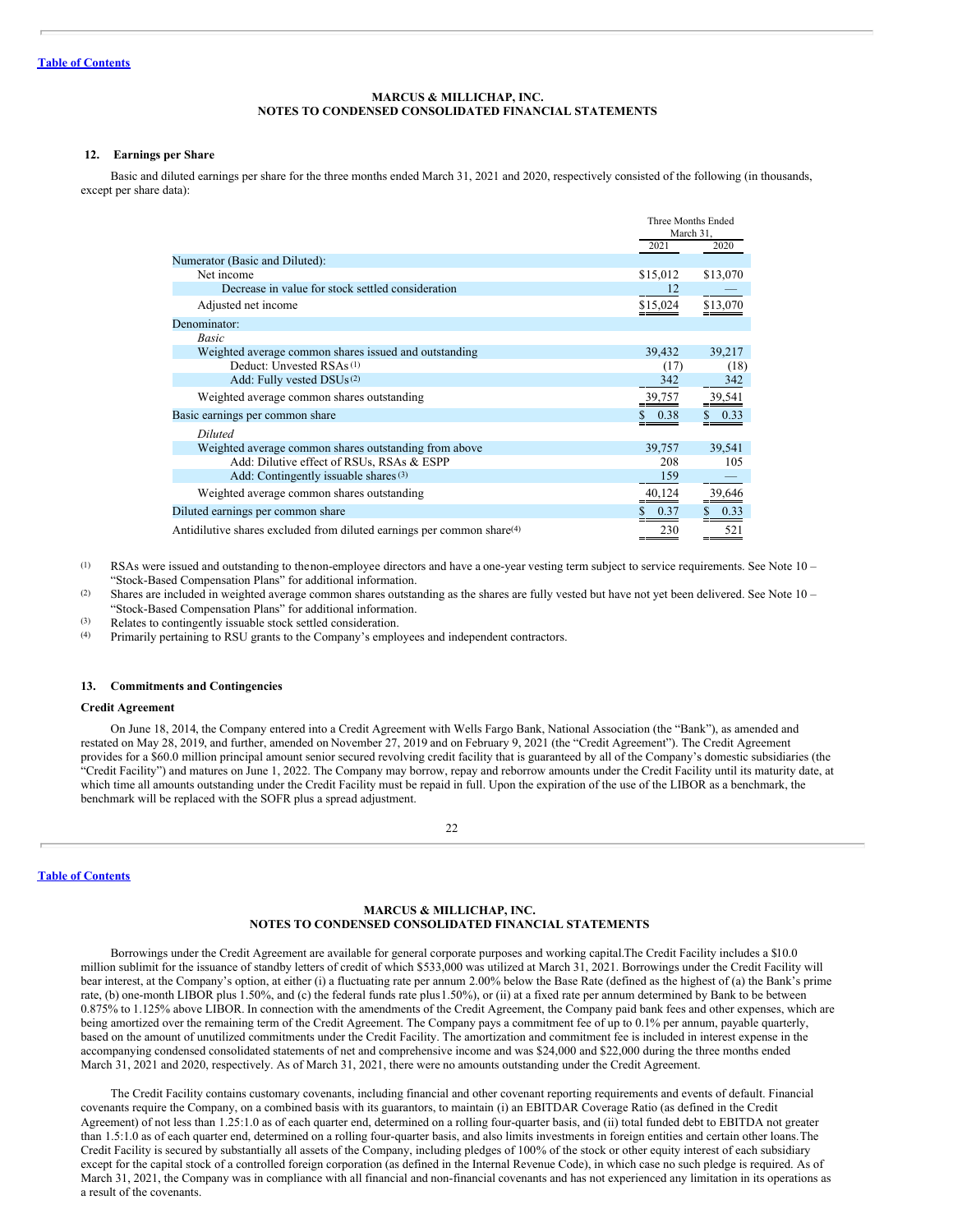## **Other**

In connection with certain agreements with investment sales and financing professionals, the Company may agree to advance amounts to certain investment sales and financing professionals upon reaching certain time and performance goals. Such commitments as of March 31, 2021 aggregated \$22.3 million.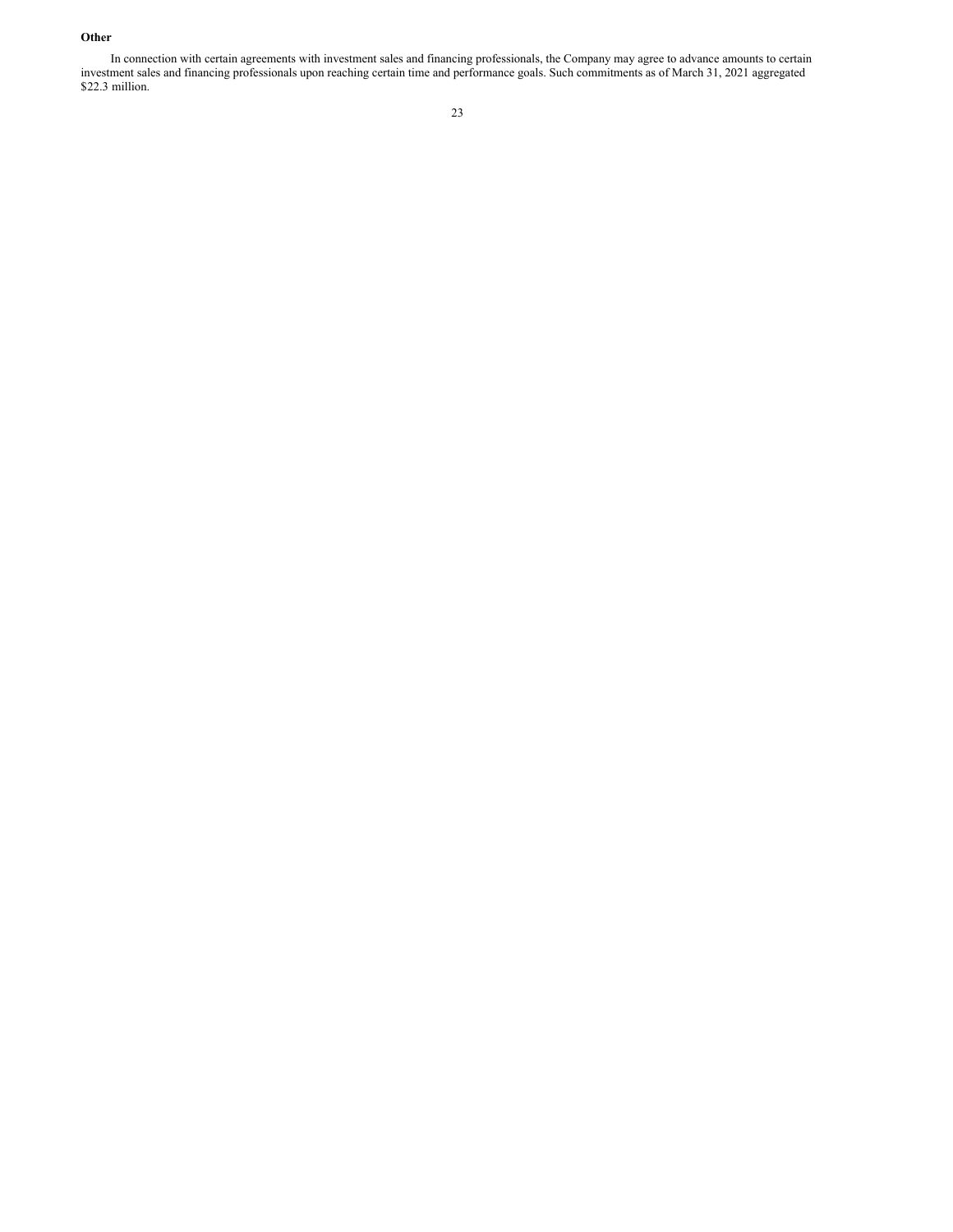#### <span id="page-24-0"></span>**Item 2. Management's Discussion and Analysis of Financial Condition and Results of Operations**

Unless the context requires otherwise, the words "Marcus & Millichap," "MMI," "we," the "Company," "us" and "our" refer to Marcus & *Millichap, Inc., and its other consolidated subsidiaries.*

## **Forward-Looking Statements**

The following discussion contains forward-looking statements that involve risks and uncertainties. Our actual results could differ materially from those anticipated in these forward-looking statements as a result of many factors, including but not limited to the continuing impact of the COVID-19 pandemic. The results of operations for the three months ended March 31, 2021 are not necessarily indicative of the results that may be expected for the full year ending December 31, 2021, or for any other future period. The following discussion should be read in conjunction with the unaudited condensed consolidated financial statements and the notes thereto included in Item 1 of this Form 10-Q and in conjunction with our Annual Report on Form 10-K for the year ended December 31, 2020 filed with the SEC on March 1, 2021, including the "Risk Factors" section and the consolidated financial statements and notes included therein.

#### **Overview**

We are a leading national brokerage firm specializing in commercial real estate investment sales, financing, research and advisory services. We have been the top commercial real estate investment broker in the United States based on the number of investment transactions for more than 15 years. As of March 31, 2021, we had 2,038 investment sales and financing professionals that are primarily exclusive independent contractors operating in 84 offices, who provide real estate brokerage and financing services to sellers and buyers of commercial real estate assets. We also offer market research, consulting and advisory services to our clients. During the three months ended March 31, 2021, we closed 2,332 investment sales, financing and other transactions with total sales volume of approximately \$12.0 billion. During the year ended December 31, 2020, we closed 8,954 investment sales, financing and other transactions with total sales volume of approximately \$43.4 billion.

We generate revenues by collecting real estate brokerage commissions upon the sale, and fees upon the financing, of commercial properties, and by providing equity advisory services, loan sales and consulting and advisory services. Real estate brokerage commissions are typically based upon the value of the property and financing fees are typically based upon the size of the loan. During each of the three months ended March 31, 2021 and the year ended December 31, 2020, approximately 88% of our revenues were generated from real estate brokerage commissions, 10% from financing fees and 2% from other real estate related services.

We divide commercial real estate into four major market segments, characterized by price:

- Properties priced less than \$1 million;
- *Private client market:* properties priced from \$1 million to up to but less than \$10 million;
- *Middle market:* properties priced from \$10 million to up to but less than \$20 million; and
- *Larger transaction market:* properties priced from \$20 million and above.

Our strength is in serving private clients in the\$1-\$10 million private client market segment, which contributed approximately 65% and 67% of our real estate brokerage commissions during the three months ended March 31, 2021 and 2020, respectively. The following table sets forth the number of transactions, sales volume and revenues by commercial real estate market segment for real estate brokerage:

|                                       |        |               | Three Months Ended March 31. |        |               |                |        |               |                |
|---------------------------------------|--------|---------------|------------------------------|--------|---------------|----------------|--------|---------------|----------------|
|                                       |        | 2021          |                              |        | 2020          |                |        | Change        |                |
|                                       | Number | Volume        | Revenues                     | Number | Volume        | Revenues       | Number | Volume        | Revenues       |
| Real Estate Brokerage                 |        | (in millions) | (in thousands)               |        | (in millions) | (in thousands) |        | (in millions) | (in thousands) |
| $\leq$ 1 million                      | 227S   | 149 \$        | 6.138                        | 216 \$ | 136 S         | 5.742          | 11     | 13<br>S       | 396            |
| Private client market (\$1 -          |        |               |                              |        |               |                |        |               |                |
| $\leq$ 10 million)                    | 1.200  | 3.668         | 105.423                      | .242   | 4.001         | 114.264        | (42)   | (333)         | (8, 841)       |
| Middle market $(\$10 - \$20$ million) | 78     | 1.067         | 20.601                       | 91     | 1.222         | 22,668         | (13)   | (155)         | (2,067)        |
| Larger transaction market (3\\$20)    |        |               |                              |        |               |                |        |               |                |
| million)                              | 83     | 3.980         | 30.634                       | 66     | 3.083         | 29,155         | 17     | 897           | 1.479          |
|                                       | 1,588  | 8.864         | 162,796                      | 1.615  | 8.442         | 171,829        | (27)   | 422           | (9,033)        |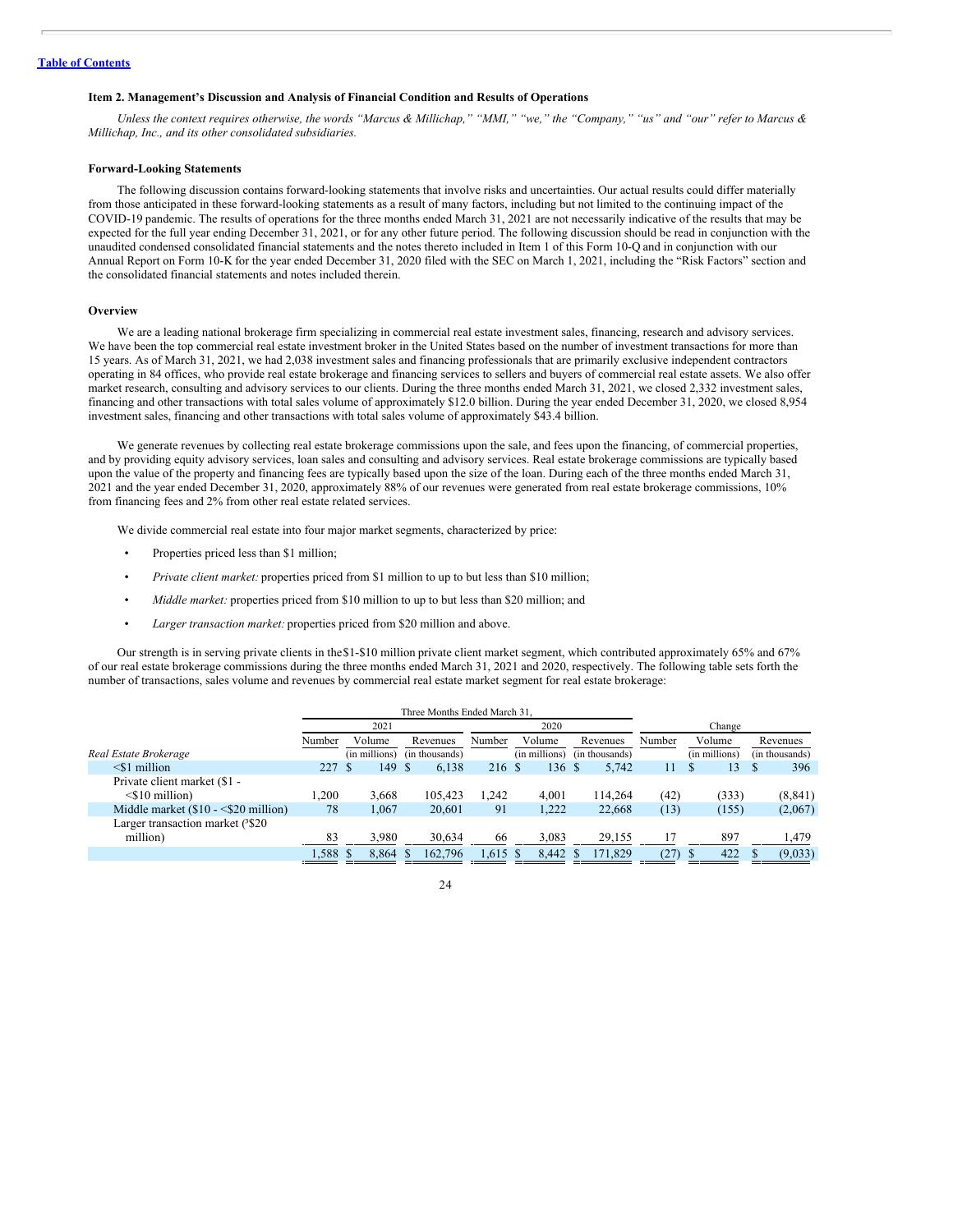#### *COVID-19*

We are closely monitoring the impact of theCOVID-19 pandemic on all aspects of our business and in the regions we operate. We continue to follow the local guidelines in cities where our offices are located, and all of our offices have re-opened, and those that have not been able to re-open due to state and local restrictions are available to our employees and sales and financing professionals on an as-needed basis.

Our business was impacted by theCOVID-19 pandemic during most of 2020, with the total number of transactions and total revenues declining 7.9% and 11.1% in the year ended December 31, 2020, respectively, compared to the same period in 2019. During the three months ended March 31, 2021, total revenues declined 3.5% compared to the same period in 2020. While our total revenues were below prior years' levels, returning to prior years' levels remains a major priority for us. We are extending the uses of technology and resource sharing measures adopted over the past year as ways to achieve more efficiency on a long-term basis.

Although the negative impact to our business has moderated, we anticipate that total revenues may be impacted for at least the first half of 2021 and until more stable business conditions begin to resume in 2021. We continue to monitor the expected trends and related demand for our services and will continue to adjust our operations accordingly. Our priority is to support our team's efforts to increase client contact, provide expanded content and advisory services to investors and clients, and preserve our financial position through expense reductions. Given our significant liquidity, we expect our company to be well positioned to benefit from and contribute to the real estate transaction recovery when it emerges, including making accretive and synergistic acquisitions, which will help expand service offerings and market coverage.

Due to a high degree of uncertainty and fluidity of this situation, we are unable to predict the full extent of the continuing impact of theCOVID-19 pandemic on our financial condition, results of operations and cash flows. These uncertainties include the scope, severity and duration of the pandemic; variants in the virus and the effects thereof; expectation gaps among buyers and sellers on pricing and property operation, vulnerability to further economic weakness and/or slow recovery; a more difficult market environment for new investment sales and financing professionals who are experiencing extended ramp-up time to reach production goals; the actions taken by state and local governments to contain the pandemic or mitigate its impact, including vaccination programs; the direct and indirect economic effects of the pandemic and containment measures and actions taken; and the impact of these and other factors on our employees, independent contractors, clients and potential clients.

## *Factors Af ecting Our Business*

Our business and our operating results, financial condition and liquidity are significantly affected by the number and size of commercial real estate investment sales and financing transactions that we close in any period. The number and size of these transactions are affected by our ability to recruit and retain investment sales and financing professionals, identify and contract properties for sale and identify those that need financing and refinancing. We principally monitor the commercial real estate market through four factors, which generally drive our business. The factors are the economy, commercial real estate supply and demand, capital markets and investor sentiment and investment activity.

#### *The Economy*

Our business is dependent on economic conditions within the markets in which we operate. Changes in the economy on a global, national, regional or local basis can have a positive or a negative impact on our business. Economic indicators and projections related to job growth, unemployment, interest rates, retail spending and confidence trends can have a positive or a negative impact on our business. Overall market conditions, including global trade, interest rate changes and job creation, can affect investor sentiment and, ultimately, the demand for our services from investors in real estate.

The 2021 economic outlook was bolstered in the first quarter by the release of a third major stimulus package, the rapid deployment ofCOVID-19 vaccines and a reduction of safety restrictions by many states. In the first quarter, core retail sales climbed 14%, signaling a robust consumption recovery. Barring a major setback such as significant problems with the vaccines or a wave of new vaccine-resistant COVID-19 variants, many economists are predicting 2021 should deliver the strongest economic growth in a generation. We believe the prospect of a strong recovery could continue to help restrain the distressed asset market because many investors believe their asset performance could quickly recover, enabling them to cover missed payments. There are, however, still many hurdles to overcome. Total employment remains well-below pre-pandemic levels, numerous service-sector businesses have shuttered and there is considerable uncertainty regarding a return to working in the office for many companies. We believe that while the broader recovery gains traction, these headwinds may weigh on select commercial real estate sectors and the urban core of major cities in particular. Investors appear to have begun to respond favorably to the anticipated economic revival. Although activity remains well below pre-pandemic levels of a year ago, transaction momentum has increased dramatically from the trough in the second quarter of 2020. The multifamily, industrial, self-storage and net-leased retail sectors have sustained the most positive momentum, while hospitality, senior housing, office and some types of retail remain clouded by uncertainty.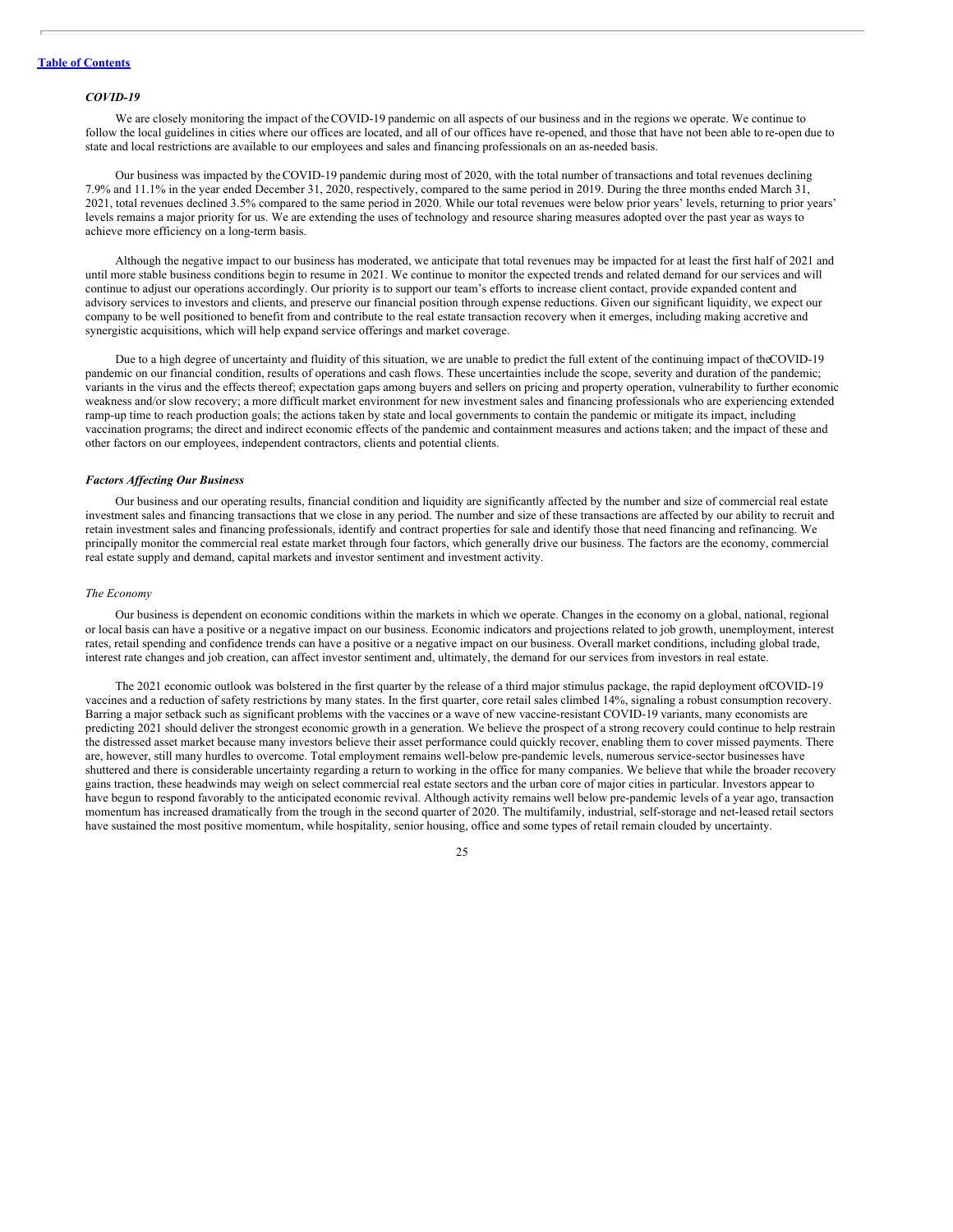#### *Commercial Real Estate Supply and Demand*

Our business is dependent on the willingness of investors to invest in or sell commercial real estate, which is affected by many factors beyond our control. These factors include the supply of commercial real estate coupled with user demand for these properties and the performance of real estate assets when compared with other investment alternatives, such as stocks and bonds.

The pandemic has affected the space supply and demand balance of each commercial real estatesub-sector in very different ways. A handful of property types including self-storage, industrial and biotech garnered increased demand through the pandemic. Apartment and manufactured housing demand have largely remained stable on a macro level as have most types of net-leased assets. There is a broad-based perception that properties like hotels, student housing, senior housing and some types of multitenant retail could mount a relatively quick recovery once the pandemic passes, and there is still substantial uncertainty surrounding the office space demand outlook. In addition, space demand has varied dramatically between urban and suburban locations, as well as by metro with each state and city enforcing very different health and safety protocols over the last year. In terms of new supply, apartment and industrial development has continued virtually unchecked while space additions of most other property types declined. This reflects the challenges the construction industry has faced during the pandemic as well as the 13.5% rise in construction costs over the last year through March 2021. Barring an unanticipated setback, we believe that as greater clarity surrounding the health, economic and commercial real estate fundamentals outlook emerges, investor activity should recover over time.

## *Capital Markets*

Credit and liquidity issues in the financial markets have a direct impact on the flow of capital to the commercial real estate market. Real estate purchases are often financed with debt and, as a result, credit and liquidity impact transaction activity and prices. Changes in interest rates, as well as steady and protracted movements of interest rates in one direction, whether increases or decreases, could adversely or positively affect the operations and income potential of commercial real estate properties, as well as lender and equity underwriting for real estate investments. These changes generally influence the demand of investors for commercial real estate investments.

Capital liquidity remains strong with debt financing available for most property types in most markets. Hotels and some retail properties still face difficulty in obtaining financing through traditional channels, but some private lenders have stepped into that space to provide liquidity. In such cases, the investor's qualifications may be even more important than the asset they are financing. Although banks and government agencies continue to be the most active lenders, each providing more than one-third of the total lending, other sources including commercial mortgage-backed securities have reentered the market to offer additional financing options. In general, both lending and interest rates appear to be moving back toward a pre-pandemic balance. Investors have been keenly aware of the sharp rise in interest rates during the first quarter, largely driven by speculation of a strong economic recovery and a flow of capital out of the safety of the bond market, but treasury rates appear to have stabilized and they remain below pre-pandemic levels. Federal Reserve statements have remained accommodative and although inflation risk has emerged as a leading investor concern, inflation remains in the Fed's target range. Based on the foregoing, we believe market liquidity should remain strong, barring a significant pandemic-related or financial market setback.

#### *Investor Sentiment and Investment Activity*

We rely on investors to buy and sell properties in order to generate commissions. Investors' desires to engage in real estate transactions are dependent on many factors that are beyond our control. The economy, supply and demand for properly positioned properties, available credit and market events impact investor sentiment and, therefore, transaction velocity. In addition, our private clients are often motivated to buy, sell and/or refinance properties due to personal circumstances such as death, divorce, partnership breakups and estate planning.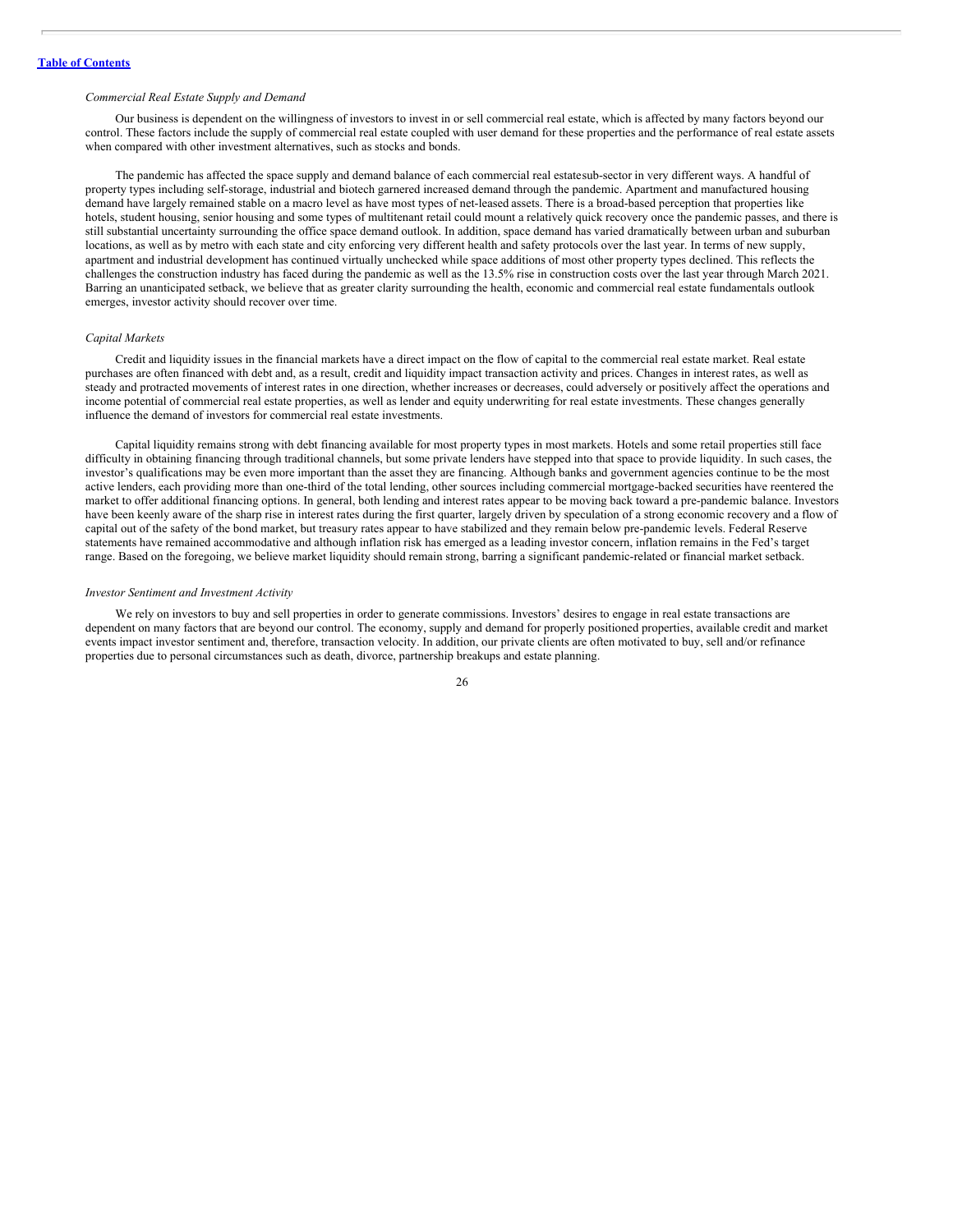Investor activity remains well-below year ago levels, but recovery momentum is mounting as uncertainty surrounding the economic and commercial real estate outlook begins to abate. Much of the hesitancy has been on the sellers' side as they wait for the strengthening economy to bolster occupancy levels and boost property values. This is leading to a widening of the pricing expectation gap as buyers attempt to acquire properties with a "COVID discount" and sellers eye the particularly strong growth projections. The most stable assets in stronger markets are achieving pricing above pre-pandemic levels, while assets with considerable uncertainty such as office properties that lack long-term, high-credit tenants continue to navigate the price discovery process. However, we believe low interest rates and generally broad capital availability have been positive forces supporting activity. We believe the many investors still on the sidelines have ample capital on-hand to spur transaction activity once uncertainties abate, particularly after vaccinations reach a critical mass. Looking forward, tax policy is beginning to emerge as a primary concern for investors. Prospective increases in personal, corporate, capital gains and estate taxes have the potential to dampen consumption and business investment while simultaneously rendering existing investment and estate plans obsolete. Tax policy changes could spark a short-term wave of transactions or they could slow transaction activity depending on exactly how the changes are framed and the time frame in which they are enacted. In addition, questions remain about the future of 1031 tax deferred exchanges, but this tax code section has survived many attempts at elimination largely because studies have demonstrated that cancelling this tax code section would likely cause considerable economic and tax revenue losses. Nonetheless, we believe the emerging medical solutions to the health crisis and the eventual release of pent-up demand among consumers and real estate investors should ultimately outweigh tax policy and the remaining headwinds impairing investor decisions.

#### *Seasonality*

Our real estate brokerage commissions and financing fees have tended to be seasonal and, combined with other factors, can affect an investor's ability to compare our financial condition and results of operations on a quarter-by-quarter basis. Historically, this seasonality has generally caused our revenue, operating income, net income and cash flows from operating activities to be lower in the first half of the year and higher in the second half of the year, particularly in the fourth quarter. The concentration of earnings and cash flows in the last six months of the year, particularly in the fourth quarter, is due to an industry-wide focus of clients to complete transactions towards the end of the calendar year. This historical trend can be disrupted both positively and negatively by major economic events, political events, natural disasters or pandemics such as the COVID-19 pandemic, which may impact, among other things, investor sentiment for a particular property type or location, volatility in financial markets, current and future projections of interest rates, attractiveness of other asset classes, market liquidity and the extent of limitations or availability of capital allocations for larger property buyers, among others. Private client investors may accelerate or delay transactions due to personal or business-related reasons unrelated to economic events. In addition, our operating margins are typically lower during the second half of each year due to our commission structure for some of our senior investment sales and financing professionals. These senior investment sales and financing professionals are on a graduated commission schedule that resets annually, pursuant to which higher commissions are paid for higher sales volumes. Our historical pattern of seasonality may or may not continue to the same degree experienced in prior years.

#### *Operating Segments*

We follow the guidance for segment reporting, which requires reporting information on operating segments in interim and annual financial statements. Substantially all of our operations involve the delivery of commercial real estate services to our customers including real estate investment sales, financing and consulting and advisory services. Management makes operating decisions, assesses performance and allocates resources based on an ongoing review of these integrated operations, which constitute only one operating segment for financial reporting purposes.

#### **Key Financial Measures and Indicators**

#### *Revenues*

Our revenues are primarily generated from our real estate investment sales business. In addition to real estate brokerage commissions, we generate revenues from financing fees and from other revenues, which are primarily comprised of consulting and advisory fees.

Because our business is transaction oriented, we rely on investment sales and financing professionals to continually develop leads, identify properties to sell and finance, market those properties and close the sale timely to generate a consistent flow of revenue. While our sales volume is impacted by seasonality factors, the timing of closings is also dependent on many market and personal factors unique to a particular client or transaction, particularly clients transacting in the \$1-\$10 million private client market segment. These factors can cause transactions to be accelerated or delayed beyond our control. Further, commission rates earned are generally inversely related to the value of the property sold. As a result of our expansion into the middle and larger transaction market segments, we have seen our overall commission rates fluctuate from period-to-period as a result of changes in the relative mix of the number and volume of investment sales transactions closed in the middle and larger transaction market segments as compared to the \$1-\$10 million private client market segment. These factors may result in period-to-period variations in our revenues that differ from historical patterns.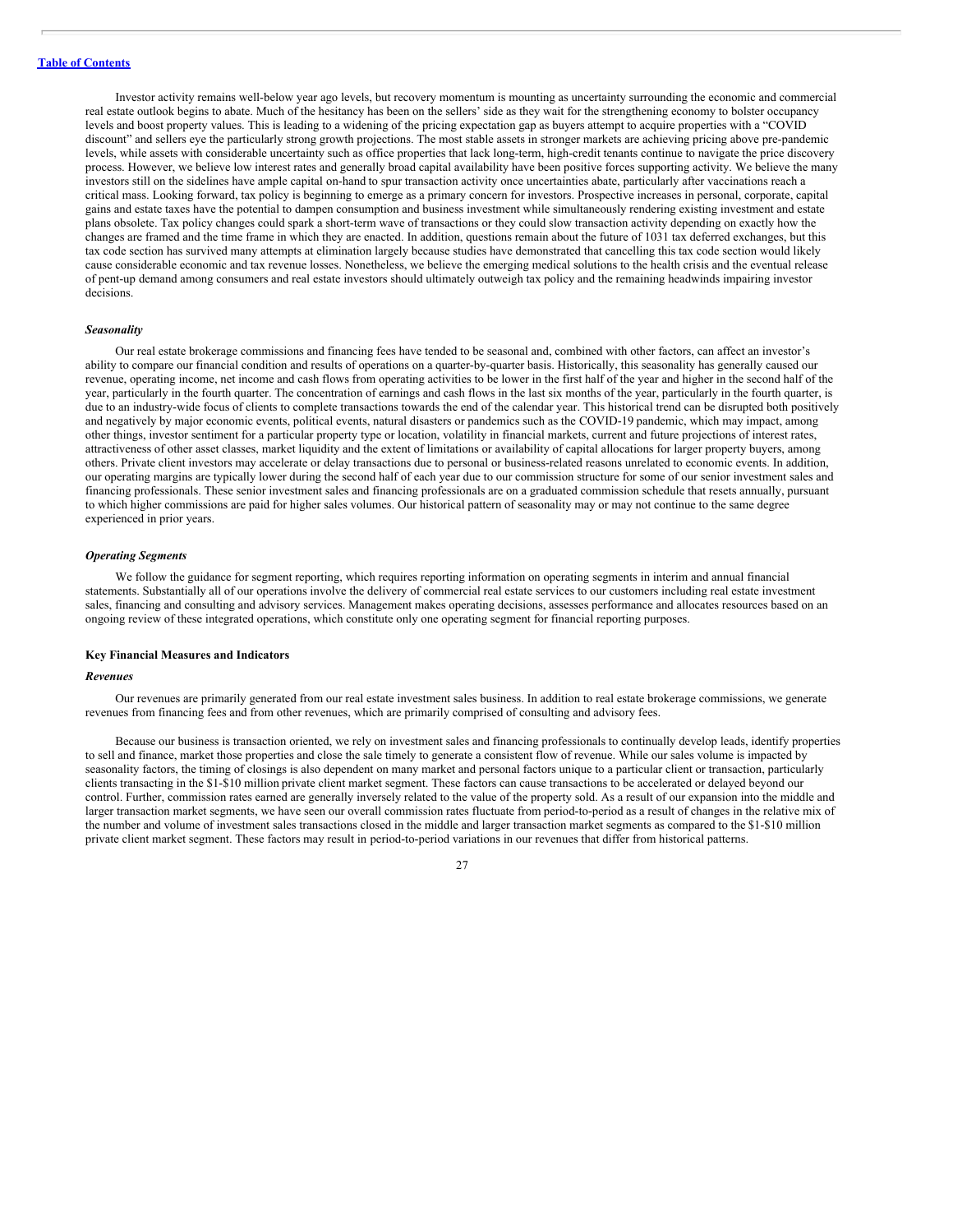A small percentage of our transactions include retainer fees and/or breakage fees. Retainer fees are credited against a success-based fee paid upon the closing of a transaction or a breakage fee. Transactions that are terminated before completion will sometimes generate breakage fees, which are usually calculated as a set amount or a percentage of the fee we would have received had the transaction closed.

#### *Real Estate Brokerage Commissions*

We earn real estate brokerage commissions by acting as a broker for commercial real estate owners seeking to sell or investors seeking to buy properties. Revenues from real estate brokerage commissions are typically recognized at the close of escrow.

#### *Financing Fees*

We earn financing fees by securing financing on purchase transactions or by securing refinancing of our clients' existing mortgage debt. We recognize financing fee revenues at the time the loan closes, and we have no remaining significant obligations for performance in connection with the transaction.

To a lesser extent, we also earn mortgage servicing revenue, mortgage servicing fees, equity advisory services, loan sales and ancillary fees associated with financing activities. We recognize mortgage servicing revenues upon the acquisition of a servicing obligation. We generate mortgage servicing fees through the provision of collection, remittance, recordkeeping, reporting and other related mortgage servicing functions, activities and services.

#### *Other Revenues*

Other revenues include fees generated from consulting, advisory and other real estate services performed by our investment sales professionals, as well as referral fees from other real estate brokers. Revenues from these services are recognized as they are performed and completed.

## *Operating Expenses*

Our operating expenses consist of cost of services, selling, general and administrative expenses and depreciation and amortization. The significant components of our expenses are further described below.

#### *Cost of Services*

The majority of our cost of services expense is variable commissions paid to our investment sales professionals and compensation-related costs related to our financing activities. Commission expenses are directly attributable to providing services to our clients for investment sales and financing services. Most of our investment sales and financing professionals are independent contractors and are paid commissions; however, because there are some who are initially paid a salary and certain of our financing professionals are employees, costs of services also include employee-related compensation, employer taxes and benefits for those employees. The commission rates we pay to our investment sales and financing professionals vary based on individual contracts negotiated and are generally higher for the more experienced professionals. Some of our most senior investment sales and financing professionals also have the ability to earn additional commissions after meeting certain annual financial thresholds. These additional commissions are recognized as cost of services in the period in which they are earned. Payment of a portion of these additional commissions are generally deferred for a period of one or three years, at our election, and paid at the beginning of the second and fourth calendar year. Cost of services also includes referral fees paid to other real estate brokers where we are the principal service provider. Cost of services, therefore, can vary based on the commission structure of the independent contractors that closed transactions in any particular period.

#### *Selling, General and Administrative Expenses*

The largest expense component within selling, general and administrative expenses is personnel expenses for our management team and sales and support staff. In addition, these costs include facilities costs (excluding depreciation and amortization), staff related expenses, sales, marketing, legal, telecommunication, network, data sources, transaction costs related to acquisitions, changes in fair value for contingent and deferred consideration and other administrative expenses. Also included in selling, general and administrative are expenses for stock-based compensation to non-employee directors, employees and independent contractors (i.e. investment sales and financing professionals) under the Amended and Restated 2013 Omnibus Equity Incentive Plan ("2013 Plan") and the 2013 Employee Stock Purchase Plan ("ESPP").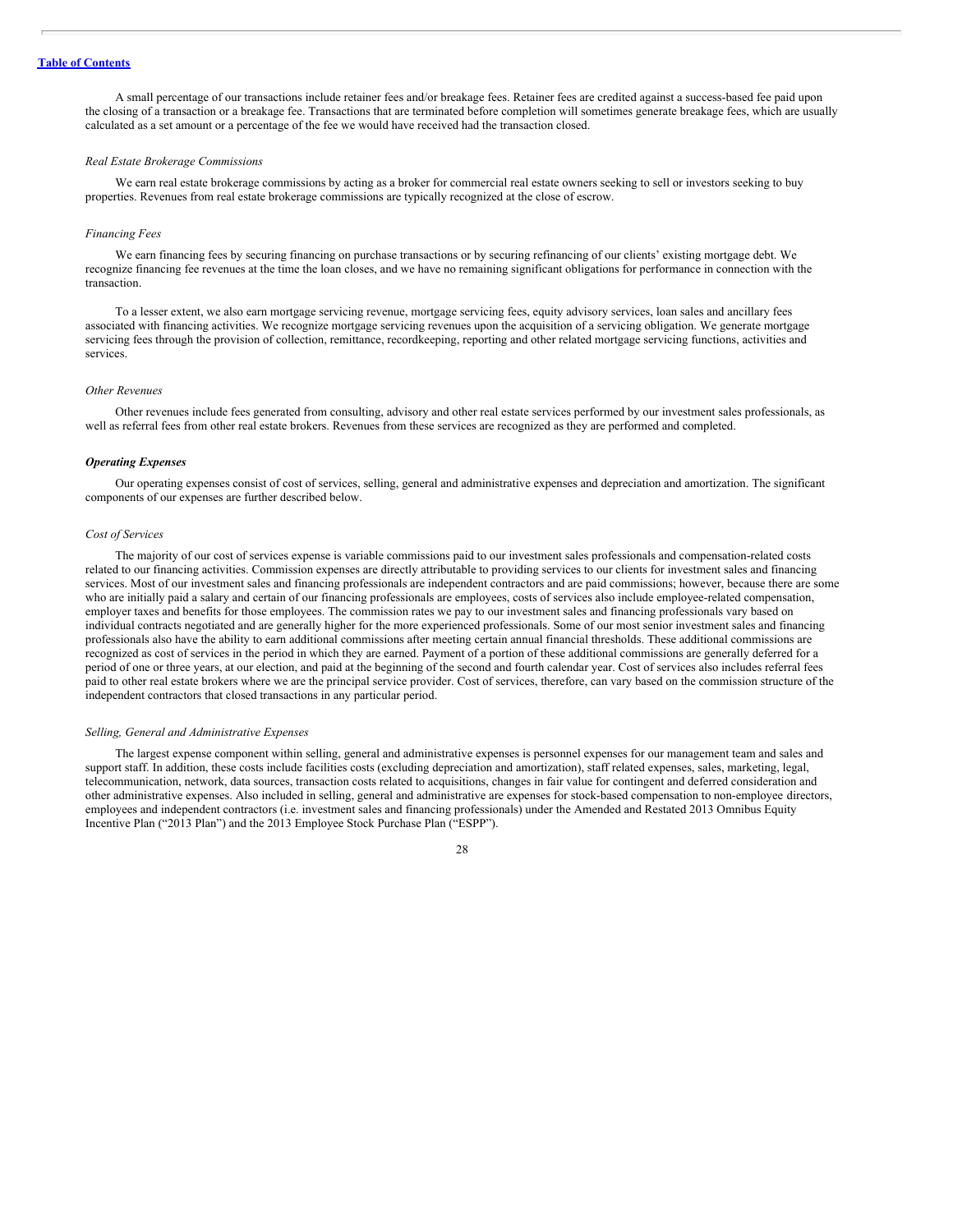#### *Depreciation and Amortization Expense*

Depreciation expense consists of depreciation recorded on our computer software and hardware and furniture, fixture and equipment. Depreciation is provided over estimated useful lives ranging from three to seven years for assets. Amortization expense consists of (i) amortization recorded on our mortgage servicing rights ("MSRs") using the interest method over the period that servicing income is expected to be received and (ii) amortization recorded on intangible assets amortized on a straight-line basis using a useful life between one and seven years.

## *Other Income (Expense), Net*

Other income (expense), net primarily consists of interest income, net gains or losses on our deferred compensation plan assets, realized gains and losses on our marketable debt securities, available-for-sale,foreign currency gains and losses and other non-operating income and expenses.

#### *Interest Expense*

Interest expense primarily consists of interest expense associated with the stock appreciation rights ("SARs") liability, notes payable to former stockholders (through the second quarter of 2020 when fully repaid) and our credit agreement.

#### *Provision for Income Taxes*

We are subject to U.S. and Canadian federal taxes and individual state and local taxes based on the income generated in the jurisdictions in which we operate. Our effective tax rate fluctuates as a result of the change in the mix of our activities in the jurisdictions we operate due to differing tax rates in those jurisdictions and the impact of permanent items, including compensation charges, qualified transportation fringe benefits, uncertain tax positions, meals and entertainment and tax-exempt deferred compensation plan assets. Our provision for income taxes includes the windfall tax benefits and shortfall expenses, net, from shares issued in connection with our 2013 Plan and ESPP.

We record deferred taxes, net based on the tax rate expected to be in effect at the time those items are expected to be recognized for tax purposes.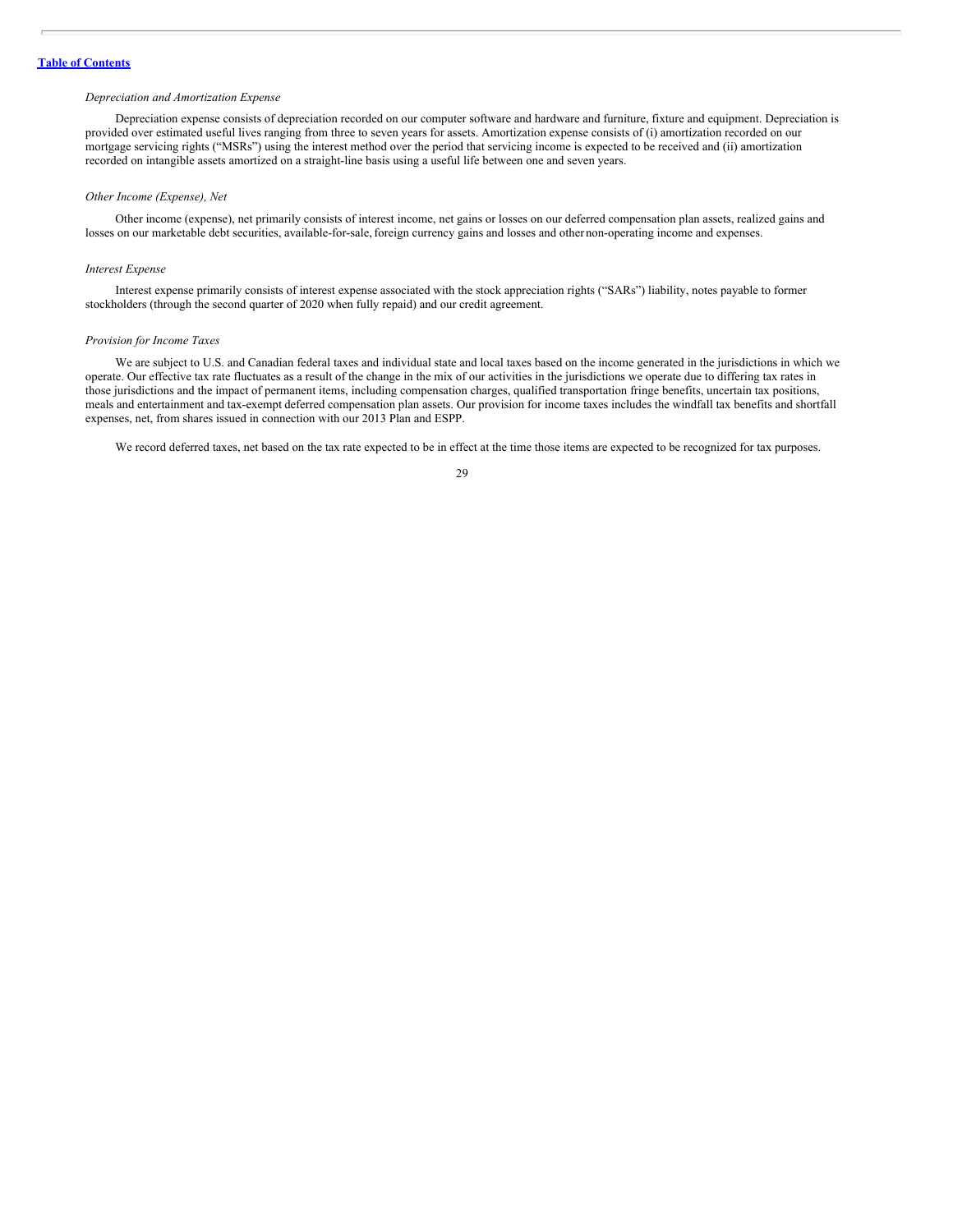## **Results of Operations**

Following is a discussion of our results of operations for the three months ended March 31, 2021 and 2020. The tables included in the period comparisons below provide summaries of our results of operations. The period-to-period comparisons of financial results are not necessarily indicative of future results.

## *Key Operating Metrics*

We regularly review a number of key metrics to evaluate our business, measure our performance, identify trends affecting our business, formulate financial projections and make strategic decisions. We also believe these metrics are relevant to investors' and others' assessment of our financial condition and results of operations. During the three months ended March 31, 2021 and 2020, we closed more than 2,300 and 2,200 investment sales, financing and other transactions, respectively, with total sales volume of approximately \$12.0 billion and \$11.8 billion, respectively. Such key metrics for real estate brokerage and financing activities (excluding other transactions) are as follows:

|                                                                  | Three Months Ended              |                         |
|------------------------------------------------------------------|---------------------------------|-------------------------|
|                                                                  | March 31,                       |                         |
| Real Estate Brokerage                                            | 2021                            | 2020                    |
| Average Number of Investment Sales Professionals                 | 1,959                           | 1,889                   |
| Average Number of Transactions per Investment Sales Professional | 0.81                            | 0.85                    |
| Average Commission per Transaction                               | \$102,517                       | \$106,396               |
| <b>Average Commission Rate</b>                                   | 1.84%                           | 2.04%                   |
| Average Transaction Size (in thousands)                          | 5,582<br>S.                     | 5,227<br>S.             |
| <b>Total Number of Transactions</b>                              | 1,588                           | 1,615                   |
| Total Sales Volume (in millions)                                 | \$8,864                         | 8,442<br>$\mathbb{S}^-$ |
|                                                                  | Three Months Ended<br>March 31, |                         |
| Financing <sup>(1)</sup>                                         | 2021                            | 2020                    |
| Average Number of Financing Professionals                        | 86                              | 89                      |
| Average Number of Transactions per Financing Professional        | 5.74                            | 5.37                    |
| Average Fee per Transaction                                      | \$30.464                        | \$ 30,900               |
| Average Fee Rate                                                 | $0.93\%$                        | $0.84\%$                |
| Average Transaction Size (in thousands)                          | 3,263<br>S.                     | \$3,670                 |
| <b>Total Number of Transactions</b>                              | 494                             | 478                     |
| Total Financing Volume (in millions)                             | 1,612<br>S                      | 1,754<br>S.             |

(1) Operating metrics exclude certain financing fees not directly associated to transactions.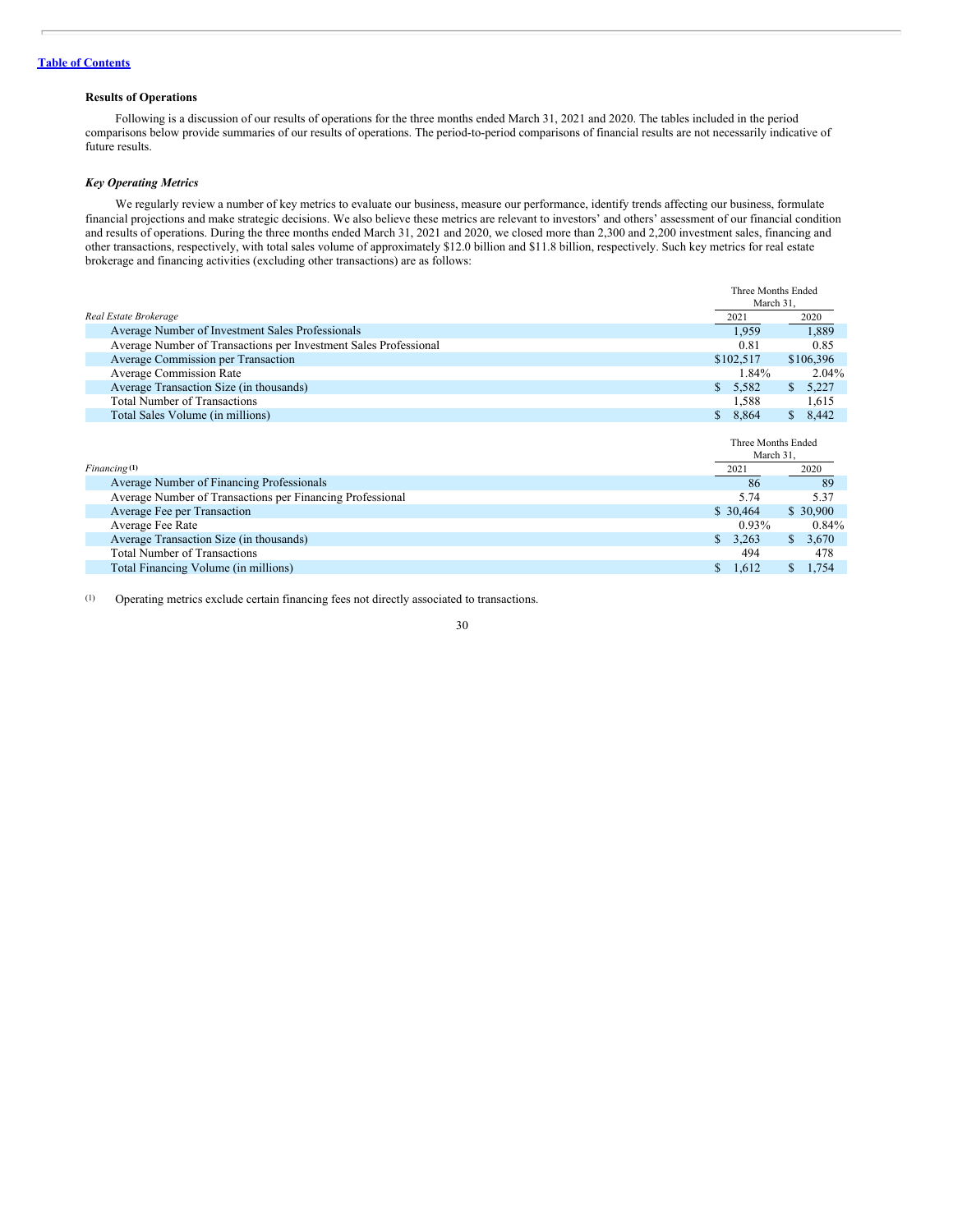#### *Comparison of Three months ended March 31, 2021 and 2020*

Below are key operating results for the three months ended March 31, 2021 compared to the three months ended March 31, 2020 (dollars in thousands):

|                                          | Three Months<br>Ended<br>March 31, | Percentage<br>of | Three Months<br>Ended<br>March 31, | Percentage<br>of |                | Change      |
|------------------------------------------|------------------------------------|------------------|------------------------------------|------------------|----------------|-------------|
|                                          | 2021                               | Revenue          | 2020                               | Revenue          | Dollar         | Percentage  |
| Revenues:                                |                                    |                  |                                    |                  |                |             |
| Real estate brokerage commissions        | 162,796<br>\$                      | 88.5%            | 171,829<br>\$.                     | 90.1%            | \$(9,033)      | $(5.3)\%$   |
| Financing fees                           | 17,843                             | 9.7              | 15,351                             | 8.0              | 2,492          | $16.2\%$    |
| Other revenues                           | 3,338                              | 1.8              | 3,537                              | 1.9              | (199)          | $(5.6)\%$   |
| Total revenues                           | 183,977                            | 100.0            | 190,717                            | 100.0            | (6,740)        | $(3.5)\%$   |
| Operating expenses:                      |                                    |                  |                                    |                  |                |             |
| Cost of services                         | 109,103                            | 59.3             | 113,757                            | 59.6             | (4,654)        | $(4.1)\%$   |
| Selling, general and administrative      | 51,677                             | 28.1             | 54,860                             | 28.8             | (3,183)        | $(5.8)\%$   |
| Depreciation and amortization            | 2,997                              | 1.6              | 2,464                              | 1.3              | 533            | 21.6%       |
| Total operating expenses                 | 163,777                            | 89.0             | 171,081                            | 89.7             | (7,304)        | $(4.3)\%$   |
| Operating income                         | 20,200                             | 11.0             | 19,636                             | 10.3             | 564            | 2.9%        |
| Other income (expense), net              | 1,044                              | 0.6              | (366)                              | (0.2)            | 1,410          | $(385.2)\%$ |
| Interest expense                         | (146)                              | (0.1)            | (283)                              | (0.1)            | 137            | $(48.4)\%$  |
| Income before provision for income taxes | 21,098                             | 11.5             | 18,987                             | 10.0             | 2,111          | 11.1%       |
| Provision for income taxes               | 6,086                              | 3.3              | 5,917                              | 3.1              | 169            | 2.9%        |
| Net income                               | 15,012                             | 8.2%             | 13,070                             | $6.9\%$          | \$1,942        | 14.9%       |
| Adjusted EBITDA (1)                      | 25,695                             | 14.0%            | 22,378                             | 11.7%            | \$ 3,317<br>-- | 14.8%       |

(1) Adjusted EBITDA is not a measurement of our financial performance under U.S. generally accepted accounting principles ("U.S. GAAP") and should not be considered as an alternative to net income, operating income or any other measures derived in accordance with U.S. GAAP. For a definition of Adjusted EBITDA and a reconciliation of Adjusted EBITDA to net income, see "Non-GAAP Financial Measure."

## *Revenues*

Our total revenues were \$184.0 million for the three months ended March 31, 2021 compared to \$190.7 million for the same period in 2020, a decrease of \$6.7 million, or 3.5%. Total revenues decreased primarily as a result of a decrease in real estate brokerage commissions, partially offset by an increase in financing fees, as described below. Other revenues remained relatively comparable.

*Real estate brokerage commissions.* Revenues from real estate brokerage commissions decreased to \$162.8 million for the three months ended March 31, 2021 from \$171.8 million for the same period in 2020, a decrease of \$9.0 million, or 5.3%. The decrease was primarily driven by a 20 basis points decrease in average commission rates, partially offset by a 5.0% increase in sales volume. Sales volume was primarily impacted by a 6.8% increase in the average transaction size due to a larger proportion of transactions closed by our larger transaction market segment, partially offset by a 1.7% decrease in the number of transactions.

*Financing fees*. Revenues from financing fees increased to \$17.8 million for the three months ended March 31, 2021 from \$15.4 million for the same period in 2020, an increase of \$2.5 million, or 16.2%. The increase was primarily driven by our recent acquisitions and other ancillary financing fees.

*Other revenues.* Other revenues of \$3.3 million for the three months ended March 31, 2021 were relatively comparable to the \$3.5 million for the same period in 2020.

#### *Total Operating Expenses*

Our total operating expenses were \$163.8 million for the three months ended March 31, 2021 compared to \$171.1 million for the same period in 2020, a decrease of \$7.3 million, or 4.3%. The decrease was primarily due to decreases in cost of services, which are variable commissions paid to our investment sales professionals and compensation-related costs in connection with our financing activities, and selling, general and administrative costs, partially offset by an increase in and depreciation and amortization expense, as described below.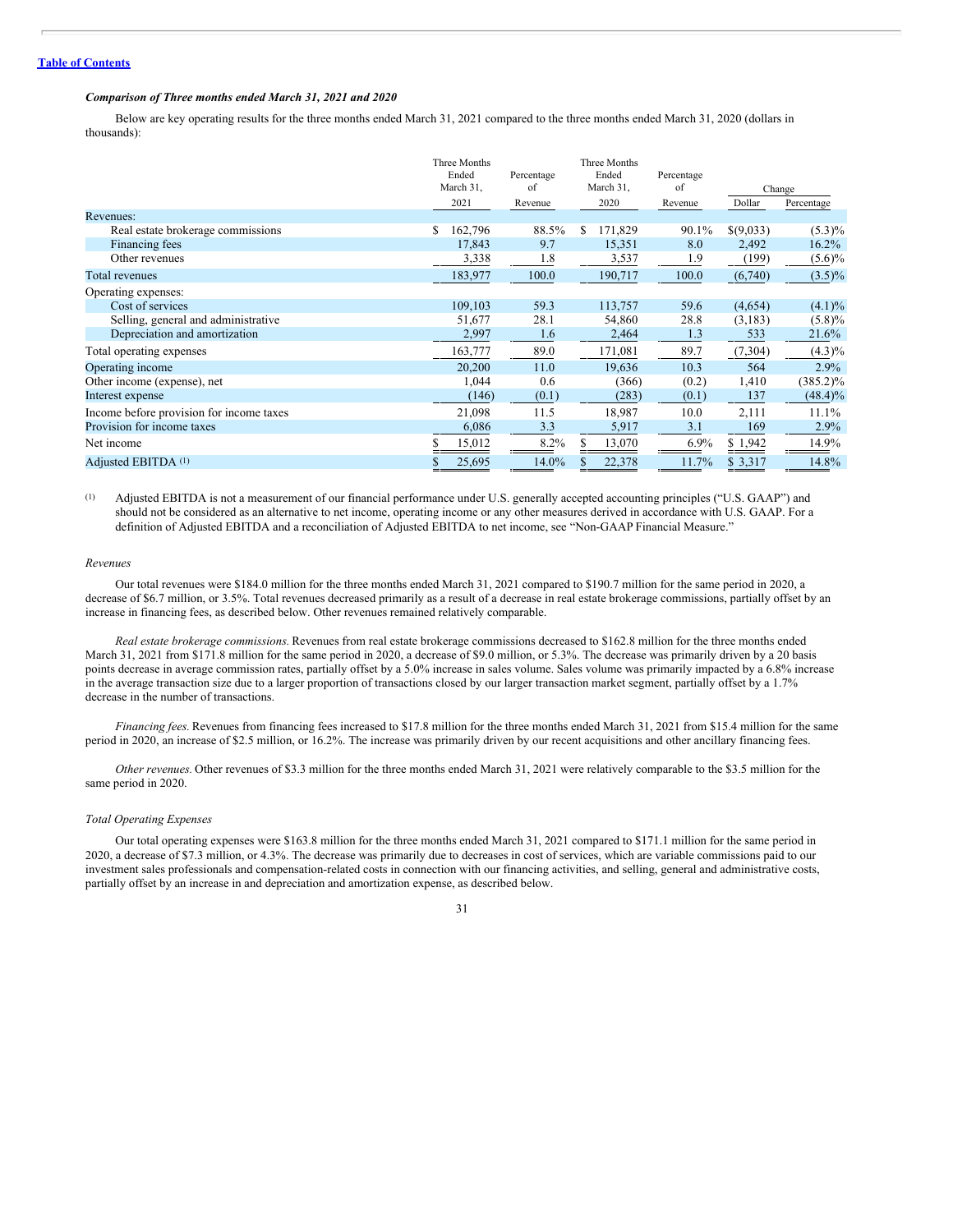*Cost of services.* Cost of services decreased to \$109.1 million for the three months ended March 31, 2021 from \$113.8 million for the same period in 2020, a decrease of \$4.7 million, or 4.1%. The decrease was primarily due to decreased commission expenses driven by the related decreased revenues noted above. Cost of services as a percent of total revenues decreased to 59.3% compared to 59.6% for the same period in 2020 primarily due to a higher proportion of transactions that were closed by our more senior investment sales and financing professionals at the start of the pandemic during the three months ended March 31, 2020. Traditionally, cost of services as a percent of total revenues is lower during the three-month periods ended March 31 as certain investment professionals may earn a higher commission rate later in the year after meeting annual revenue thresholds.

*Selling, general and administrative expense.* Selling, general and administrative expense for the three months ended March 31, 2021 decreased \$3.2 million, or 5.8%, to \$51.7 million from \$54.9 million for the same period in 2020. The decrease was primarily due to decreases in (i) sales operations support and promotional marketing expenses primarily due to the Company's annual sales recognition event being cancelled due to ongoing concerns about the pandemic; (ii) legal costs; and (iii) net other expense categories, including stock-based compensation expense. These decreases were partially offset by increases in (i) operating costs related to acquired businesses in the last 12 months; (ii) compensation related costs, including variable employee incentive compensation as a result of our performance and deferred compensation obligations; and (iii) facilities expenses due to the expansion of existing offices and our acquisition activities.

*Depreciation and amortization expense.* Depreciation and amortization expense increased to \$3.0 million for the three months ended March 31, 2021 from \$2.5 million for the same period in 2020, an increase of \$0.5 million, or 21.6%. The increase was primarily driven by our expansion and growth due to acquisitions.

## *Other Income (Expense), Net*

Other income (expense), net increased to \$1.0 million for the three months ended March 31, 2021 from \$(0.4) million for the same period in 2020. The increase was primarily driven by (i) a \$1.7 million favorable change in the value of our deferred compensation plan assets that are held in a rabbi trust; and (ii) a \$1.2 million foreign currency gain related to our Canadian operations. These increases were partially offset by (i) a \$1.4 million reduction in interest income on our investments in marketable debt securities, available-for-sale due to an overall decrease in interest rates; and (ii) a net \$0.1 million reduction in other categories.

#### *Interest Expense*

Interest expense decreased to \$0.1 million for the three months ended March 31, 2021 from \$0.3 million for the same period in 2020. The decrease for the three months ended March 31, 2021 was primarily due to a decrease in interest expense on SARs liability and no interest expense related to notes payable to former stockholders, which were fully repaid during the second quarter of 2020.

#### *Provision for Income Taxes*

The provision for income taxes was \$6.1 million for the three months ended March 31, 2021 compared to \$5.9 million in the same period in 2020, an increase of \$0.2 million, or 2.9%. The effective income tax rate for the three months ended March 31, 2021 was 28.8% compared to 31.2% for the same period in 2020. The effective income tax rate decreased primarily due to the effect of permanent items driven by the increase in value of our deferred compensation plan assets, a lower valuation allowance required for the deferred tax assets of the Company's Canadian operations and a shift in the blended state tax rate to lower taxing jurisdictions, partially offset by an increase in amounts that were not deductible under Internal Revenue Code Section 162(m) limitations.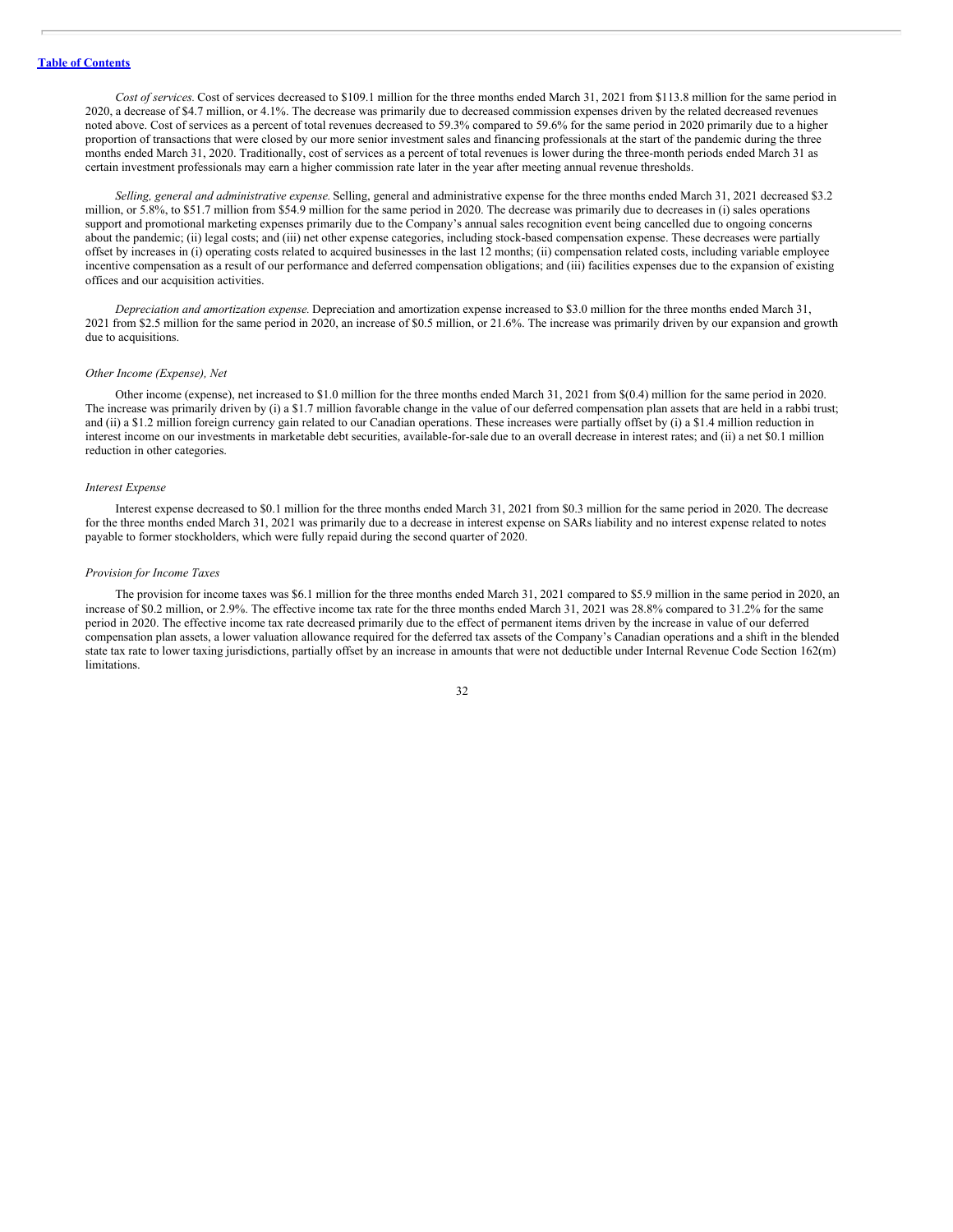#### **Non-GAAP Financial Measure**

In this quarterly report on Form 10-Q, we include a non-GAAP financial measure, adjusted earnings before interest income/expense, taxes, depreciation and amortization, stock-based compensation and other non-cash items, or Adjusted EBITDA. We define Adjusted EBITDA as net income before (i) interest income and other, including net realized gains (losses) on marketable debt securities, available-for-sale and cash and cash equivalents, (ii) interest expense, (iii) provision for income taxes, (iv) depreciation and amortization, (v) stock-based compensation, and (vi) non-cash MSR activity. We use Adjusted EBITDA in our business operations to evaluate the performance of our business, develop budgets and measure our performance against those budgets, among other things. We also believe that analysts and investors use Adjusted EBITDA as a supplemental measure to evaluate our overall operating performance. However, Adjusted EBITDA has material limitations as an analytical tool and should not be considered in isolation, or as a substitute for analysis of our results as reported under U.S. GAAP. We find Adjusted EBITDA to be a useful tool to assist in evaluating performance, because Adjusted EBITDA eliminates items related to capital structure, taxes and non-cash items. In light of the foregoing limitations, we do not rely solely on Adjusted EBITDA as a performance measure and also consider our U.S. GAAP results. Adjusted EBITDA is not a measurement of our financial performance under U.S. GAAP and should not be considered as an alternative to net income, operating income or any other measures calculated in accordance with U.S. GAAP. Because Adjusted EBITDA is not calculated in the same manner by all companies, it may not be comparable to other similarly titled measures used by other companies. A reconciliation of the most directly comparable U.S. GAAP financial measure, net income, to Adjusted EBITDA is as follows (in thousands):

|                                      | Three Months Ended<br>March 31, |                      |
|--------------------------------------|---------------------------------|----------------------|
|                                      | 2021                            | 2020                 |
| Net income                           | \$15,012                        | $\overline{$}13,070$ |
| Adjustments:                         |                                 |                      |
| Interest income and other $(1)$      | (531)                           | (2,003)              |
| Interest expense                     | 146                             | 283                  |
| Provision for income taxes           | 6,086                           | 5,917                |
| Depreciation and amortization        | 2,997                           | 2,464                |
| Stock-based compensation             | 2,288                           | 2,632                |
| Non-cash MSR activity <sup>(2)</sup> | (303)                           | 15                   |
| Adjusted EBITDA (3)                  | \$25,695                        | \$22,378             |

(1) Other includes net realized gains (losses) on marketable debt securities,available-for-sale.

- (2) Non-cash MSR activity includes the assumption of servicing obligations.
- (3) The increase in Adjusted EBITDA for the three months ended March 31, 2021 compared to the same period in 2020 is primarily due to a lower proportion of operating expenses compared to total revenues.

#### **Liquidity and Capital Resources**

Our primary sources of liquidity are cash and cash equivalents, cash flows from operations, marketable debt securities,available-for-sale and, if necessary, borrowings under our credit agreement. In order to enhance yield to us, we have invested a portion of our cash in money market funds and fixed and variable income debt securities, in accordance with our investment policy approved by the board of directors. Certain of our investments in money market funds may not maintain a stable net asset value and may impose fees on redemptions and/or gating fees. To date, the Company has not experienced any restrictions or gating fees on its ability to redeem funds from money market funds. Although we have historically funded our operations through operating cash flows, there can be no assurance that we can continue to meet our cash requirements entirely through our operations, cash and cash equivalents, proceeds from the sale of marketable debt securities, available-for-sale or availability under our credit agreement.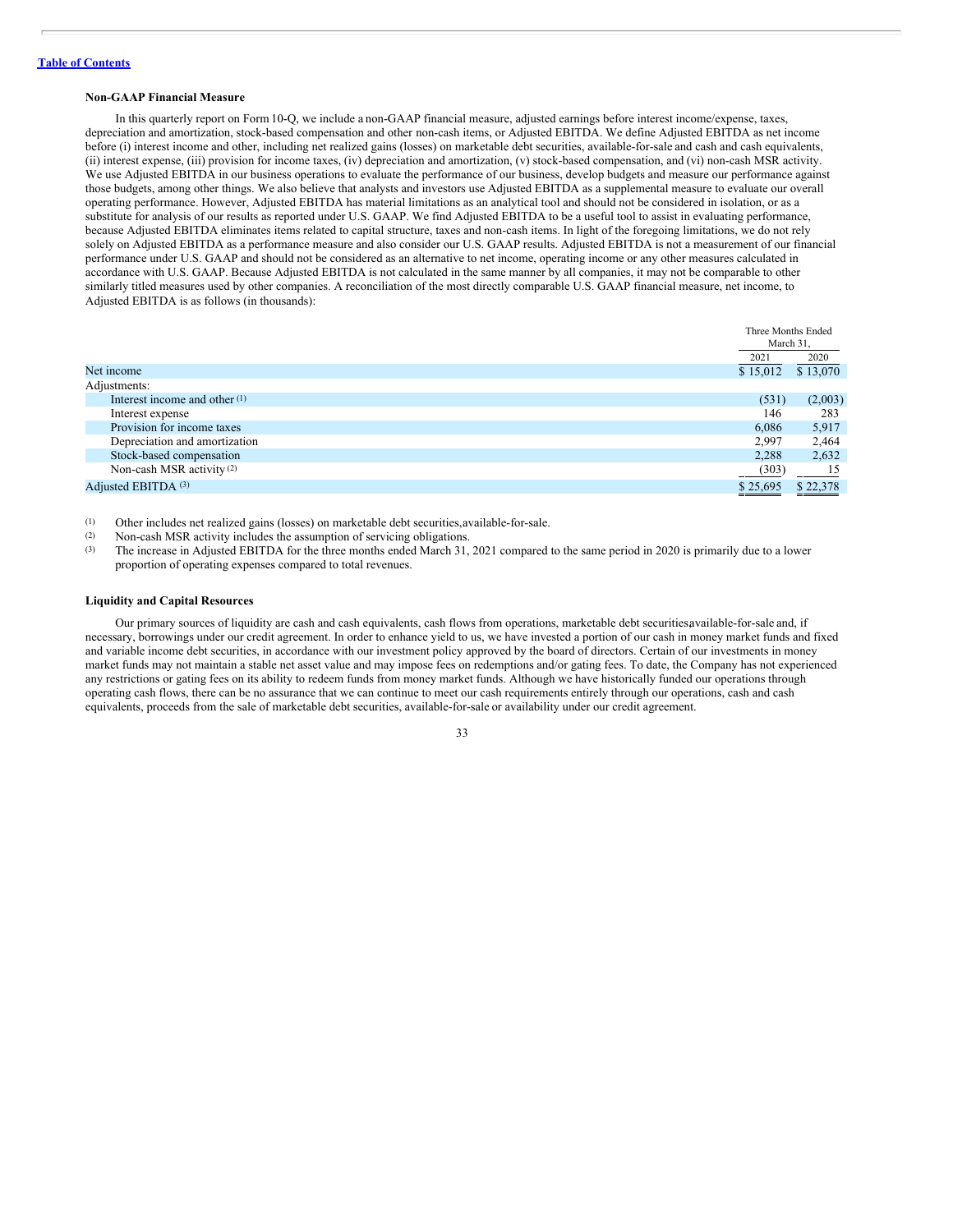#### *Cash Flows*

Our total cash and cash equivalents balance decreased by \$21.4 million to \$221.7 million at March 31, 2021, compared to \$243.2 million at December 31, 2020. The following table sets forth our summary cash flows for the three months ended March 31, 2021 and 2020 (in thousands):

|                                                                       | Three Months Ended<br>March 31, |             |
|-----------------------------------------------------------------------|---------------------------------|-------------|
|                                                                       | 2021                            | 2020        |
| Net cash used in operating activities                                 | \$(20,102)                      | \$ (52,793) |
| Net cash provided by investing activities                             | 3.141                           | 13,097      |
| Net cash used in financing activities                                 | (4,516)                         | (2,940)     |
| Effect of currency exchange rate changes on cash and cash equivalents | 33                              | (274)       |
| Net decrease in cash and cash equivalents                             | (21, 444)                       | (42,910)    |
| Cash and cash equivalents at beginning of period                      | 243,152                         | 232,670     |
| Cash and cash equivalents at end of period                            | \$221,708                       | \$189,760   |

#### *Operating Activities*

Cash flows used in operating activities were \$20.1 million for the three months ended March 31, 2021 compared to \$52.8 million for the same period in 2020. Net cash used in operating activities is driven by our net income adjusted for non-cash items and changes in operating assets and liabilities. The \$32.7 million decreased usage in operating cash flows for the three months ended March 31, 2021 compared to the same period in 2020 was primarily due to a lower proportion of operating expenses compared to total revenues, differences in timing of certain payments and receipts, a decrease in advances related to the acquisitions of teams and long-term retention of our investment sales and financing professionals and a reduction in bonus accruals. We traditionally experience net cash used in operating activities during the three-month periods ended March 31, since bonuses and certain deferred commissions related to the prior year(s) are typically paid during the first quarter of the new year.

#### *Investing Activities*

Cash flows provided by investing activities were \$3.1 million for the three months ended March 31, 2021 compared to cash flows provided by investing activities of \$13.1 million for the same period in 2020. The \$10.0 million decrease in cash flows provided by investing activities for the three months ended March 31, 2021 compared to the same period in 2020 was primarily due to a \$17.9 million reduction in net proceeds from sales and maturities of marketable debt securities, partially offset by a \$6.2 million reduction in cash used in acquisitions of businesses, net of cash received during the three months ended March 31, 2021 compared to the same period in 2020.

#### *Financing Activities*

Cash flows used in financing activities were \$4.5 million for the three months ended March 31, 2021 compared to \$2.9 million for the same period in 2020. The change in cash flows used in financing activities for the three months ended March 31, 2021 compared to the same period in 2020 was primarily impacted by principal payments on deferred consideration for acquisitions with no such comparable outflow for the same period in 2020.

#### *Liquidity*

We believe that our existing balances of cash and cash equivalents, cash flows expected to be generated from our operations, proceeds from the sale of marketable debt securities, available-for-sale and borrowings available under the Credit Agreement (defined below) will be sufficient to satisfy our operating requirements for at least the next 12 months. If we need to raise additional capital through public or private debt or equity financings, strategic relationships or other arrangements, this capital might not be available to us in a timely manner, on acceptable terms, or at all. Our failure to raise sufficient capital when needed could prevent us from funding acquisitions or otherwise financing our growth or operations. In addition, our SARs agreements have provisions, which could accelerate repayment of outstanding principal and accrued interest and impact our liquidity. As of March 31, 2021, cash and cash equivalents and marketable debt securities, available-for-sale, aggregated \$423.1 million, and we had \$59.5 million of borrowing capacity under our credit agreement.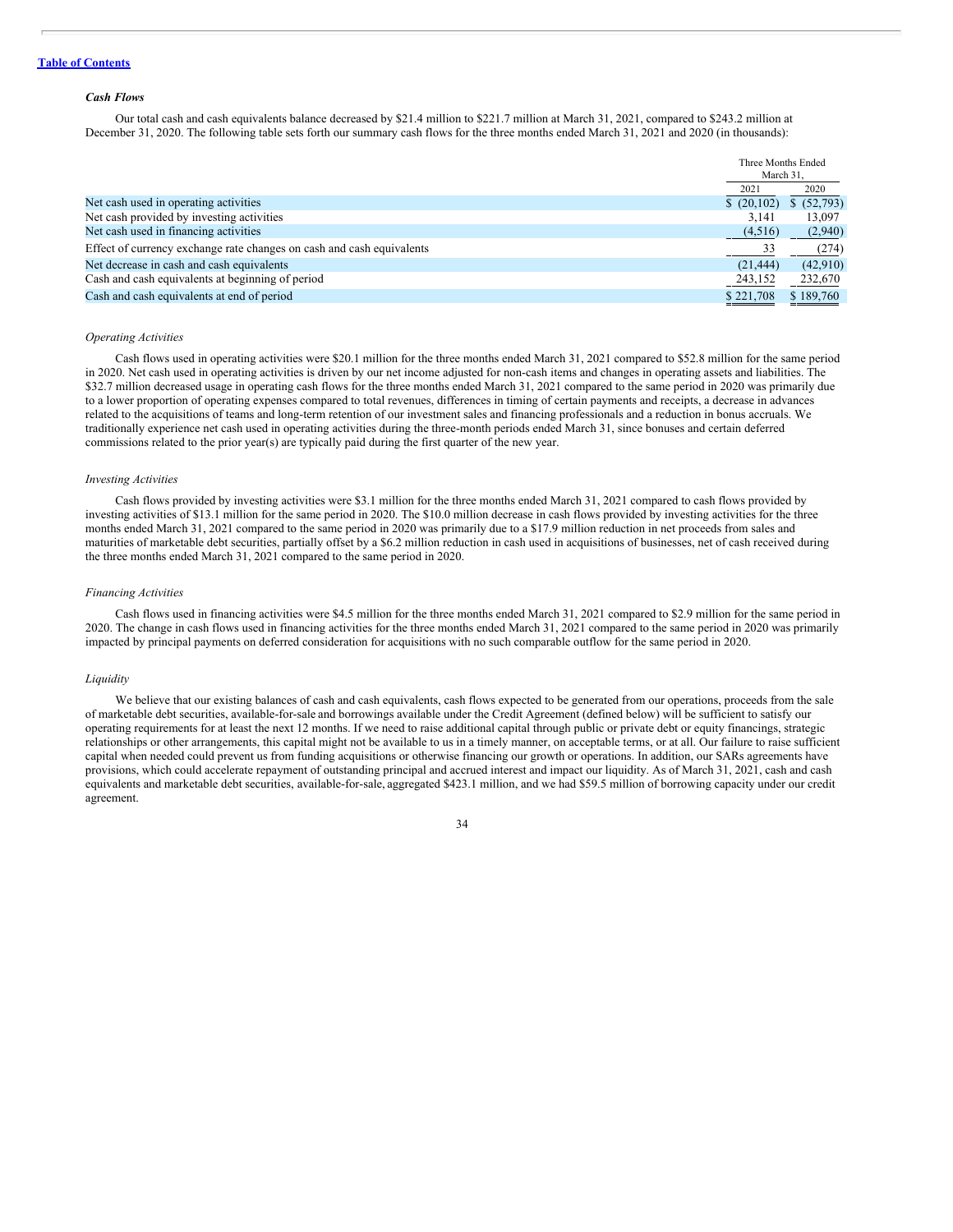#### *Credit Agreement*

We have a Credit Agreement with Wells Fargo Bank, National Association for a \$60.0 million principal amount senior secured revolving credit facility that is guaranteed by all of our domestic subsidiaries and matures on June 1, 2022 (the "Credit Agreement"). See Note 13 – "Commitments and Contingencies" of our Notes to Condensed Consolidated Financial Statements for additional information on the Credit Agreement.

#### **Contractual Obligations and Commitments**

There have been no material changes in our commitments under contractual obligations, as disclosed in our Annual Report on Form10-K for the year ended December 31, 2020 through the date the condensed consolidated financial statements were issued.

#### **Off Balance Sheet Arrangements**

We do not have any off-balance sheet arrangements.

## **Inflation**

Our revenues and other variable costs related to revenue are primarily affected by real estate market supply and demand, which may be affected by uncertain or changing economic and market conditions, including inflation/deflation arising in connection with and in response to the COVID-19 pandemic. The actual economic impact from inflation/deflation to our business remains unknown at this time.

#### **Critical Accounting Policies; Use of Estimates**

We prepare our financial statements in accordance with U.S. GAAP. In applying many of these accounting principles, we make assumptions, estimates and/or judgments that affect the reported amounts of assets, liabilities, revenues and expenses in our condensed consolidated financial statements. We base our estimates and judgments on historical experience and other assumptions that we believe are reasonable under the circumstances. These assumptions, estimates and/or judgments, however, are often subjective and our actual results may change based on changing circumstances or changes in our analyses. If actual amounts are ultimately different from our estimates, the revisions are included in our results of operations for the period in which the actual amounts become known. There were no significant changes in our critical accounting policies, as disclosed in our Annual Report on Form 10-K for the year ended December 31, 2020.

#### **Recent Accounting Pronouncements**

For information regarding recent accounting pronouncements, see Note 1 – "Description of Business, Basis of Presentation and Recent Accounting Pronouncements" of our Notes to Condensed Consolidated Financial Statements. Although we do not believe any of the other accounting pronouncements listed in that note will have a significant impact on our business, we are still in the process of determining the impact of the new pronouncements may have on our condensed consolidated financial statements.

## <span id="page-35-0"></span>**Item 3. Quantitative and Qualitative Disclosures About Market Risk**

We maintain a portfolio of investments in a variety of fixed and variable debt rate securities, including U.S. Treasuries, U.S. government sponsored entities, corporate debt, asset-backed securities and other. As of March 31, 2021, the fair value of investments in marketable debt securities, available-for-sale was \$201.4 million. The primary objective of our investment activity is to maintain the safety of principal, and to provide for future liquidity requirements while maximizing yields without significantly increasing risk. While some investments may be securities of companies in foreign countries, all investments are denominated and payable in U.S. Dollars. We do not enter into investments for trading or speculative purposes. While our intent is not to sell these investment securities prior to their stated maturities, we may choose to sell any of the securities for strategic reasons including, but not limited to, anticipated capital requirements, anticipation of credit deterioration, duration management and because a security no longer meets the criteria of our investment policy. We do not use derivatives or similar instruments to manage our interest rate risk. We seek to invest in high quality investments. The weighted average rating (exclusive of cash and cash equivalents) was AA as of March 31, 2021. Maturities are maintained consistent with our short-, medium- and long-term liquidity objectives.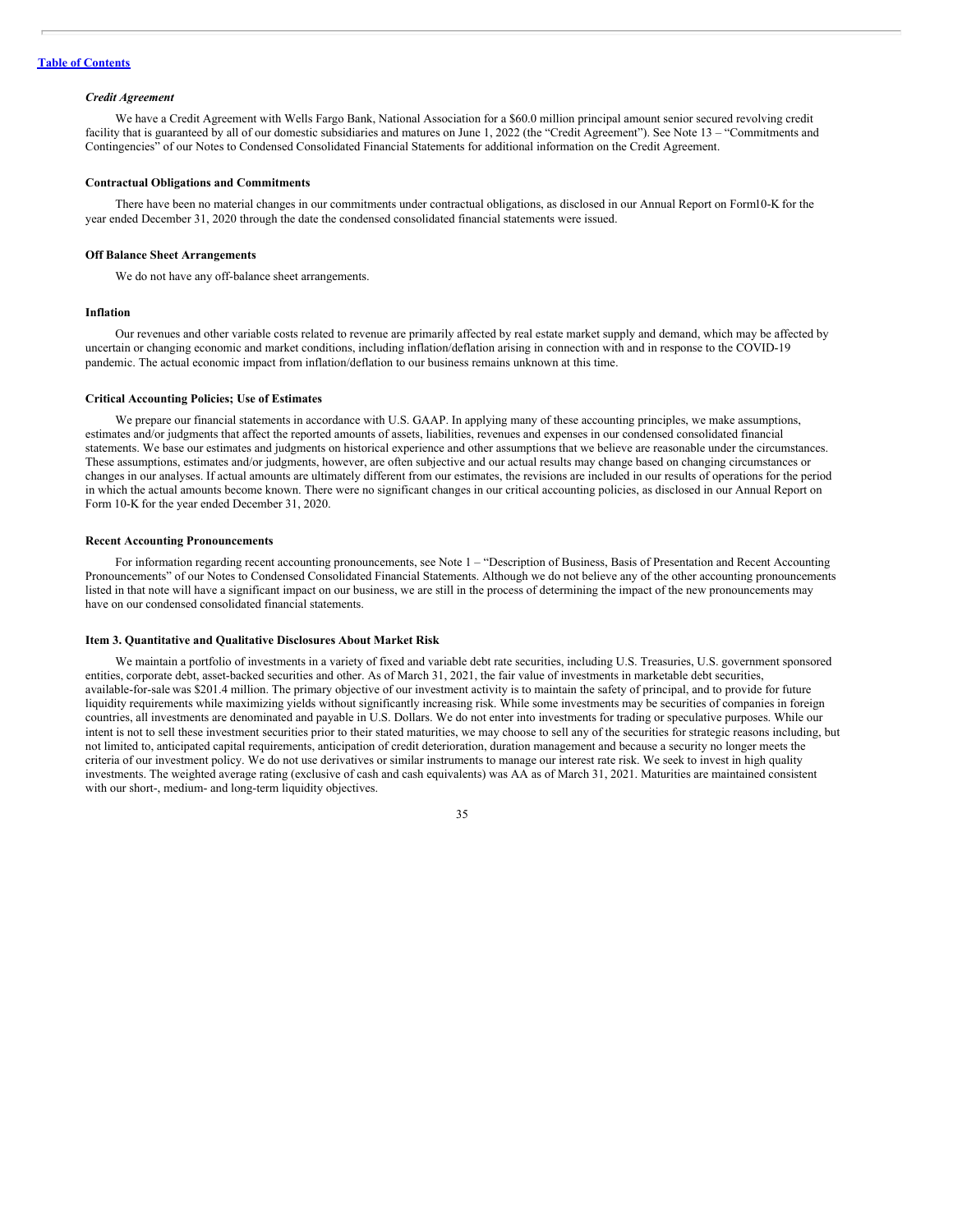Currently, our portfolio of investments predominantly consists of fixed interest rate debt securities; however, a portion of our investment portfolio may consist of variable interest rate debt securities. Our investments in fixed interest rate debt securities are subject to various market risks. Changes in prevailing interest rates may adversely or positively impact their fair market value should interest rates generally rise or fall. Accordingly, we also may have interest rate risk with variable interest rate debt securities as the income produced may decrease if interest rates fall. Contraction in market liquidity may adversely affect the value of portions of our portfolio and affect our ability to sell securities in the time frames required and at acceptable prices. Uncertainty in future market conditions may raise market participant's expectations of returns, thus impacting the value of securities in our portfolio as well. The following table sets forth the impact on the fair value of our investments as of March 31, 2021 from changes in interest rates based on the weighted average duration of the debt securities in our portfolio (in thousands):

|                          |   | Approximate Change in     |
|--------------------------|---|---------------------------|
|                          |   | Fair Value of Investments |
| Change in Interest Rates |   | Increase (Decrease)       |
| 2% Decrease              | S | 2,318                     |
| 1% Decrease              | S | 1.495                     |
| 1% Increase              | S | (2,197)                   |
| 2% Increase              |   | (4,394)                   |

Due to the nature of our business and the manner in which we conduct our operations, we believe we do not face any material interest rate risk with respect to other assets and liabilities, equity price risk or other market risks. The functional currency of our Canadian operations is the Canadian dollar. We are exposed to foreign currency exchange rate risk for the settlement of transactions of the Canadian operations as well as unrealized translation adjustments. To date, realized foreign currency exchange rate gains and losses have not been material.

#### <span id="page-36-0"></span>**Item 4. Controls and Procedures**

## **Evaluation of Disclosure Controls and Procedures**

Our management is responsible for establishing and maintaining adequate internal control over financial reporting, as such term is defined in Exchange Act Rules 13a-15(f), including maintenance of (i) records that in reasonable detail accurately and fairly reflect the transactions and dispositions of our assets, and (ii) policies and procedures that provide reasonable assurance that (a) transactions are recorded as necessary to permit preparation of financial statements in accordance with accounting principles generally accepted in the United States of America, (b) our receipts and expenditures are being made only in accordance with authorizations of management and our board of directors and (c) we will prevent or timely detect unauthorized acquisition, use, or disposition of our assets that could have a material effect on the financial statements.

Our management, with the supervision and participation of our chief executive officer ("CEO") and chief financial officer ("CFO"), has evaluated the effectiveness of our disclosure controls and procedures (as defined in Rules 13a- 15(e) and 15d- 15(e) under the Exchange Act, as of the end of the period covered by this Form 10-Q, based on the criteria established under the Internal Control Integrated Framework issued by the Committee of Sponsoring Organizations of the Treadway Commission (2013 framework). Based on such evaluation, our management has concluded that as of March 31, 2021, our disclosure controls and procedures are designed at a reasonable assurance level and are effective to provide reasonable assurance that information we are required to disclose in reports that we file or submit under the Exchange Act is recorded, processed, summarized, and reported within the time periods specified in the rules and forms of the SEC, and that such information is accumulated and communicated to our management, including our CEO and CFO, as appropriate, to allow timely decisions regarding required disclosure.

## **Changes in Internal Control over Financial Reporting**

There have not been any changes in our internal control over financial reporting (as such term is defined in Rules13a-15(f) and 15d-15(f) under the Exchange Act) during the quarter ended March 31, 2021 that have materially affected, or are reasonably likely to materially affect, our internal control over financial reporting. We have not experienced any significant impact to our internal controls over financial reporting despite the fact that most of our employees and independent contractors are working remotely due to the COVID-19 pandemic. The design of our processes and controls allow for remote execution with accessibility to secure data. We are continually monitoring and assessing the COVID-19 situation to minimize the impact, if any, on the design and operating effectiveness on our internal controls.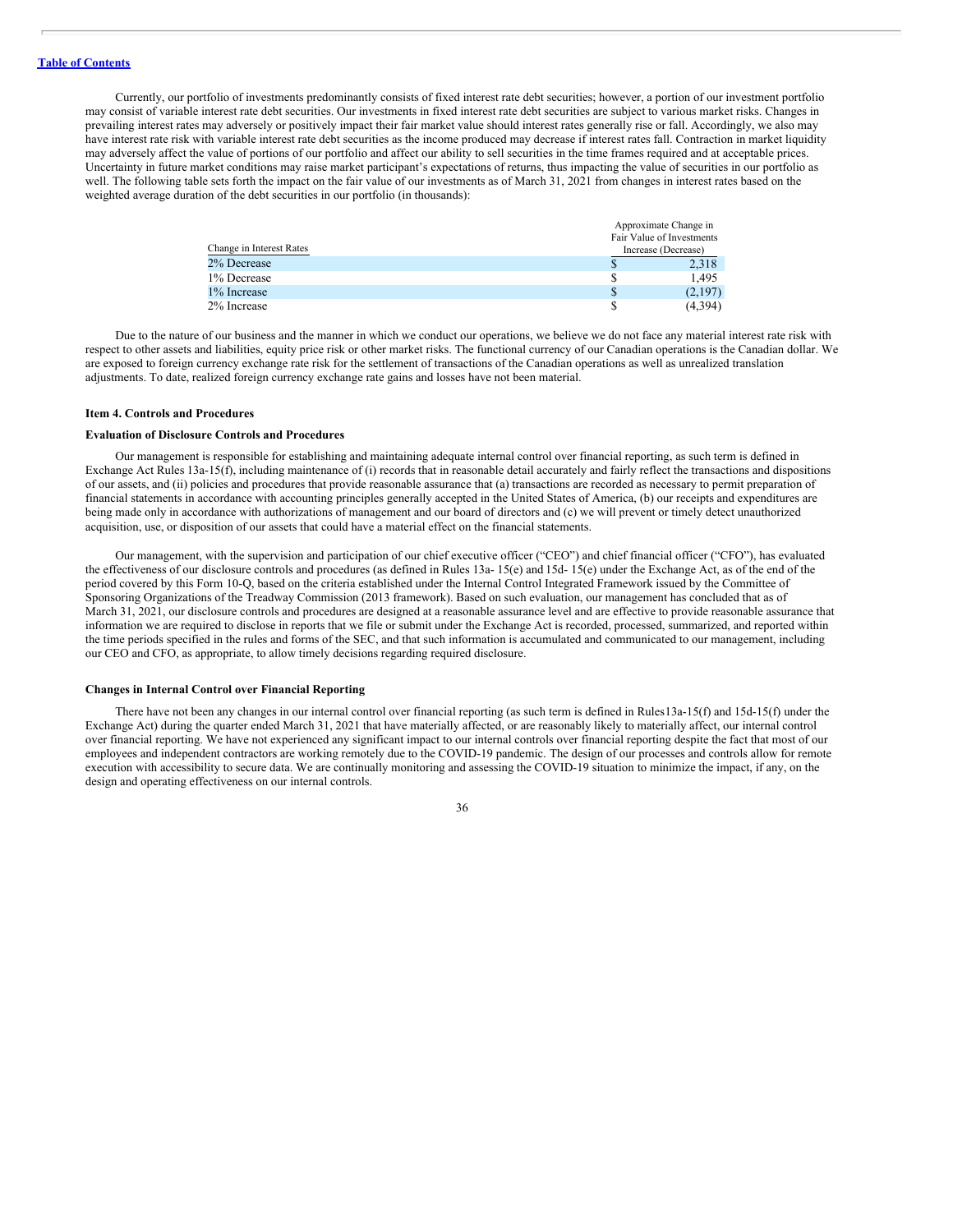## **PART II. OTHER INFORMATION**

## <span id="page-37-1"></span><span id="page-37-0"></span>**Item 1. Legal Proceedings**

We are involved in claims and legal actions arising in the ordinary course of our business, some of which involve claims for damages that are substantial in amount. Most of these litigation matters are covered by our insurance policies, which contain deductibles, exclusions, claim limits and aggregate policy limits. Such litigation and other proceedings may include, but are not limited to, actions relating to commercial relationships, standard brokerage disputes like the alleged failure to disclose physical or environmental defects or property expenses or contracts, the alleged inadequate disclosure of matters relating to the transaction like the relationships among the parties to the transaction, potential claims or losses pertaining to the asset, vicarious liability based upon conduct of individuals or entities outside of our control, general fraud claims, conflicts of interest claims, employment law claims, including claims challenging the classification of our sales professionals as independent contractors, claims alleging violations of state consumer fraud statutes and intellectual property. While the ultimate liability for these legal proceedings cannot be determined, we review the need for an accrual for loss contingencies quarterly and record an accrual for litigation related losses where the likelihood of loss is both probable and estimable. We do not believe, based on information currently available to us, that the final outcome of these proceedings will have a material adverse effect on our consolidated financial position, results of operations or cash flows.

## <span id="page-37-2"></span>**Item 1A. Risk Factors**

There have been no material changes from the risk factors described in our Annual Report onForm 10-K for the year ended December 31, 2020.

## <span id="page-37-3"></span>**Item 2. Unregistered Sales of Equity Securities and Use of Proceeds**

None.

#### <span id="page-37-4"></span>**Item 3. Defaults Upon Senior Securities**

None.

## <span id="page-37-5"></span>**Item 4. Mine Safety Disclosures**

Not Applicable.

## <span id="page-37-6"></span>**Item 5. Other Information**

None.

#### <span id="page-37-7"></span>**Item 6. Exhibits**

| Exhibit No. | Description                                                                                                                                                                                                                                                                                                                                                                                                                                                                                                                |
|-------------|----------------------------------------------------------------------------------------------------------------------------------------------------------------------------------------------------------------------------------------------------------------------------------------------------------------------------------------------------------------------------------------------------------------------------------------------------------------------------------------------------------------------------|
| $31.1*$     | Certification of Chief Executive Officer pursuant to Rule 13a-14(a) under the Exchange Act, as adopted pursuant to Section 302 of the<br>Sarbanes-Oxley Act of 2002.                                                                                                                                                                                                                                                                                                                                                       |
| $31.2*$     | Certification of Chief Financial Officer pursuant to Rule 13a-14(a) under the Exchange Act, as adopted pursuant to Section 302 of the<br>Sarbanes-Oxley Act of 2002.                                                                                                                                                                                                                                                                                                                                                       |
| $32.1**$    | Certifications of Chief Executive Officer and Chief Financial Officer pursuant to Rule 13a-14(b) under the Exchange Act and 18 U.S.C.<br>Section 1350, as adopted pursuant to Section 906 of the Sarbanes-Oxley Act of 2002.                                                                                                                                                                                                                                                                                               |
| $101*$      | The following financial statements from the Company's Quarterly Report on Form 10-Q for the quarter ended March 31, 2021,<br>formatted in Inline XBRL: (i) Condensed Consolidated Balance Sheets, (ii) Condensed Consolidated Statements of Net and<br>Comprehensive Income, (iii) Condensed Consolidated Statements of Stockholders' Equity, (iv) Condensed Consolidated Statements of<br>Cash Flows, and (v) Notes to Condensed Consolidated Financial Statements, tagged as blocks of text and including detailed tags. |
| $104*$      | Cover Page Interactive Data File (formatted as Inline XBRL and contained in Exhibit 101)                                                                                                                                                                                                                                                                                                                                                                                                                                   |

**\*** Filed herewith.

Furnished, not filed.

Indicates management contract or compensatory plan.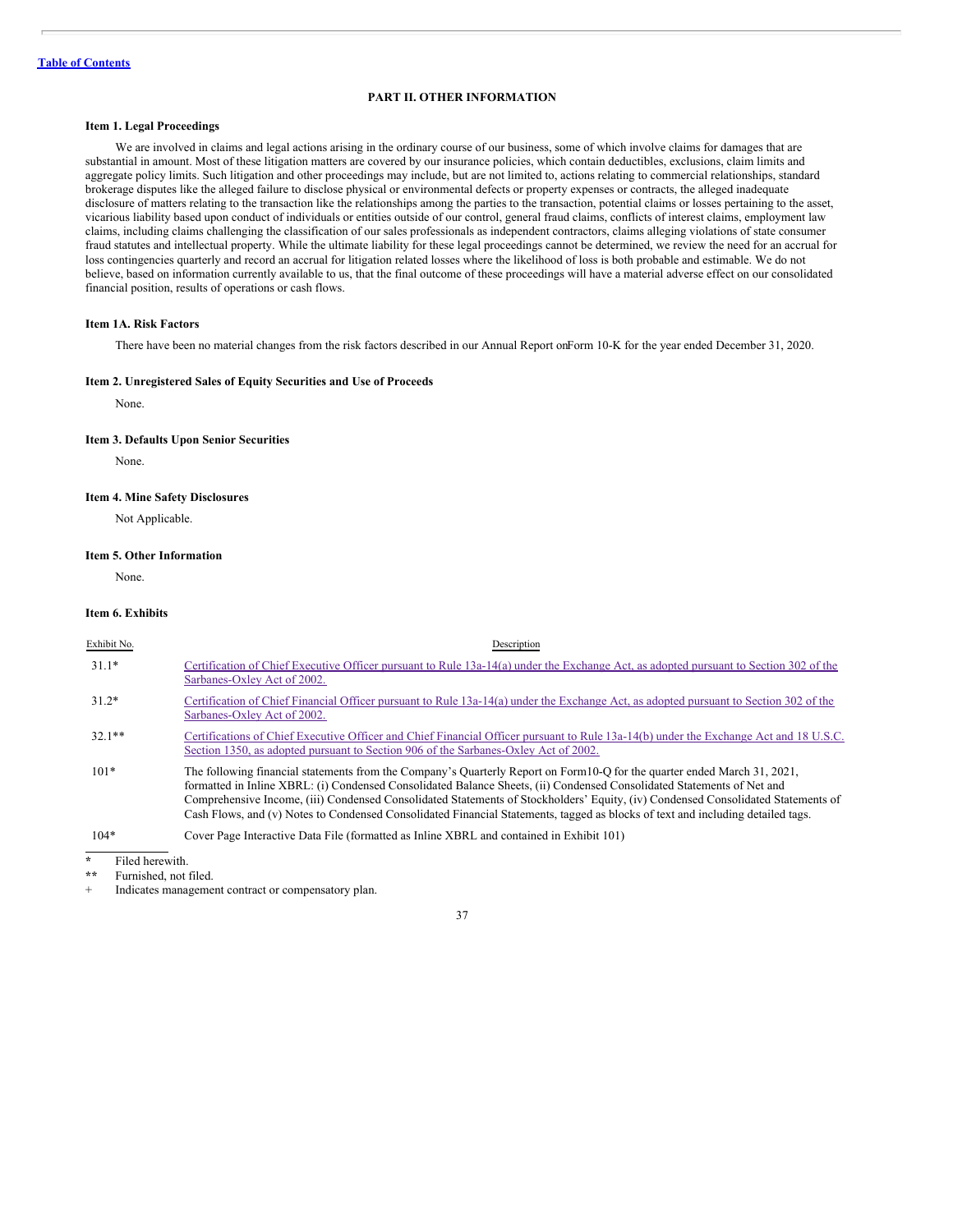## **SIGNATURES**

<span id="page-38-0"></span>Pursuant to the requirements of the Securities Exchange Act of 1934, the registrant has duly caused this report to be signed on its behalf by the undersigned thereunto duly authorized.

## **Marcus & Millichap, Inc**.

Date: May 7, 2021

By: /s/ Hessam Nadji

Hessam Nadji President and Chief Executive Officer (Principal Executive Officer)

By: /s/ Steven F. DeGennaro

Steven F. DeGennaro Chief Financial Officer (Principal Financial Officer)

Date: May 7, 2021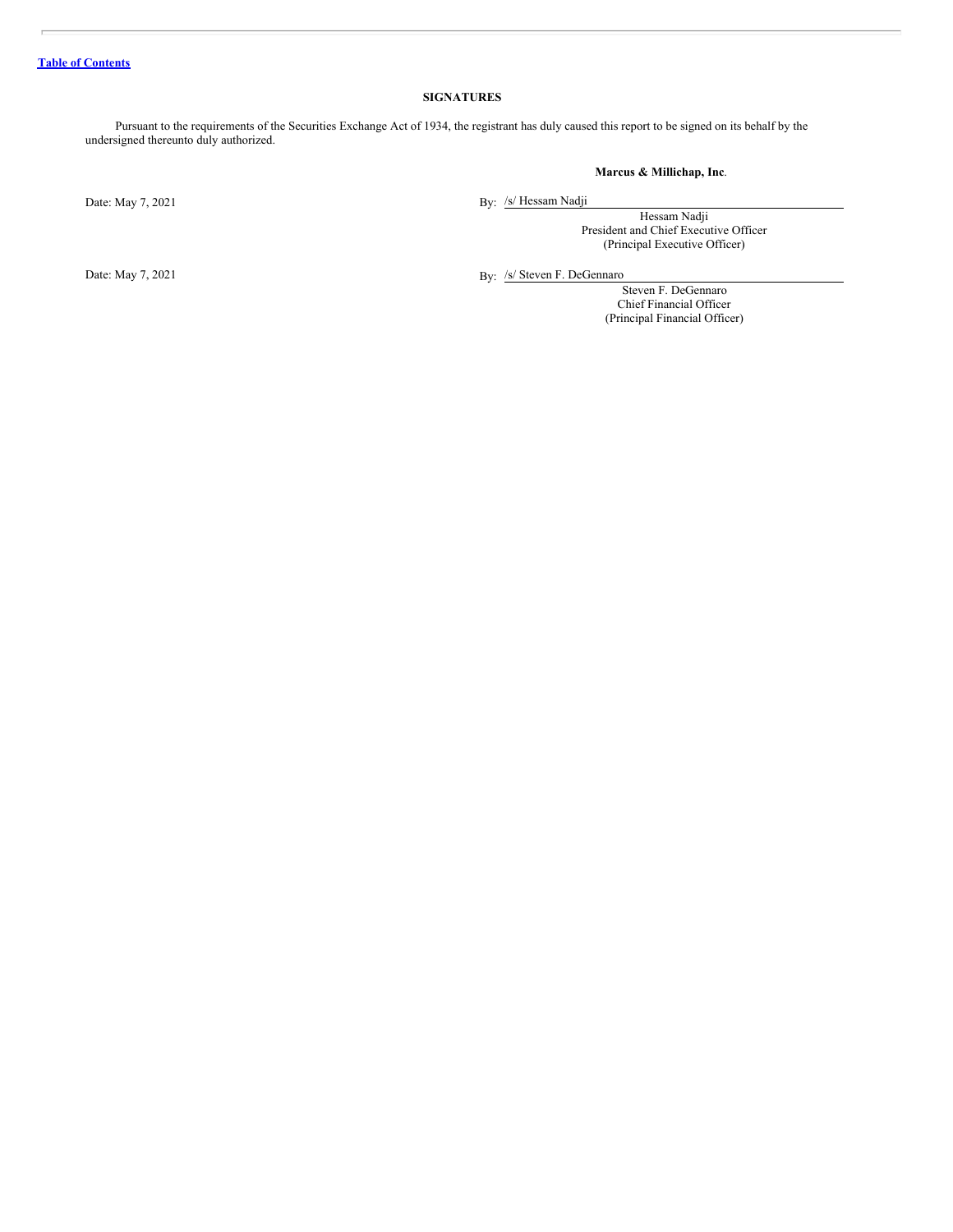#### **Certification of Chief Executive Officer of Marcus & Millichap, Inc**. **pursuant to Rule 13a-14(a) under the Exchange Act, as adopted pursuant to Section 302 of the Sarbanes-Oxley Act of 2002**

<span id="page-39-0"></span>I, Hessam Nadji, certify that:

- 1. I have reviewed this quarterly report on Form10-Q of Marcus & Millichap, Inc.;
- 2. Based on my knowledge, this report does not contain any untrue statement of a material fact or omit to state a material fact necessary to make the statements made, in light of the circumstances under which such statements were made, not misleading with respect to the period covered by this report;
- 3. Based on my knowledge, the financial statements, and other financial information included in this report, fairly present in all material respects the financial condition, results of operations and cash flows of the registrant as of, and for, the periods presented in this report;
- 4. The registrant's other certifying officer(s) and I are responsible for establishing and maintaining disclosure controls and procedures (as defined in Exchange Act Rules 13a-15(e) and 15d-15(e)) and internal control over financial reporting (as defined in Exchange Act Rules 13a-15(f) and 15d-15(f)) for the registrant and have:
	- a) Designed such disclosure controls and procedures, or caused such disclosure controls and procedures to be designed under our supervision, to ensure that material information relating to the registrant, including its consolidated subsidiaries, is made known to us by others within those entities, particularly during the period in which this report is being prepared;
	- b) Designed such internal control over financial reporting, or caused such internal control over financial reporting to be designed under our supervision, to provide reasonable assurance regarding the reliability of financial reporting and the preparation of financial statements for external purposes in accordance with generally accepted accounting principles;
	- c) Evaluated the effectiveness of the registrant's disclosure controls and procedures and presented in this report our conclusions about the effectiveness of the disclosure controls and procedures, as of the end of the period covered by this report based on such evaluation; and
	- d) Disclosed in this report any change in the registrant's internal control over financial reporting that occurred during the registrant's most recent fiscal quarter (the registrant's fourth fiscal quarter in the case of an annual report) that has materially affected, or is reasonably likely to materially affect, the registrant's internal control over financial reporting; and
- 5. The registrant's other certifying officer(s) and I have disclosed, based on our most recent evaluation of internal control over financial reporting, to the registrant's auditors and the audit committee of the registrant's board of directors (or persons performing the equivalent functions):
	- a) All significant deficiencies and material weaknesses in the design or operation of internal control over financial reporting which are reasonably likely to adversely affect the registrant's ability to record, process, summarize and report financial information; and
	- b) Any fraud, whether or not material, that involves management or other employees who have a significant role in the registrant's internal control over financial reporting.

Date: May 7, 2021 /s/ Hessam Nadji

Hessam Nadji President and Chief Executive Officer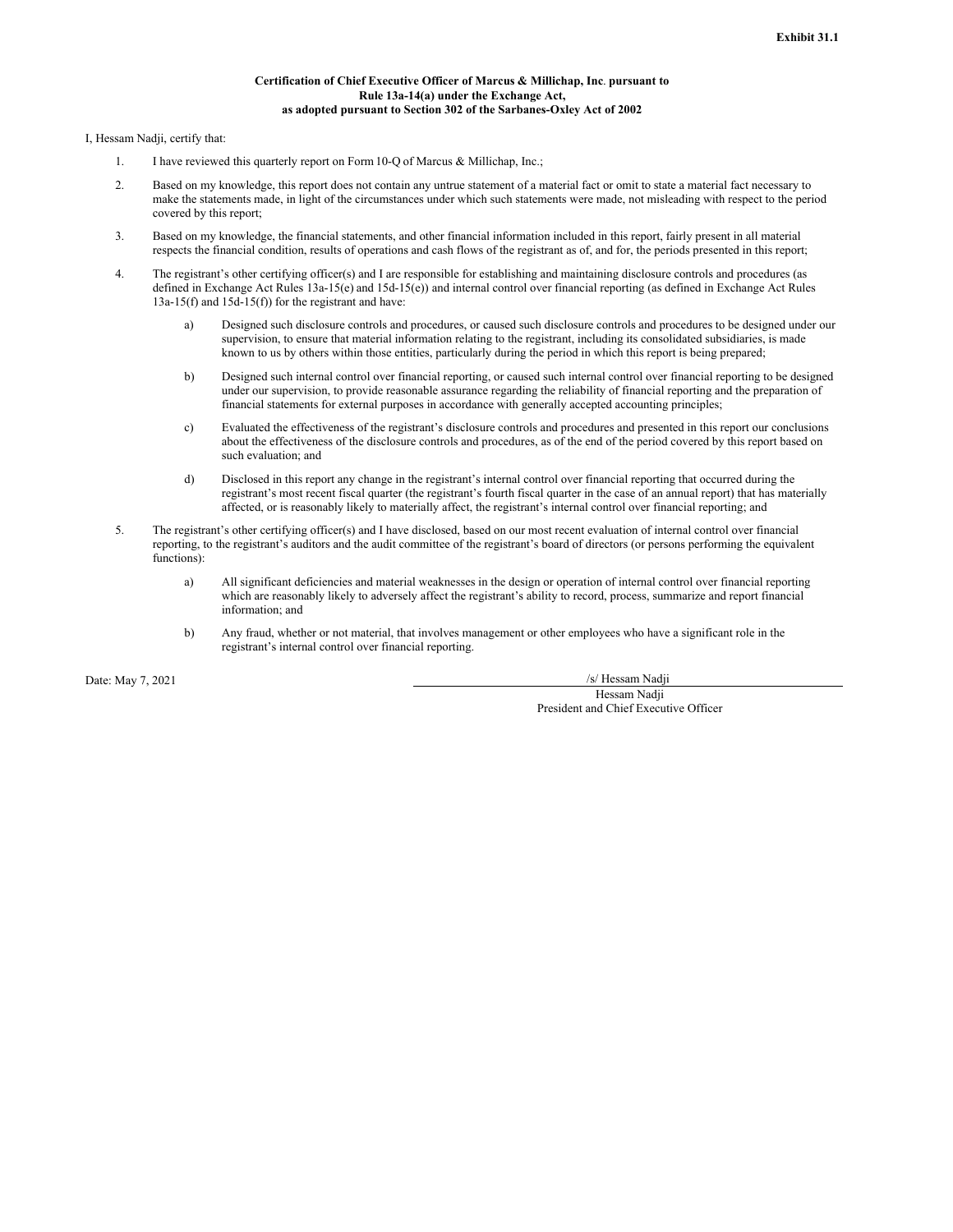#### **Certification of Chief Financial Officer of Marcus & Millichap, Inc. pursuant to Rule 13a-14(a) under the Exchange Act, as adopted pursuant to Section 302 of the Sarbanes-Oxley Act of 2002**

<span id="page-40-0"></span>I, Steven F. DeGennaro, certify that:

- 1. I have reviewed this quarterly report on Form10-Q of Marcus & Millichap, Inc.;
- 2. Based on my knowledge, this report does not contain any untrue statement of a material fact or omit to state a material fact necessary to make the statements made, in light of the circumstances under which such statements were made, not misleading with respect to the period covered by this report;
- 3. Based on my knowledge, the financial statements, and other financial information included in this report, fairly present in all material respects the financial condition, results of operations and cash flows of the registrant as of, and for, the periods presented in this report;
- 4. The registrant's other certifying officer(s) and I are responsible for establishing and maintaining disclosure controls and procedures (as defined in Exchange Act Rules 13a-15(e) and 15d-15(e)) and internal control over financial reporting (as defined in Exchange Act Rules 13a-15(f) and 15d-15(f)) for the registrant and have:
	- a) Designed such disclosure controls and procedures, or caused such disclosure controls and procedures to be designed under our supervision, to ensure that material information relating to the registrant, including its consolidated subsidiaries, is made known to us by others within those entities, particularly during the period in which this report is being prepared;
	- b) Designed such internal control over financial reporting, or caused such internal control over financial reporting to be designed under our supervision, to provide reasonable assurance regarding the reliability of financial reporting and the preparation of financial statements for external purposes in accordance with generally accepted accounting principles;
	- c) Evaluated the effectiveness of the registrant's disclosure controls and procedures and presented in this report our conclusions about the effectiveness of the disclosure controls and procedures, as of the end of the period covered by this report based on such evaluation; and
	- d) Disclosed in this report any change in the registrant's internal control over financial reporting that occurred during the registrant's most recent fiscal quarter (the registrant's fourth fiscal quarter in the case of an annual report) that has materially affected, or is reasonably likely to materially affect, the registrant's internal control over financial reporting; and
- 5. The registrant's other certifying officer(s) and I have disclosed, based on our most recent evaluation of internal control over financial reporting, to the registrant's auditors and the audit committee of the registrant's board of directors (or persons performing the equivalent functions):
	- a) All significant deficiencies and material weaknesses in the design or operation of internal control over financial reporting which are reasonably likely to adversely affect the registrant's ability to record, process, summarize and report financial information; and
	- b) Any fraud, whether or not material, that involves management or other employees who have a significant role in the registrant's internal control over financial reporting.

Date: May 7, 2021 /s/ Steven F. DeGennaro

Steven F. DeGennaro Chief Financial Officer